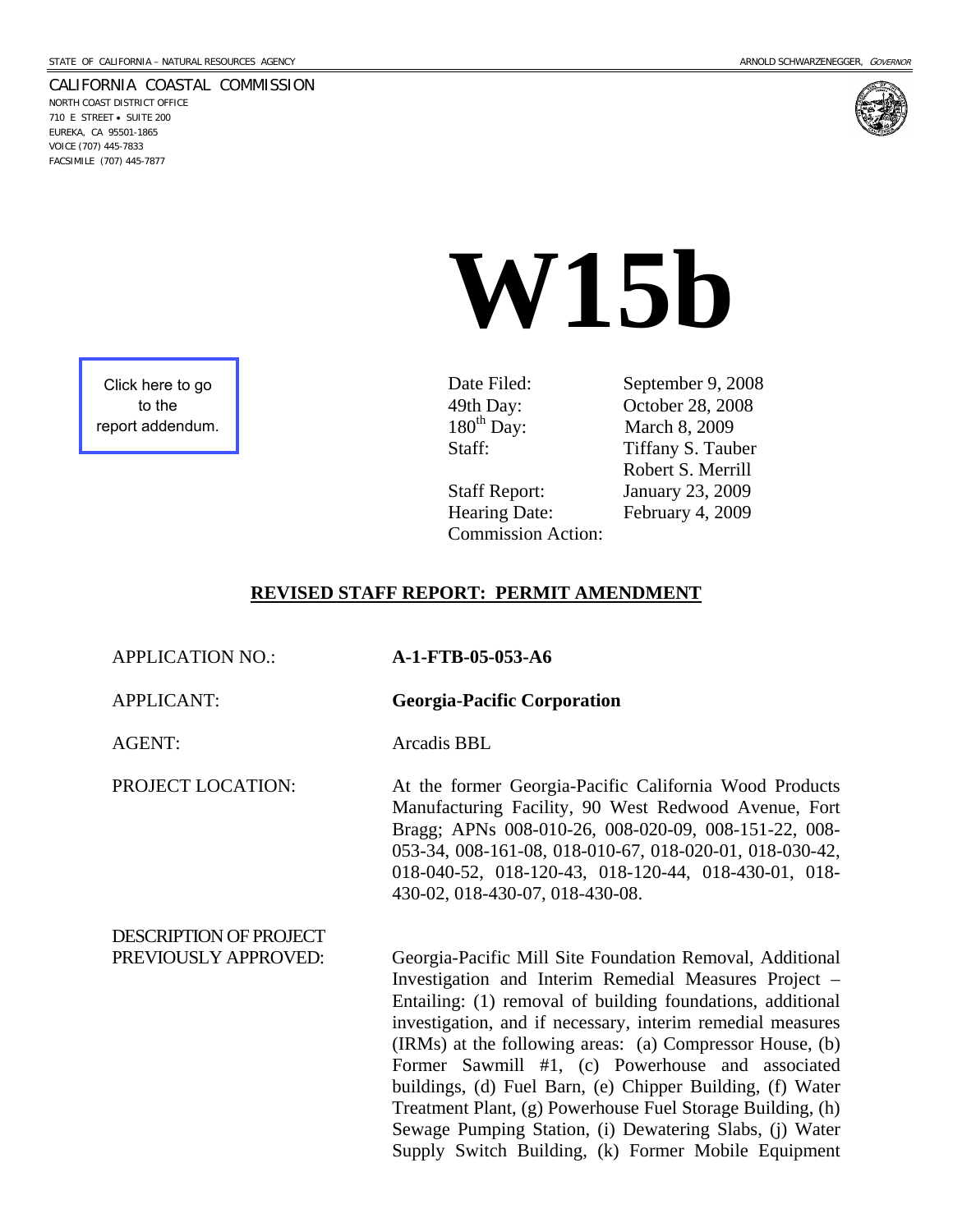|                             | Shop, and (1) associated subsurface structures; (2) removal<br>of debris from Glass Beaches #1 through #3; and $(3)$<br>removal of geophysical anomalies on Parcels 3 and 10 of<br>the former Georgia-Pacific Sawmill site.                                                                                                                                                                                                                                                                                                                                                                                                                   |
|-----------------------------|-----------------------------------------------------------------------------------------------------------------------------------------------------------------------------------------------------------------------------------------------------------------------------------------------------------------------------------------------------------------------------------------------------------------------------------------------------------------------------------------------------------------------------------------------------------------------------------------------------------------------------------------------|
| <b>DESCRIPTION OF</b>       |                                                                                                                                                                                                                                                                                                                                                                                                                                                                                                                                                                                                                                               |
| <b>AMENDMENT REQUEST:</b>   | (1) Excavate approximately 13,000 cubic yards of dioxin-<br>impacted soil from several areas in Parcel 10 (within the<br>area referred to as Operable Unit A [OU-A South]; (2)<br>construct an approximately 1.5-acre consolidation cell with<br>an engineered cap for onsite, subsurface management of the<br>excavated dioxin-impacted soil described in Item 1 above;<br>(3) modify Special Condition No. $3(A)(1)$ of the original<br>permit regarding the protection of sensitive bird species;<br>and (4) allow construction activities to be conducted<br>outside of the previously authorized work window (April<br>15 - October 15). |
| SUBSTANTIVE FILE DOCUMENTS: | (1) Final Operable Unit A Remedial Action Plan and<br>Feasibility Study, Former Georgia-Pacific Wood Products<br>Facility, prepared for Georgia-Pacific, LLC by ARCADIS<br>BBL, August 2008;<br>(2) City of Fort Bragg certified LCP                                                                                                                                                                                                                                                                                                                                                                                                          |

# **SUMMARY OF STAFF RECOMMENDATION**

## **REVISE TO REFLECT REVISIONS TO REPORT**

The staff recommends that the Commission approve with conditions, the requested amendment to the coastal development permit originally granted for the interim remedial measures being undertaken at the former Georgia-Pacific Wood Products Manufacturing Facility in Fort Bragg.

The proposed amendment involves additional remediation activities, including (1) excavation of approximately 13,000 cubic yards of dioxin-impacted soil from four areas in Parcel 10 (within the area referred to as OU-A South), and (2) placement of the excavated dioxin-impacted soil within an approximately 1.5-acre subsurface consolidation cell with an engineered cap. The proposed amendment also involves changes to Special Condition No.  $3(A)(1)$  of the original permit pertaining to the protection of sensitive bird species. Lastly, the proposed amendment requests authorization to allow construction activities to be conducted outside the previously imposed construction window (April 15 - October 15).

The remediation activities included as part of the proposed amendment are intended to remove dioxin-impacted soils from various locations throughout the site and consolidate the contaminated soils in an engineered, lined, subsurface cell to prevent exposure to humans and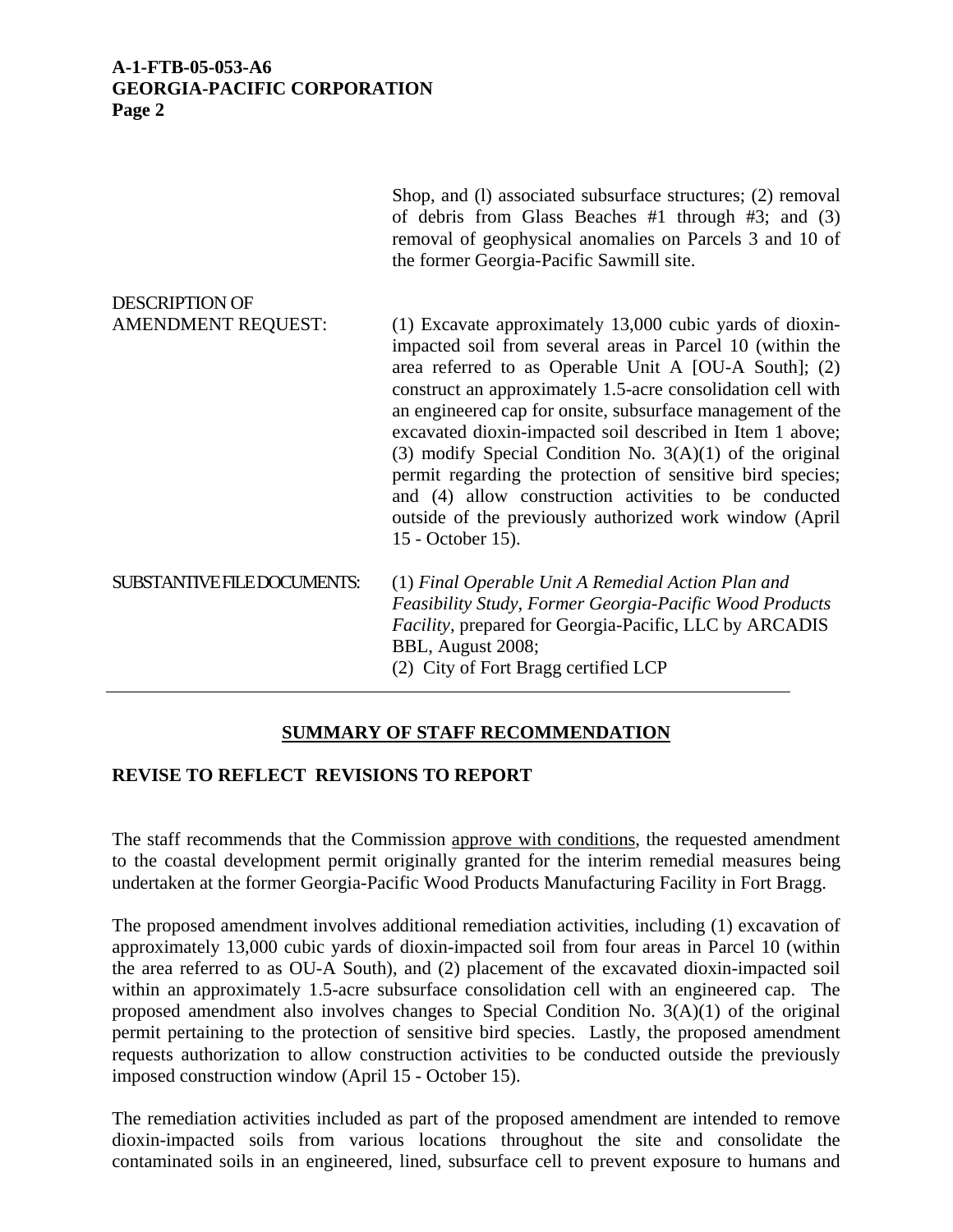wildlife. The applicant prepared an "*Operable Unit A (OU-A) Remedial Action Plan and Feasibility Study"* (RAP), dated August 2008, that outlines the proposed remediation activities at the OU-A portion of the site and contains the implementation plan, including design features and best management practices (BMPs), for the remedial activities proposed under this permit amendment. The RAP was reviewed and approved by the Department of Toxic Substances (DTSC) and by the Regional Water Quality Control Board (RWQCB). In addition, the Coastal Commission's water quality unit staff reviewed the RAP and determined that the proposed construction of the consolidation cell with liners and cap would minimize the chances for migration of contaminants and would be adequate to prevent significant adverse impacts to water quality.

The Commission opened the public hearing on the permit amendment at the Commission meeting of December 12, 2008. The Commission received a presentation from staff, took testimony and continued the hearing. The Commission requested that additional information be provided including background on the overall background on cleanup efforts at the project site, the levels of dioxin contamination in the soils to be contained in the consolidation cell, and additional information about the alternative of trucking the contaminated soils to an off-site location.

Background discussion on the various cleanup efforts that have occurred and are ongoing at the site has been added to Finding A of the report.The current amendment request involves additional remediation work within only one portion of the site, Operable Unit OU-A, which consists primarily of shoreline areas that the City intends to purchase from Georgia Pacific and develop for public access utilizing a grant from the Coastal Conservancy. All the necessary site investigation work and remedial action planning has been completed by the applicant and approved by DTSC for Operable Unit A. The remediation work that is the subject of the current amendment request is to excavate dioxin/furan contaminated soils from Operable Unit A and bury them within a consolidation cell on Parcel 8, approximately 1,000 feet away from the shoreline. With successful completion of the work proposed under the permit amendment request, Operable Unit A will have been fully remediated to DTSC requirements. Further site investigation work and remedial action planning is required for other operable units at the Georgia Pacific site which will require additional coastal development permit authorization in the future.

With regard to contamination levels, the concentration of dioxin in the contaminated soils to be placed in the consolidation cell is relatively low compared to dioxin concentrations found in other contaminated sites. According to the applicant, the average concentration of dioxins in the soil to be placed in the consolidation cell is 100 parts per trillion (ppt). This level of concentration is 100 times lower than the concentration level at which contaminated material must be managed as hazardous waste under either state or federal law. The 100 ppt concentration is approximately two times the concentration level considered to be safe by DTSC (52 ppt) to leave untreated in other areas of the project site and two times the screening level set for residential soils by the Agency for Toxic Substances and Disease Registry. In addition to being present in relatively low concentrations, the dioxin in the soil is relatively immobile. Dioxin molecules bind strongly to soil particles, making them largely immobile in the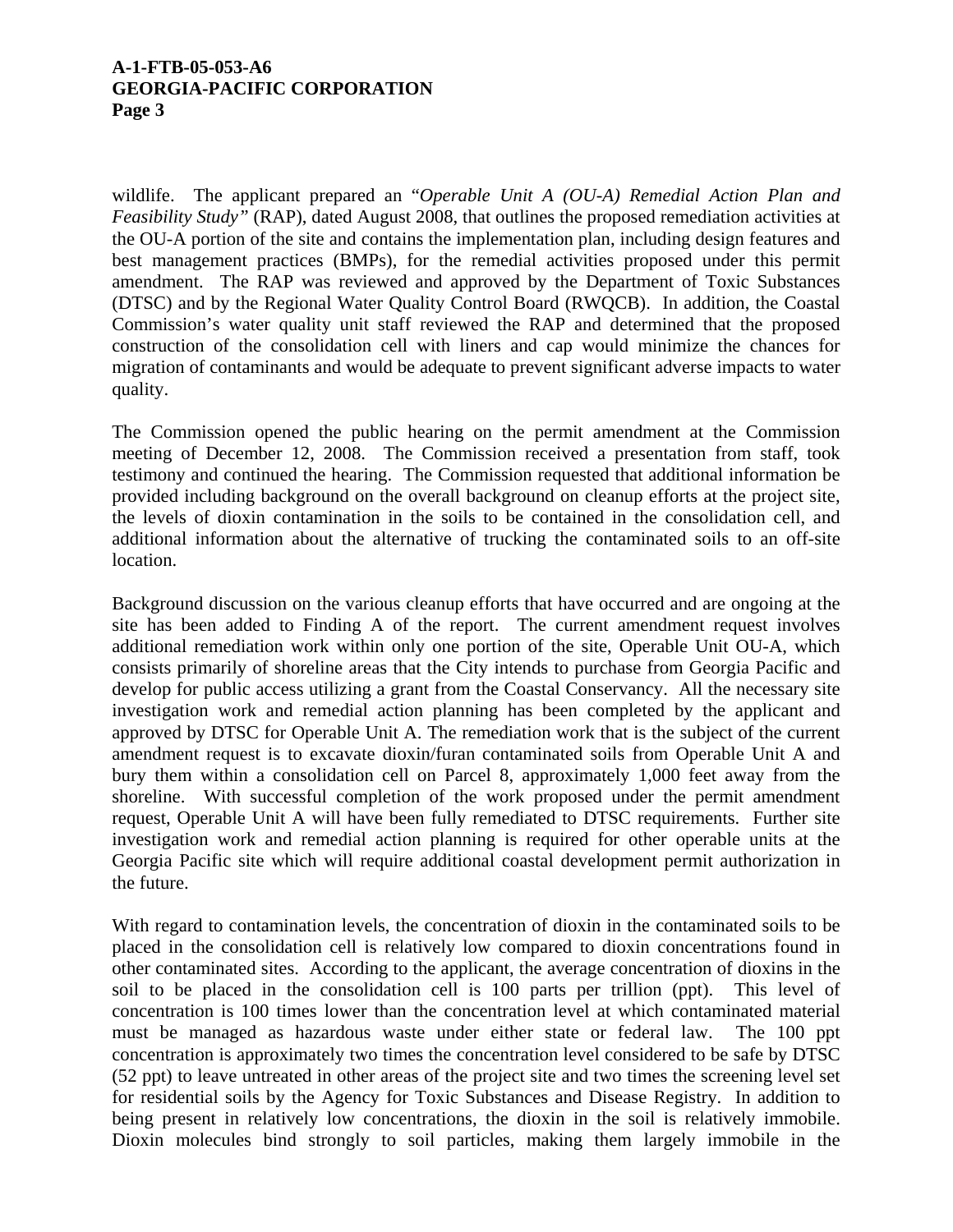environment. Dioxin molecules are also highly "hydrophobic," which means they do not easily go into solution.

With regard to the alternative of hauling the contaminated soils away, the alternatives analysis in the CEQA finding contains additional information about this alternative. The Removal/Offsite Disposal alternative has significant potential adverse impacts associated with trucking the material off-site and the extended clean-up time that would be required. It is estimated that approximately 1,000 truck trips would be required to haul the dioxin/furan-impacted material off-site. The nearest non-hazardous landfill is located in the San Francisco Bay Area at Keller Canyon, in Pittsburg, California, a 400-mile roundtrip from Fort Bragg. Thus, hauling the contaminated soil away would require approximately 400,000 truck miles on local and state roads, causing thousands of pounds of carbon to be released into the air, wear on the roads, increased traffic, and increased potential for vehicle accidents. Additionally, the amount of time necessary to load and unload approximately 1,000 truck trips greatly prolongs the amount of time necessary to conduct the remedial activities at the site and would increase the duration of exposure to humans and the environment. Staff continues to recommend that the Commission find that removal/offsite disposal alternative is not a feasible alternative to the proposed consolidation and capping which would lessen any significant adverse impact that the proposed activity would have on the environment.

At the December 12, 2008 hearing, staff modified the staff recommendation to include a condition requiring that if alternative bioremediation techniques become feasible and are approved by the Department of Toxic Substances Control (DTSC) in the future, the applicant must apply for a permit amendment for the Commission to consider authorizing the application of such techniques to treat the contaminated soil to be contained under the current proposal within a consolidation cell on the property. Research and development of bioremediation techniques continues and such bioremediation techniques may become feasible contamination remediation alternatives in the future. A remediation technique that can successfully treat the contaminants rather than simply contain them in place would serve to reduce or eliminate the risk that the contaminants would become exposed and potentially contaminate surface or groundwater due to failure of the consolidation cell in the event of a severe earthquake or some other catastrophic event.

Therefore, staff recommends that the Commission find that the alternative of bioremediation of the dioxin/furan contaminated soil to be consolidated and capped in the consolidation cell should be reconsidered after a period of time has elapsed. Special Condition No. 12 would limit the time period for which the consolidation cell is authorized to the time period that passes before the Department of Toxic Substances Control completes its five-year review of the final remediation plan. As required by statute and the DTSC order approving the Final Operable Unit A Remedial Action Plan approved by DTSC on August 28, 2008, DTSC will re-evaluate the remedial action plan five years after the consolidation cell has been constructed to determine if at that time, a more appropriate approach to remediate the dioxin/furan contaminated soils contained in the consolidation cell exists, based on the criteria utilized by DTSC for evaluating remedial activities. The DTSC will evaluate the feasibility of bioremediation techniques and other new technologies available at the time for remediating the contaminated soils, and could require implementation of such techniques if certain findings can be made. Special Condition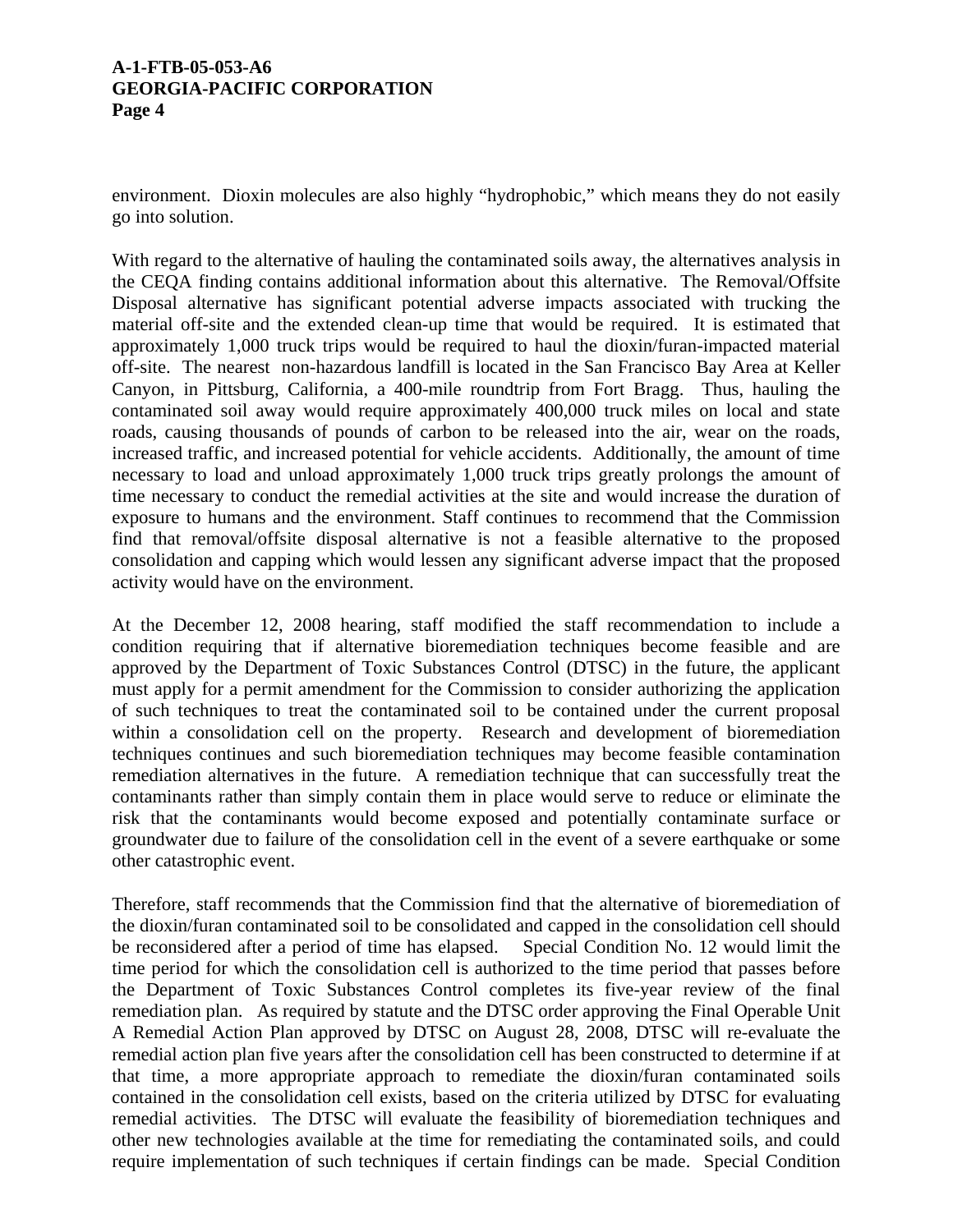No. 12 would require that the permittee submit an application for a permit amendment to either remove the consolidation cell or retain the consolidation cell in place after DTSC has completed action on its re-valuation of the remedial action plan. The permit amendment application must be accompanied by an alternatives analysis for the remediation of the dioxin/furan-impacted soils including, but not limited to the use of bioremediation techniques and other advanced remediation technologies available at the time. This requirement for the submittal of a permit amendment will enable the Commission to consider the re-evaluation conducted by DTSC, the alternative analysis submitted by the applicant, public comment, and other information available at the time to determine whether any of the alternative remediation techniques available at the time constitute feasible alternatives that would lessen any significant adverse impact that the consolidation cell has on the environment.

The applicant indicates that the DTSC requires a "Consolidation Cell Design Document" to be submitted and approved by DTSC prior to implementation of the cell portion of the proposed amended project that would include the particular engineering and construction details for the siting and design of the proposed consolidation cell. To ensure that the final engineered design of the proposed consolidation cell approved by DTSC does not differ from the project as amended and approved by the Commission, or result in otherwise unanticipated impacts to coastal resources, staff recommends Special Condition No. 11 that requires the applicant to submit, prior to commencement of construction of the consolidation cell, evidence that the DTSC has reviewed and approved the Consolidated Cell Design Document.

The applicant further indicates that an Operation and Maintenance Plan and a Monitoring Plan will be prepared and submitted to the Department of Toxic Substances Control (DTSC) following completion of construction of the proposed consolidation cell. To ensure that the consolidation cell is properly monitored and maintained to minimize the potential for significant adverse impacts to water quality or other coastal resources, staff recommends Special Condition No. 10 that requires the applicant to (a) submit to the Executive Director, a copy of (1) the Operation and Maintenance Plan, and (2) the Monitoring Plan as reviewed and approved by DTSC, and (b) report immediately to the Executive Director, any failure(s) of the consolidation cell determined by the Department of Toxic Substances Control (DTSC) based on the review by DTSC of the maintenance and monitoring reports submitted to DTSC pursuant to the approved Operation and Maintenance Plan and Monitoring Plan referenced in (a) above, including, but not limited to, evidence that subsurface dioxins/furans present in the soil at the consolidation cell are impacting groundwater or other environmental resources. The condition further requires that any corrective actions and/or repairs shall not be performed until the applicant obtains a Commission amendment to this coastal development permit, unless the Executive Director determines that no amendment is legally required.

As part of the proposed amendment, the applicant is requesting changes to the requirements of Special Condition No. 3(A)(1) of the original permit regarding the protection of sensitive bird species. The changes in part request that required surveys for nesting birds be allowed to be conducted closer to the time of development and, in part, request that limitations against working in the vicinity of the nests when fledglings are present be relaxed under certain prescribed conditions. Staff recommends that the Commission approve only those portions of the proposed modified condition language to Special Condition No. 3(A)(1) that pertains to imposing more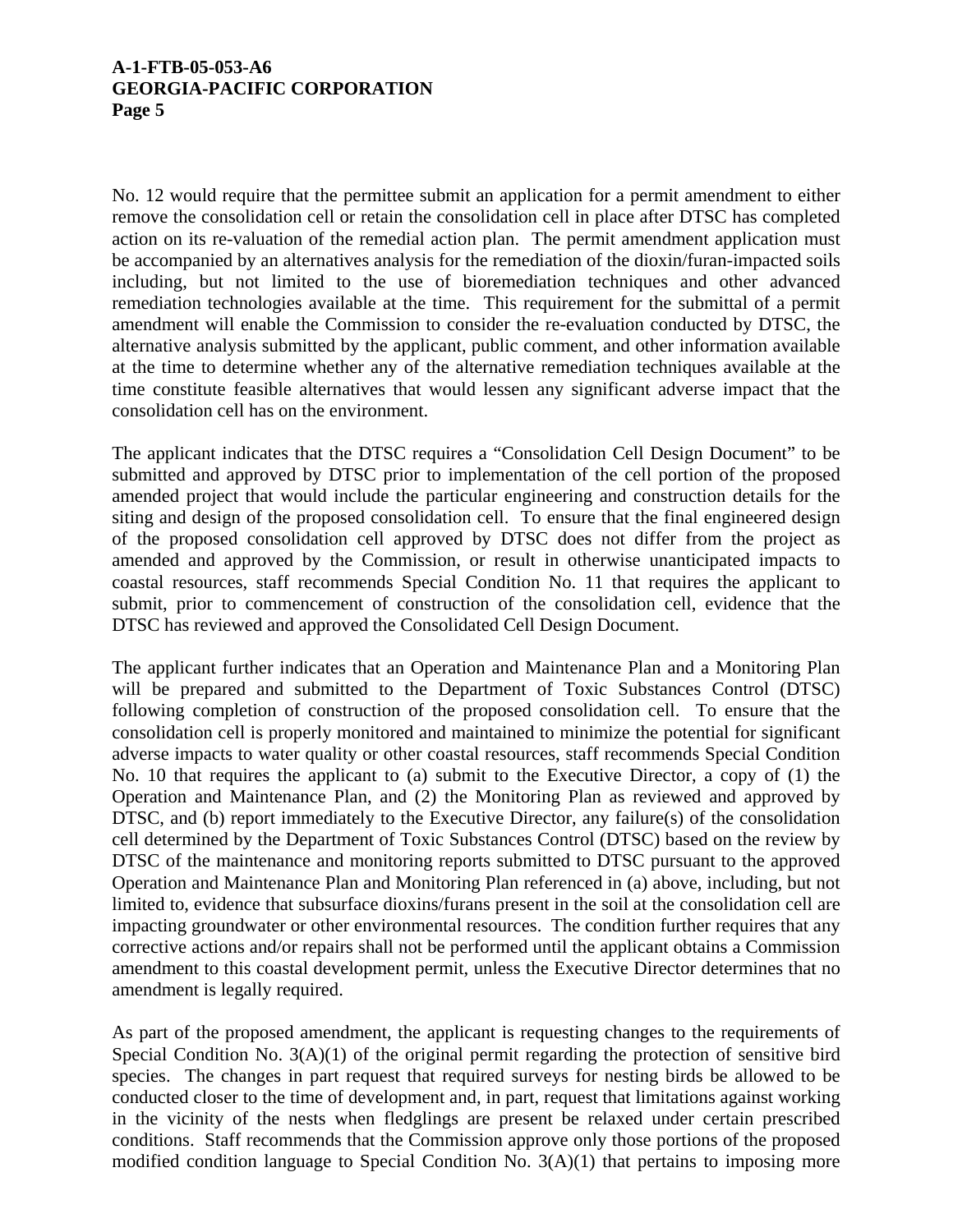stringent limitations on the timing of required pre-construction avian surveys to require that surveys be performed no more than 14 days prior to commencement of construction. Staff recommends that the Commission not approve the portions of the applicant's requested changes to Special Condition No. 3(A)(1) that would (1) allow a reduction of the 100-foot exclusionary buffer, and (2) eliminate the requirement for submittal of survey reports to the Executive Director for review and approval. Staff believes such relaxation of the permit condition requirements has not been demonstrated to provide sufficient protection for the environmentally sensitive avian nesting habitat on the site and would not conform with the minimum 30-foot buffer requirement of the certified LCP.

Lastly, the applicant seeks authorization to allow certain construction activities to be conducted outside of the previously imposed construction work window (April  $15<sup>th</sup>$  to October  $15<sup>th</sup>$ ). Allowing a slightly expanded seasonal work window to allow certain work to be conducted between April 1 and October  $31<sup>st</sup>$  would be consistent with the seasonal limitations on grading and excavation work imposed by recently amended provisions of the certified LCP. Therefore, staff recommends that Special Condition No. 1 of the original permit be further amended to provide an exception to the provisions in the Stormwater Pollution Prevention Plans (SWPPPs) referenced therein that all excavation and Interim Remedial Measure (IRM) activities shall be conducted during the non-rainy season as defined from April 1 through October 31.

None of the other project limitations and performance standards established under the original permit and determined adequate for reducing the effects of the development in and on adjoining ESHA, coastal water quality, geologic hazards, and archaeological resources would be reduced or otherwise altered by the proposed amendment.

As conditioned, the project as amended would be consistent with the policies contained in the City's certified LCP and the Coastal Act public access and recreation policies.

# **The motion to adopt the staff recommendation of approval with conditions is found on page 9.**

# **STAFF NOTES:**

# 1. **Continuance from December Agenda**

The Commission opened the public hearing on the permit amendment at the Commission meeting of December 12, 2008. The Commission received a presentation from staff, took testimony and continued the hearing.

This revised staff report adds a special condition and provides additional findings. At the December 12, 2008 hearing, staff modified the staff recommendation to include a condition requiring that if alternative bioremediation techniques become feasible and are approved by the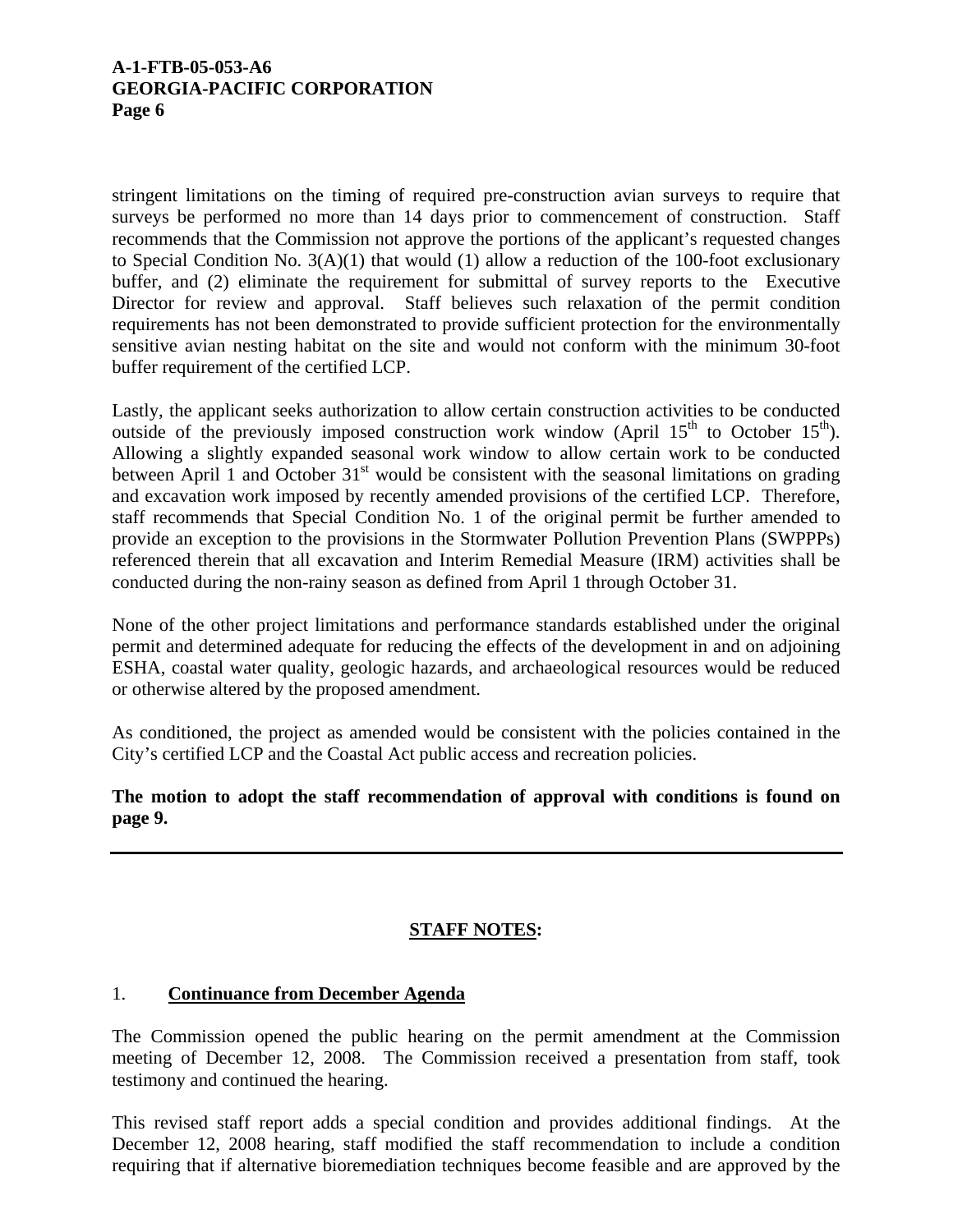Department of Toxic Substances Control (DTSC) in the future, the applicant must apply for a permit amendment for the Commission to consider authorizing the application of such techniques to treat the contaminated soil to be contained under the current proposal within a consolidation cell on the property. This condition is now included as Special Condition No. 12 of this staff recommendation and findings addressing the condition have been added to the water quality and CEQA finding.

In addition, the staff report contains additional discussion in the project description, water quality, and CEQA findings provding background on cleanup efforts at the project site, the levels of dioxin contamination in the soils to be contained in the consolidation cell, and additional information about the alternative of trucking the contaminated soils to an off-site location.

The Commission will hold the continued public hearing and may take action on the permit amendment at the February 4, 2009 Commission meeting.

# **2. Procedural Note**

Section 13166 of the California Code of Regulations states that the Executive Director shall reject an amendment request if: (a) it lessens or avoids the intent of the approved permit; unless (b) the applicant presents newly discovered material information, which he or she could not, with reasonable diligence, have discovered and produced before the permit was granted.

The Executive Director has determined that the proposed amendment would not lessen or avoid the intent of the conditionally approved permit. On May 12, 2006, Coastal Permit No. A-1-FTB-05-053 (Georgia-Pacific Corporation, Applicant) was approved by the Commission with nine special conditions intended to assure consistency with the provisions of the Fort Bragg LCP and the public access and recreation policies of the Coastal Act. The proposed amendment to the authorized development involves additional remediation measures as part of the overall site decommissioning and clean-up activities that were anticipated, but were not included in the original CDP. In addition, the proposed amendment involves modifications to the requirements of Special Condition No. 3(A)(1) of the original permit regarding the protection of sensitive bird species. The changes, in part, request that required surveys for nesting birds be allowed to be conducted closer to the time of development and, in part, request that limitations against working in the vicinity of the nests when fledglings are present be relaxed under certain prescribed conditions. As performing the surveys closer to the time of development will reduce the chances that nesting birds would be identified and protected from the adverse effects of the development, and as the Commission can modify the applicant's proposed changes to the special condition in a manner that does not reduce protections for nesting birds, the Executive Director accepted this portion of the amendment as consistent with the intent of the Commission in its action on the original permit to prohibit development near nests of sensitive bird species during the nesting season that would disturb the nesting birds.

The applicant also seeks authorization to allow certain construction activities to be conducted outside of the previously imposed construction work window (April  $15<sup>th</sup>$  to October  $15<sup>th</sup>$ ). As allowing a slightly expanded seasonal work window to allow certain work to be conducted between April 1 and October  $31<sup>st</sup>$  would be consistent with the seasonal limitations on grading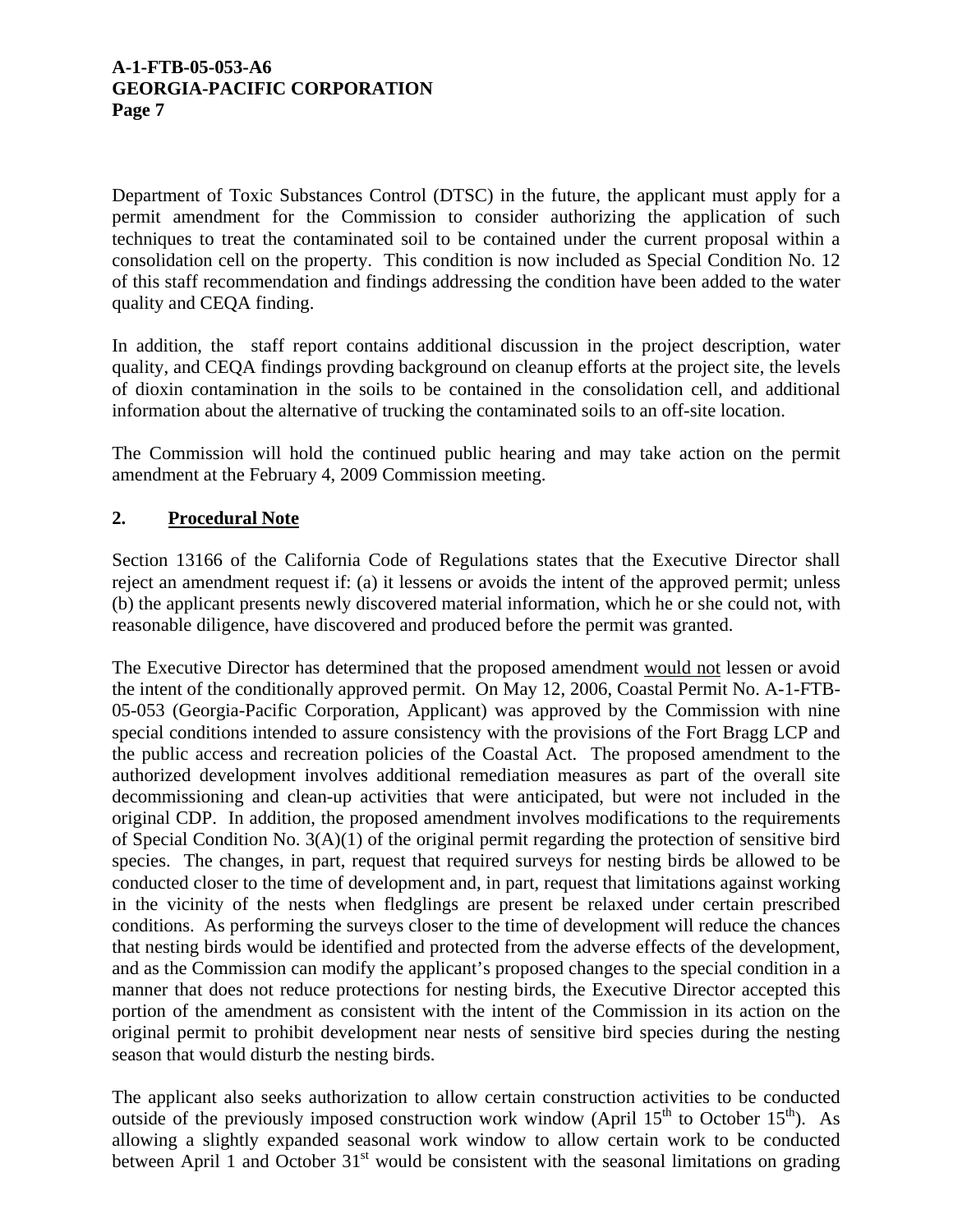and excavation work imposed by recently amended provisions of the certified LCP, and as the Commission can modify the applicants proposed changes to the special condition in a manner that would conform to the seasonal grading and excavation windows of the recently amended LCP, the Executive Director accepted this portion of the amendment as consistent with the intent of the Commission in its action on the original permit to minimize the impacts of erosion and sedimentation on water quality consistent with the certified LCP.

None of the other project limitations and performance standards established under the original permit and determined adequate for reducing the effects of the development in and on adjoining ESHA, coastal water quality, geologic hazards, and archaeological resources would be reduced or otherwise altered. Accordingly, the development as amended and conditioned would conform to the policies and standards of the LCP with respect to the protection of environmentally sensitive habitat areas and water quality.

Therefore, for the reasons discussed above, the Executive Director has determined that the proposed amendment would not lessen or avoid the intent of the conditionally approved permit and has accepted the amendment request for processing.

# **3***.* **Commission Jurisdiction and Standard of Review**

The City's approval of the original project was appealed to the Commission in 2005. The Commission found the appeal raised a substantial issue and approved the project with conditions *de novo* in May 2006*.* After approving a coastal development permit, the Commission retains jurisdiction over all permit amendments. Pursuant to Section 30604(b) of the Coastal Act, after effective certification of an LCP, the standard of review for all coastal permits and permit amendments within a certified area is the certified LCP and, for areas located between the first through public road and the sea, the public access and recreation policies of the Coastal Act. Thus, the standard of review for the original permit (A-1-FTB-05-053) and all subsequent permit amendments previous to the subject amendment (A-1-FTB-05-053-A6) was the City of Fort Bragg LCP as certified at the time of Commission action on the permit and permit amendments, and the public access and recreation policies of the Coastal Act.

In February 2008, the Commission certified with suggested modifications, a comprehensive update to the City of Fort Bragg's LCP, including the City's Land Use Plan (Coastal General Plan) and implementing ordinance (Coastal Land Use and Development Code). The City later adopted the suggested modifications and adopted the necessary implementing measures, and the update amendment was effectively certified in July 2008. Therefore, the applicable standard of review for the subject permit amendment (filed in September 2008) is the City of Fort Bragg LCP as effectively certified in July 2008.

# **4. Scope**

This staff report addresses only the coastal resource issues affected by the proposed permit amendment, provides recommended special conditions to reduce and mitigate significant impacts to coastal resources and achieve consistency with the certified LCP and the public access and recreation policies of the Coastal Act, and provides findings for conditional approval of the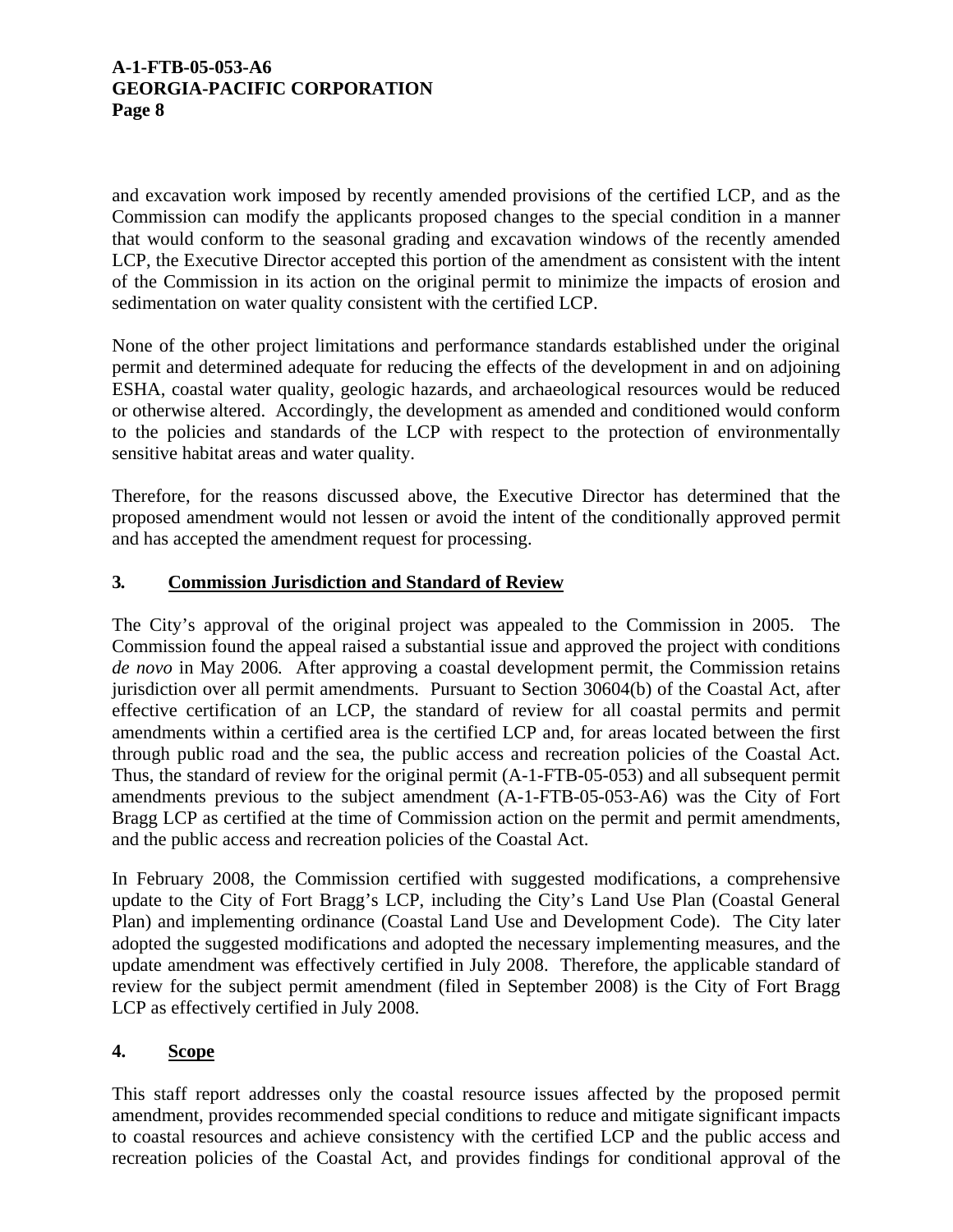amended project. All other analysis, findings, and conditions related to the originally permitted project, except as specifically affected by this proposed permit amendment and addressed herein, remain as stated within the findings for the original development adopted by the Commission on May 12, 2006 and all subsequent permit amendments, and included as Exhibit No. 7 of this report.

# **I. MOTION, STAFF RECOMMENDATION, AND RESOLUTION:**

The staff recommends that the Commission adopt the following resolution:

## **Motion:**

I move that the Commission approve Coastal Development Permit Amendment No. A-1- FTB-05-053-A6 pursuant to the staff recommendation.

## **Staff Recommendation of Approval:**

Staff recommends a **YES** vote. Passage of this motion will result in approval of the permit amendment as conditioned and adoption of the following resolution and findings. The motion passes only by affirmative vote of a majority of the Commissioners present.

## **Resolution to Approve with Conditions:**

The Commission hereby approves the proposed permit amendment and adopts the findings set forth below, subject to the conditions below, on the grounds that the development with the proposed amendment, as conditioned, will be in conformity with the City of Fort Bragg Local Coastal Program and the public access and recreation policies of Chapter 3 of the Coastal Act. Approval of the permit complies with the California Environmental Quality Act because all feasible mitigation measures and alternatives have been incorporated to substantially lessen any significant adverse impacts of the development on the environment.

## **II. STANDARD CONDITIONS:** See attached Appendix A.

## **III. SPECIAL CONDITIONS:**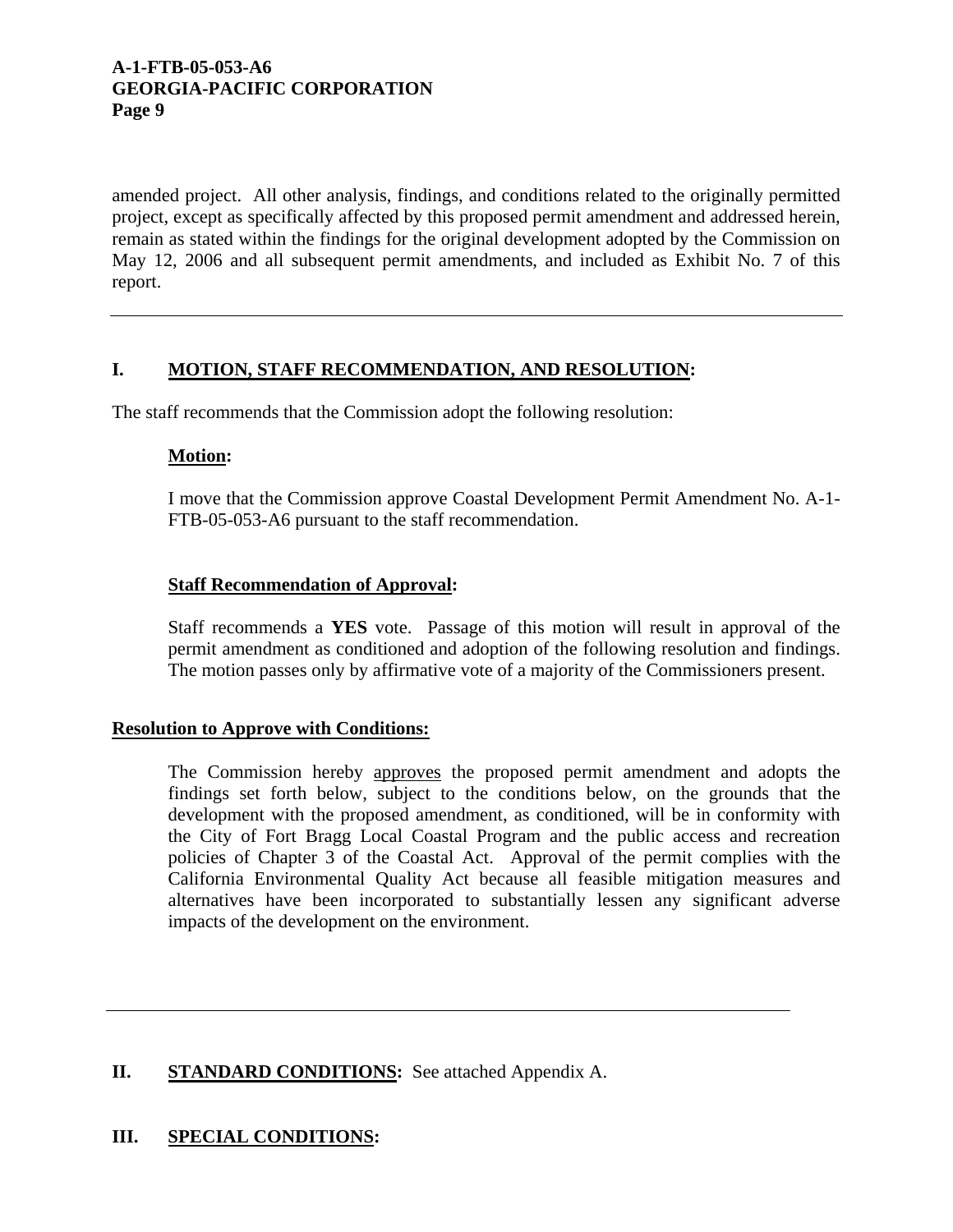**Note**: Special Condition Nos. 2, 4, and 6 through 9 of the original permit, and Special Condition No. 5 as modified and reimposed by Permit Amendment No. A-1-FTB-05-053-A2 are reimposed as conditions of this permit amendment without any changes and remain in full force and effect. Special Condition No. 1 of the original permit, and Special Condition No. 3 of the original permit as modified and reimposed by Permit Amendment No. A-1-FTB-05-053-A2 are modified and reimposed as conditions of Permit Amendment No. A-1-FTB-05-053-A6. Special Condition Nos. 10, 11, and 12 are added as new conditions of Permit Amendment No. A-1-FTB-05-053-A6. Deleted wording within the modified special condition is shown in strikethrough text, and new condition language appears as **bold double-underlined** text. For comparison, the text of the original permit conditions is included in Exhibit No. 7 and the text of Special Condition Nos. 3 and 5 as modified and reimposed by Permit Amendment No. A-1-FTB-05-053-A2 is included as Exhibit No. 8.

# **1. Scope of Approved Development**

- A. This Coastal Development Permit **as amended**, authorizes: (a) the removal and stockpiling of concrete and reinforcement steel building foundation materials from a 26 structure complex of former industrial buildings; (b) the excavation, stockpiling, and/or disposal of underlying soil with COPC concentrations exceeding cleanup levels; (c) the excavation and extraction of buried "geophysical anomalies" from Parcels 3 and 10; and the extrication of visible debris and excavation and removal for stockpiling and/or disposal of any underlying, near-surface soil with COPC concentrations exceeding cleanup levels from Glass Beaches 1, 2 and 3, **and (d) excavation of dioxin/furanimpacted soils from Parcel 10, construction of a subsurface consolidation cell within Parcel 8 to contain the contaminated soils, and retention of the consolidation cell until the Department of Toxic Substances Control completes its five-year review of the final remediation plan** at Georgia-Pacific Corporation's former California Wood Products Manufacturing Facility, situated at 90 West Redwood Avenue, Fort Bragg, as further detailed and conditioned, in the following documents:
	- *Workplan for Foundation Removal, Additional Investigation, and Interim Remedial Measures*, Acton Mickelson Environmental, Inc., March 21, 2005;
	- *Addendum #1 to Workplan for Foundation Removal, Additional Investigation, and Interim Remedial Measures*, Acton Mickelson Environmental, Inc., May 6, 2005;
	- *Addendum #2 to Work Plan for Foundation Removal, Additional Investigation, and Interim Remedial Measures*, Acton Mickelson Environmental, Inc., August 19, 2005;
	- *Response to RWQCB Comments on Work Plan for Foundation Removal, Additional Investigation, and Interim Remedial Measures*, Acton Mickelson Environmental, Inc., September 22, 2005;
	- *Revised Appendix D for Work Plan for Foundation Removal, Additional Investigation, and Interim Remedial Measures*, Acton Mickelson Environmental, Inc., September 28, 2005;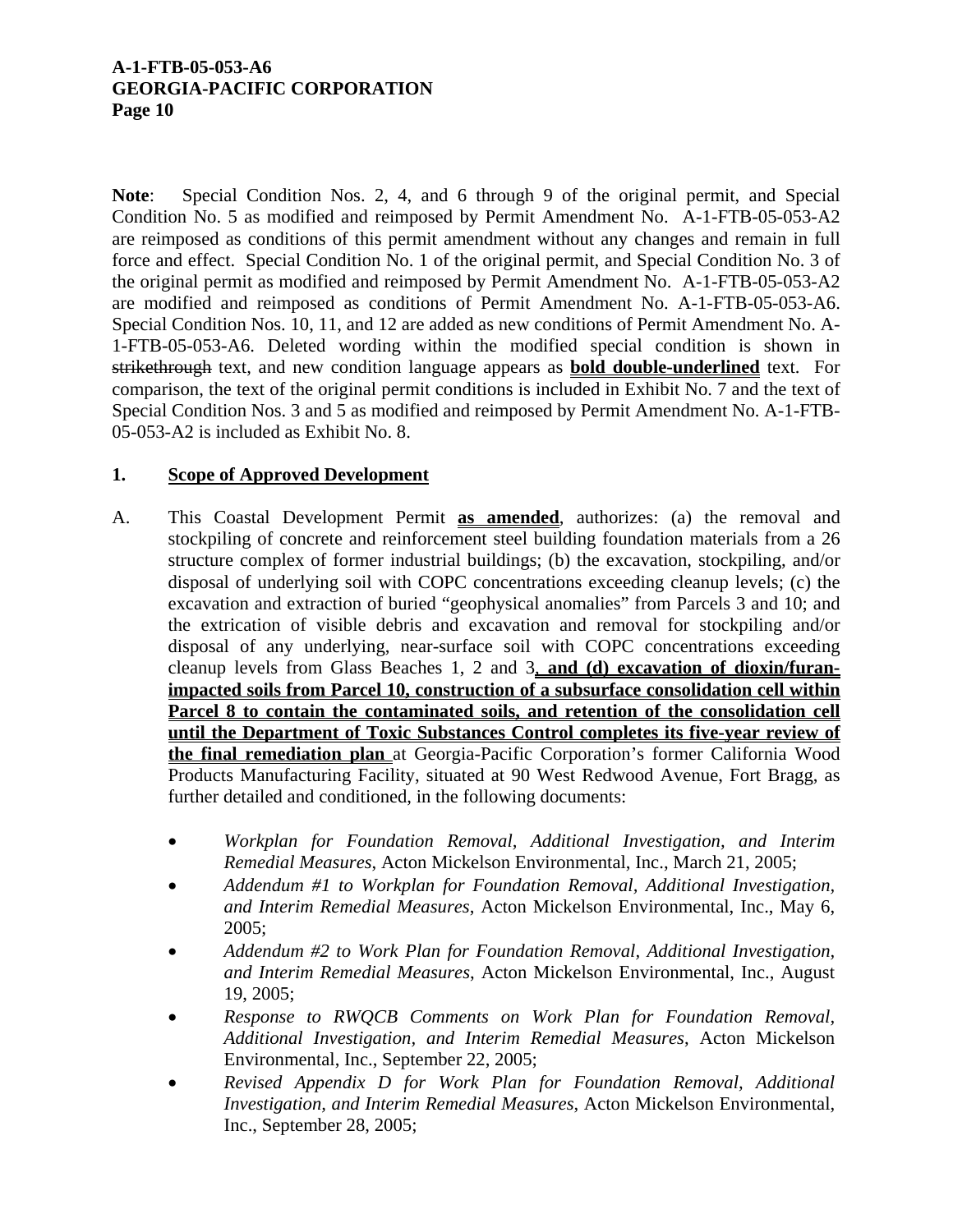- *Clarification and Modification to Work Plan for Foundation Removal, Additional Investigation, and Interim Remedial Measures Dated March 21, 2005, Addenda #1 and #2 to the Work Plan for Foundation Removal, Additional Investigation, and Interim Remedial Measures Dated May 6 and August 19, 2005, Respectively, and Response to RWQCB Comments Dated July 18, 2005 Former Georgia Pacific California Wood Products Manufacturing Facility Fort Bragg, California*, Acton Mickelson Environmental, Inc., March 28, 2006; and
- *Stormwater Pollution Prevention Plan for Foundation Removal, Additional Investigation, and Interim Remedial Measures*, Acton Mickelson Environmental, Inc., September 28, 2005.
- *Stormwater Pollution Prevention Plan Georgia-Pacific Wood Products Manufacturing Facility, Fort Bragg, California,* **BBL Sciences, September 2006.**
- *SWPPP Addendum Georgia-Pacific Wood Products Manufacturing Facility, Fort Bragg, California,* **Arcadis, May 2008.**
- B. All revegetation planting identified in any of the above-enumerated documents shall utilize native plants obtained from local genetic stocks.

# **C. All excavation and Interim Remedial Measure (IRM) activities shall be conducted during the non-rainy season from April 1 through October 31 except as further restricted by Special Condition No. 3(A)(3)(a) below.**

**CD.** The permittee shall undertake the removal, excavation, stockpiling, and disposal activities as proposed in accordance with the above-listed plans as modified by subsection B **and C** above, and shall implement all collection and testing of soil samples for COPCs and all mitigation measures contained and described therein. Any proposed changes to the work plans shall be reported to the Executive Director. No changes to the work plan shall occur without a Commission amendment to this coastal development permit unless the Executive Director determines that no amendment is legally required.

# **3. Protection of Marine and Coastal Biological Resources**

A. All removal, excavation, stockpiling, and disposal activities authorized by this Coastal Development Permit shall be performed consistent with the conclusions and recommendations contained in: (1) *Jurisdiction Determination and Habitat Assessment* (TRC Companies, Inc., August 2003); (2) *Botanical Field Study of Some of the Bluff Areas at the GP Mills Site* (Teresa Scholars, Biological Consultant, undated); (3) *Late Season Botanical Survey for the GP Mill Site Bluffs* (Teresa Scholars, Biological Consultant, August 16, 2005); (4) *Avian Habitat Utilization and Impact Assessment* (WRA Environmental Consultants, January 2006); (5) *Rocky Intertidal Environmentally Sensitive Habitat Area Engineering and Biological Assessment* (Acton-Mickelson Environmental, Inc. and WRA Environmental Consultants, February 2006); (6) *Conceptual Glass Beach 3 Mitigation and Monitoring Plan* (Teresa Scholars, Biological Consultant, September 22, 2005); and (7) *Conceptual Revegetation Plan Former*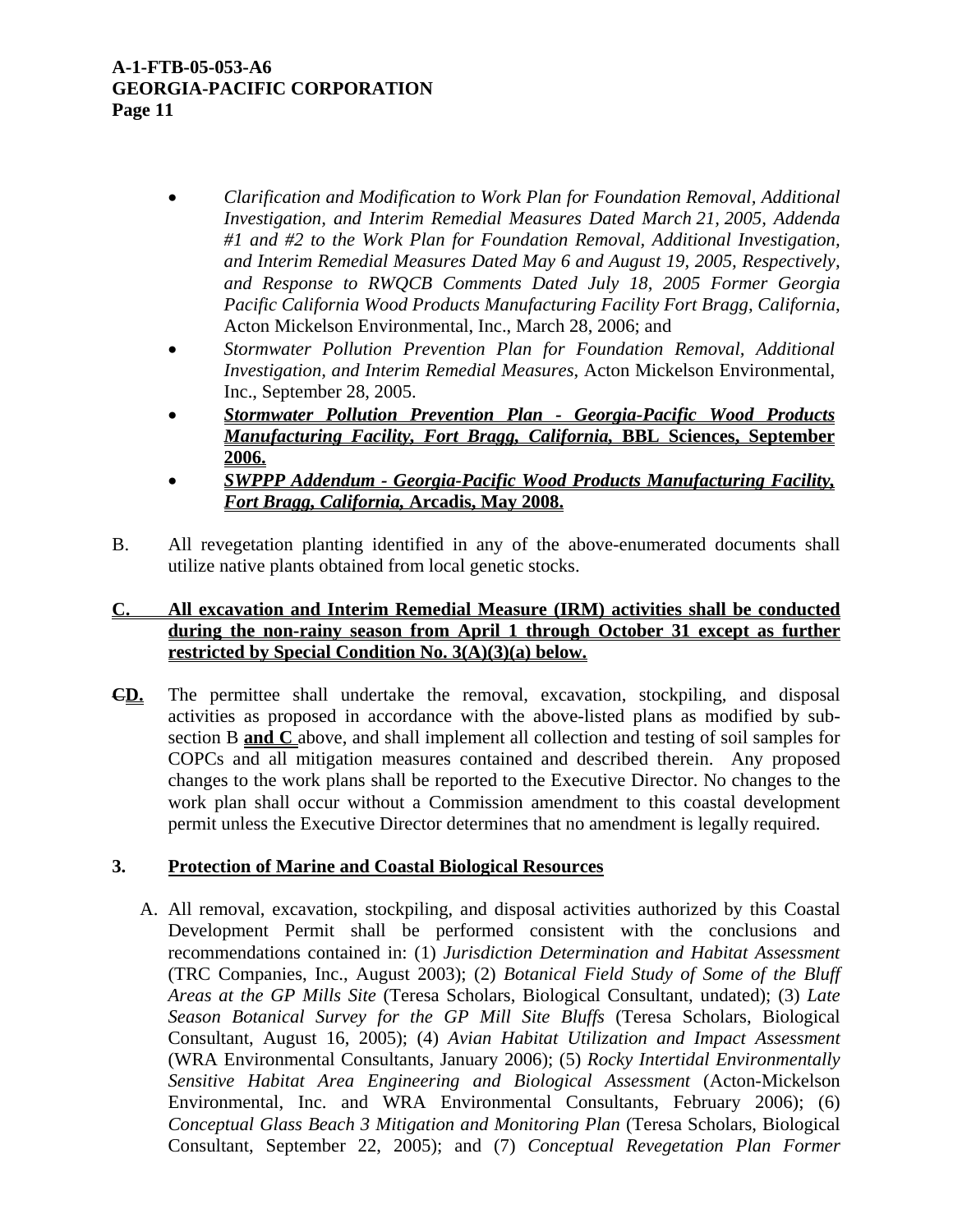*Georgia-Pacific California Wood Products Manufacturing Facility* (Circuit Rider Productions, Inc., September 22, 2005), and shall implement all mitigation measures contained therein including but not limited to the following measures as modified below:

- 1) For the Protection of Coastal Bluff Avian Resources:
- **Sensitive Avian Species Nesting Survey PRIOR TO COMMENCEMENT OF DEBRIS EXTRICATION ACTIVITIES AT GLASS BEACHES 1-3 AND ON PARCELS 3 AND 10 AND EXCAVATION OF DIOXIN-IMPACTED SOILS ON PARCEL 10,** and consistent with the applicant's proposed project description, the permittee shall submit for review and approval of the Executive Director, a survey of the associated coastal bluff face and blufftop margin areas, conducted by a qualified biologist or resource ecologist with specific knowledge of threatened, endangered, species of special concern, or treaty-protected migratory birds ("sensitive avian species") which fully evaluates any and all indications of the presence or absence of these species, and which demonstrates compliance with all of the following:
	- a) No less **more** than 14 days and no more than 30 days prior to the beginning of construction, a qualified biologist or resource ecologist shall conduct a non-invasive survey for any sensitive avian species nesting in the coastal bluff face and blufftop margin areas. If the survey finds any indication that nesting sensitive avian species with unfledged young are present on the bluff face and blufftop margins, project work shall be limited consistent with the mitigation measures identified in the *Avian Habitat Utilization and Impact Assessment* (WRA Environmental Consultants, January 2006), including the imposition of exclusionary buffer areas identified therein, however, in no case shall the exclusionary buffer be less than 100 horizontal feet from the affected nesting site. Work within the exclusionary buffers shall not proceed until a subsequent bird survey has been conducted by a qualified biologist or resource ecologist that demonstrates that the young have fledged and are not nesting in the area for thirty (30) continuous days, and such surveys have been submitted for the review and approval of the Executive Director;
	- b) If no indications of nesting sensitive avian species are found during the initial survey, no additional surveys or mitigation is required, provided the project commences within 30 **14** days of completion of the survey, and provided the project does not extend into the commencement of the nesting season of the sensitive avian species;
	- c) If more than 30 **14** days have passed since completion of the initial survey and work has not commenced, or if it is determined that work will extend past the commencement of the nesting seasons of the various sensitive avian species (see *Avian Habitat Utilization and Impact Assessment*, Tables A1, A2, and A3) a new survey shall be conducted and submitted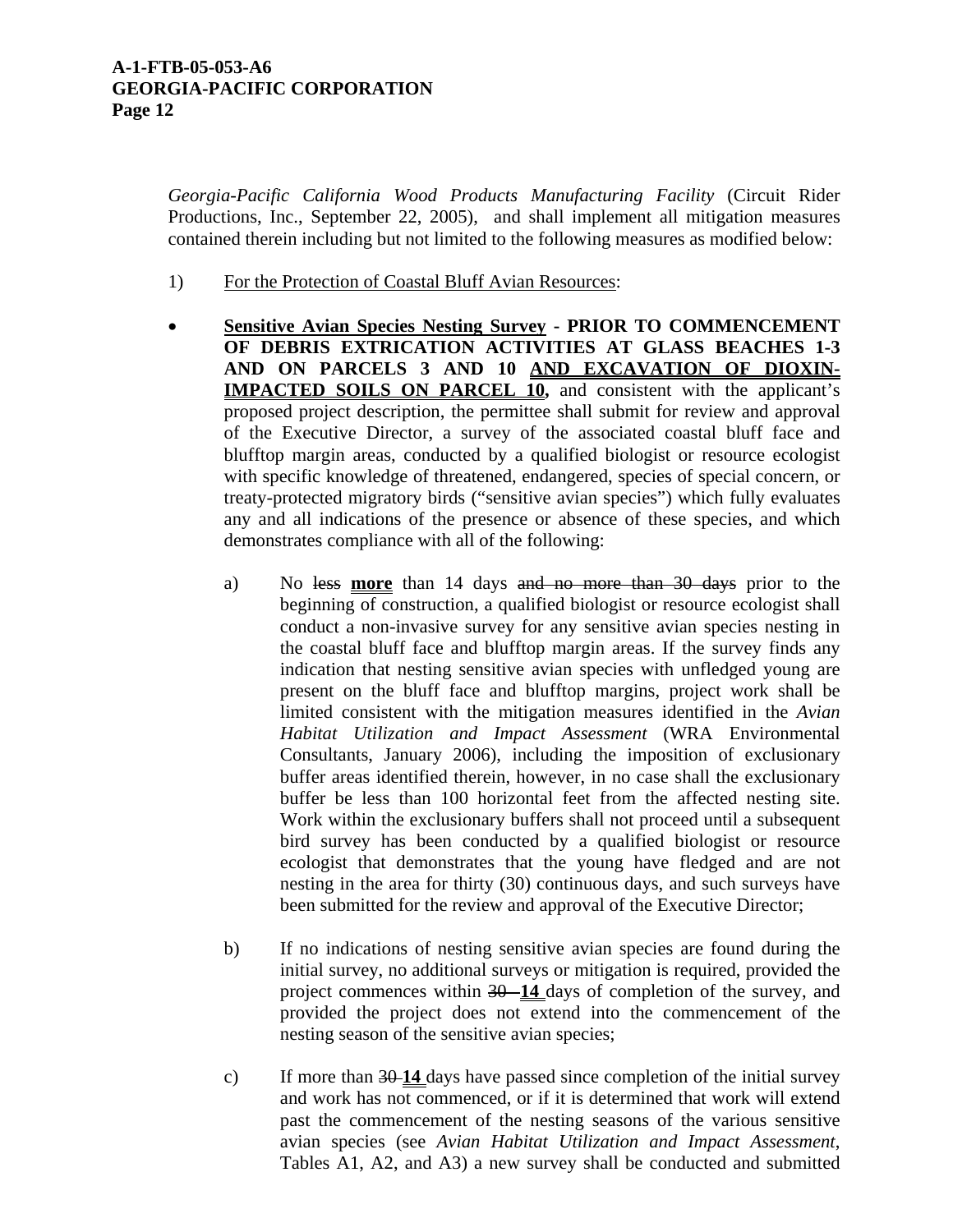for the review to the Executive Director, no more than 30 days and no less than 14 days prior to the start of the nesting-season or the start of work, and submit a report to the Executive Director for review and approval. If any survey discovers indications of sensitive avian species nesting in the coastal bluff face and blufftop margin areas, human activity in the affected area(s) shall be minimized and construction shall cease until a sensitive avian species survey has been conducted by a qualified biologist or resource ecologist that demonstrates that all young have fledged and are not nesting in the coastal bluff face and blufftop margins for thirty (30) continuous days, and such surveys have been submitted for the review and approval of the Executive Director; and

- d) Following completion of restoration activities and revegetation, the botanist shall prepare a follow-up report that identifies all measures taken to protect rare plant species in each location and that evaluates the success of the mitigations in protecting and/or re-establishing the rare plant populations. The report shall be submitted to the Executive Director.
- 2) For the Protection of Rare Plant Biological Resources:
- **Final Plant Restoration Monitoring Program PRIOR TO COMMENCEMENT OF DEBRIS EXTRICATION ACTIVITIES AT GLASS BEACHES 1-3 AND ON PARCELS 3 AND 10**, the applicant shall submit for review and written approval of the Executive Director, a final detailed restoration monitoring program designed by a qualified wetland biologist for monitoring of the plant restoration site. The monitoring program shall at a minimum include the following provisions:
	- a) Performance standards that will assure achievement of rare plant species replacement at coverages, densities, and associative compositions, as applicable, that existed in the areas prior to development;
	- b) Surveying the relative cover and density of each plant species of special concern found in the proposed development area prior to the commencement of construction;
	- c) Monitoring and restoration of the affected areas in accordance with the approved final monitoring program for a period of five years;
	- d) All revegetation planting shall utilize native plants obtained from local genetic stocks;
	- e) Submission of annual reports of monitoring results to the Executive Director by November 1 each year for the duration of the required monitoring period, beginning the first year after completion of the project. Each report shall include copies of all previous reports as appendices. Each report shall also include a "Performance Evaluation" section where information and results from the monitoring program are used to evaluate the status of recolonization of the affected plant species in relation to the performance standards;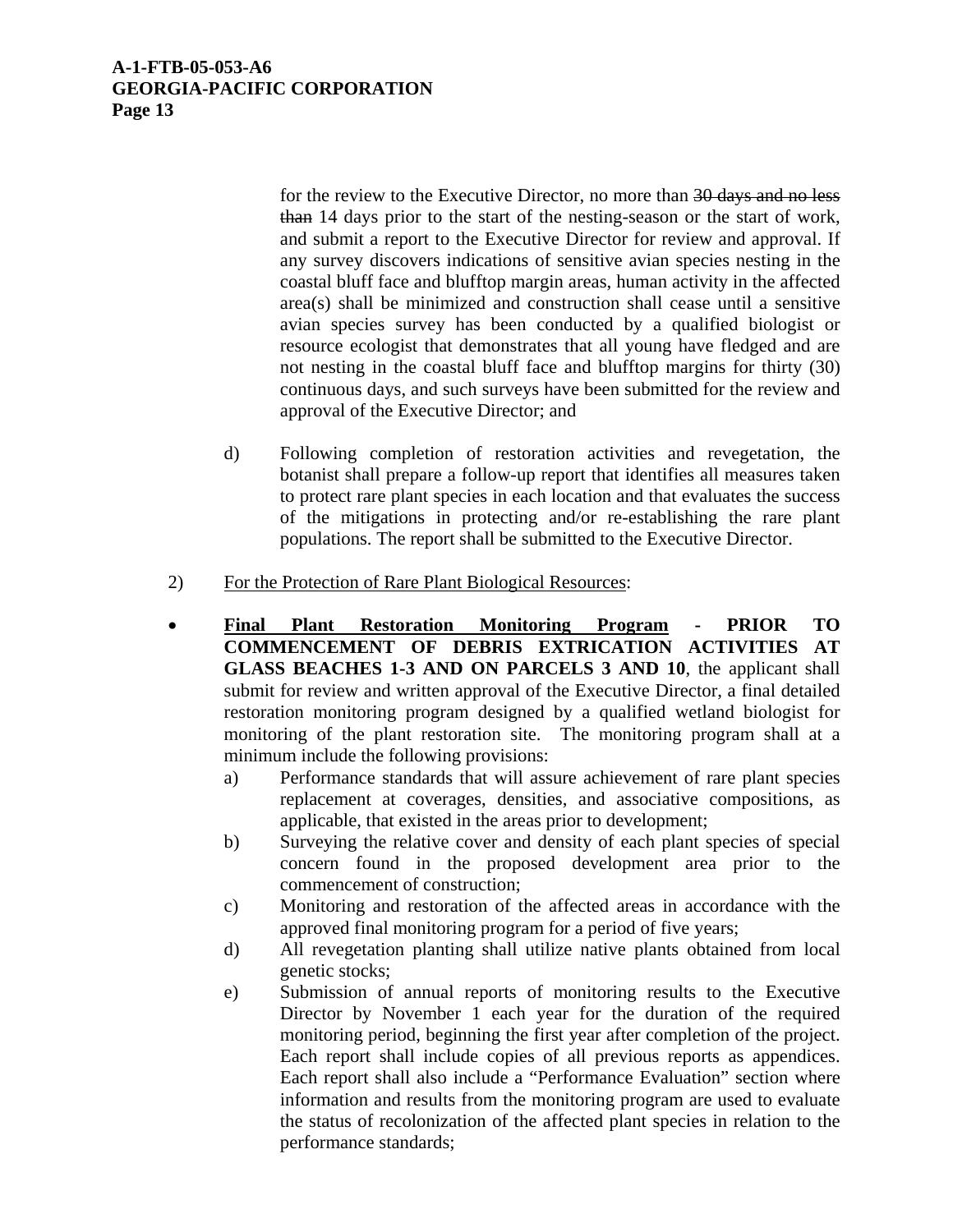- f) Submission of a final monitoring report to the Executive Director at the end of the five-year reporting period. The final report must be prepared in conjunction with a qualified botanist or wetlands biologist. The report must evaluate whether the restoration sites conform with the goals, objectives, and performance standards set forth above. The report must address all of the monitoring data collected over the five-year period. If the final report indicates that the success standards have not been achieved, the applicant shall submit a revised or supplemental restoration program to compensate for those portions of the original program which did not meet the approved success standards. The revised enhancement program shall be processed as an amendment to this coastal development permit;
- g) Monitoring and restoring the plan restoration sites in accordance with the approved monitoring program. Any proposed changes from the approved monitoring program shall be reported to the Executive Director. No changes to the approved monitoring program shall occur without a Commission amendment to this coastal development permit unless the Executive Director determines no amendment is legally required;
- h) Flagging of the locations of the rare plant species by a qualified botanist prior to commencement of the grading in bluff face and blufftop areas. Work shall only be permitted to occur within 100 feet of the outer perimeter of the rare plant populations if such work is necessary to perform the required environmental remediation activities on the property;
- i) No storage of equipment or stockpiling of materials within 100 feet of the outer perimeter of the rare plant populations;
- j) If debris or soil removal is necessary within the rare plant sites and/or the 100-foot buffer zones, the following measures shall be required:
	- (1) If a rare species cannot be avoided, the botanist shall make a determination as to the feasibility of whether the species can be removed for the affected area prior to waste removal activities within the area and transplanted back to the affected area after work activities are completed.
	- (2) If possible, work shall be conducted after seed set at locations where rare species are identified.
	- (3) The botanist shall make a determination at each work location as to whether removal of the surface soil (containing the seed bank) for stockpiling is warranted. If warranted, and contingent upon analytical test results for the presence of chemicals of potential concern, stockpiled soil containing the seed bank shall be placed at the location (laterally and vertically) from which it was removed following completion of work activities. The permittee shall follow the recommendations for increasing the likelihood for survival of transplanted rare species as made by the botanist; and
	- (4) Following completion of restoration activities and revegetation, the botanist shall prepare a follow-up report that identifies all measures taken to protect rare plant species in each location and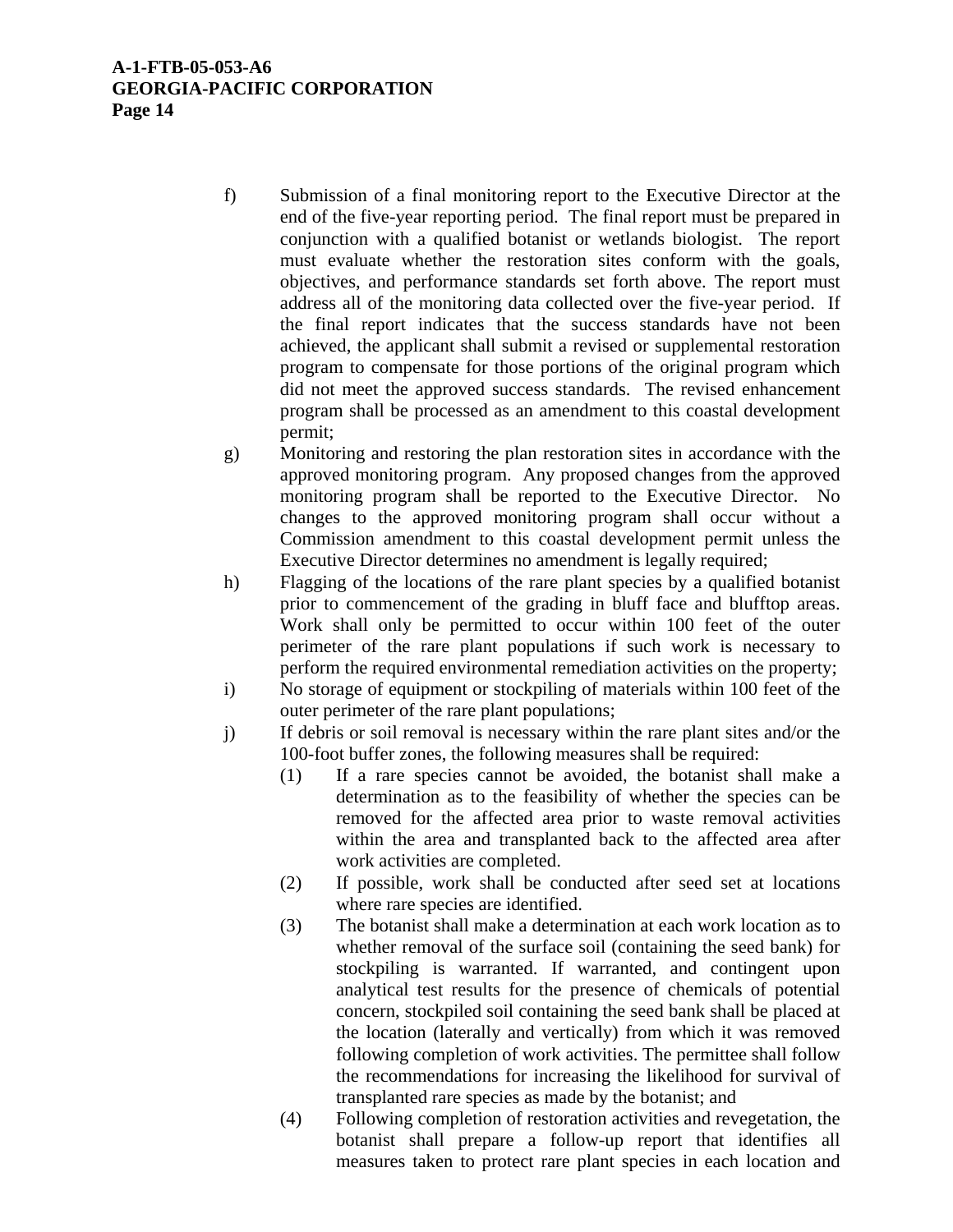that evaluates the success of the mitigations in protecting and/or reestablishing the rare plant populations. The report shall be submitted to the Executive Director.

- 3) For the Protection of Rocky Intertidal Marine Biological Resources:
- a) Bluff face and blufftop margin grading activities shall only be conducted during the dry season, from April 15 through October 15;
- b) Excavation activities shall be initiated leaving a 4-foot-thick strip of fill/topsoil at the sea cliff to prohibit any sediment or water falling onto the rocky intertidal area. Upon completion of excavation activities to the east, the remaining 4-footthick strip shall be excavated in a manner to minimize soil or debris dropping onto the rocky intertidal area;
- c) Manual methods shall be used to remove any material that falls onto the rocky intertidal area;
- d) Excavated soil and debris shall be segregated and stockpiled on heavy-duty plastic at designated locations to the east of the work areas. These storage locations are paved with asphalt and are greater than 300 feet from the sea cliff;
- e) Holes and imperfections in the asphalt surface cover of the proposed stockpile areas shall be repaired prior to stockpile placement to prevent surface water infiltration;
- f) If necessary, both storage areas can be expanded onto existing paved surface to accommodate any additional storage requirements. Alternatively, excavated soil and debris may be transported to the central debris and soil stockpile areas as specified in the Excavation and Stockpile Quantification Estimate and Site Plan Map;
- g) Berms or ditches shall be constructed upslope of the work areas to intercept surface water runoff and redirect it to engineered locations away from the work areas;
- h) Test pits will be backfilled with acceptable soil material, compacted, and covered to minimize rainfall or runoff infiltration; and
- i) All revegetation planting shall utilize native plants obtained from local genetic stocks.
- 4) For the Protection of Offshore Rocky Marine Biological Resources:
- a) Baseline observations of pinnipeds in the project area shall be conducted prior to initiating project activities. The baseline study shall be submitted to the Executive Director prior to commencement of development in coastal bluff face and blufftop margin areas. A morning and afternoon count shall be conducted the day prior to work activities are scheduled to commence. Observations shall also be made every morning work is scheduled to occur;
- b) Surveying and monitoring for behavioral changes shall be conducted by a qualified biologist using minimum 8x42 magnification power binoculars or a spotting scope;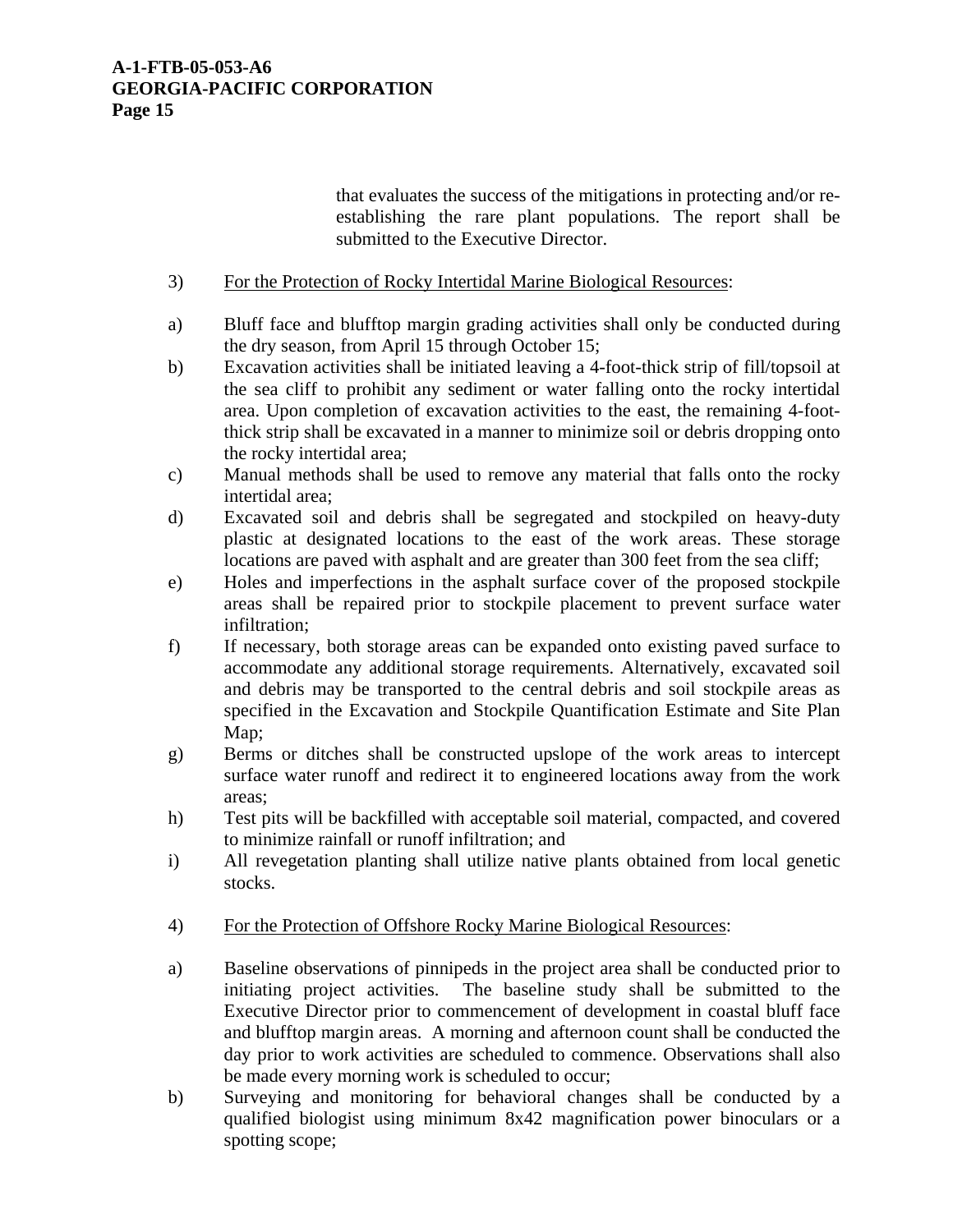- c) Survey data shall include type of marine mammals present, numbers, age class, sex (if possible), location, time, tide, type of development activity being conducted, and whether animals respond to the activity. Rates of departure and arrival of animals to and from the haul-out shall be noted;
- d) If seals flush for a work-related reason, the portion of the project that caused the seals to flush shall be delayed until the animals leave the area;
- e) If a marine mammal shows behavioral changes that are potentially related to restoration activities all work shall be stopped immediately;
- **f**) Project work in areas in proximity to sensitive haul-out areas shall only be performed during daylight hours when visibility allows detection of marine mammals within 200 meters (656 feet) of the project area to lessen the chance of harassment;
- g) Project work shall only be conducted when no marine mammals are present within 100 meters (328 feet) of the project areas;
- **h**) If marine mammals wander within 100 meters (328 feet) of the work area, work activities within the area shall be postponed until the animal(s) leaves the project area;
- **i**) Additional counts shall be conducted every two days for one week after all work is terminated to compare the use of haul-out sites without work-related disturbances pursuant to the pre- and post-activity behavior-specific monitoring recommendations of the National Marine Fisheries Service (NMFS); and
- j) All surveying data shall be compiled and submitted to the Executive Director at the end of the construction season.
- B. The permittee shall undertake the removal, excavation, stockpiling, and disposal activities in accordance with the above-listed biological mitigation measures. Any proposed changes to the work plans shall be reported to the Executive Director. No changes to the work plan shall occur without a Commission amendment to this coastal development permit unless the Executive Director determines that no amendment is legally required.

# **10. Consolidation Cell Maintenance and Monitoring**

- **A. Within 180 days following completion of construction of the consolidation cell, or within such additional time as the Executive Director may grant for good cause, the applicant shall submit to the Executive Director, a copy of (1) the Operation and Maintenance Plan, and (2) the Monitoring Plan as reviewed and approved by the Department of Toxic Substances Control (DTSC).**
- **B. The applicant shall report immediately to the Executive Director, any failure(s) of the consolidation cell determined by the Department of Toxic Substances Control (DTSC) based on the review by DTSC of the maintenance and monitoring reports submitted to DTSC pursuant to the approved Operation and Maintenance Plan and Monitoring Plan referenced in (a) above, including, but not limited to, evidence that subsurface dioxins/furans present in the soil at the consolidation cell are impacting groundwater or other environmental resources; and**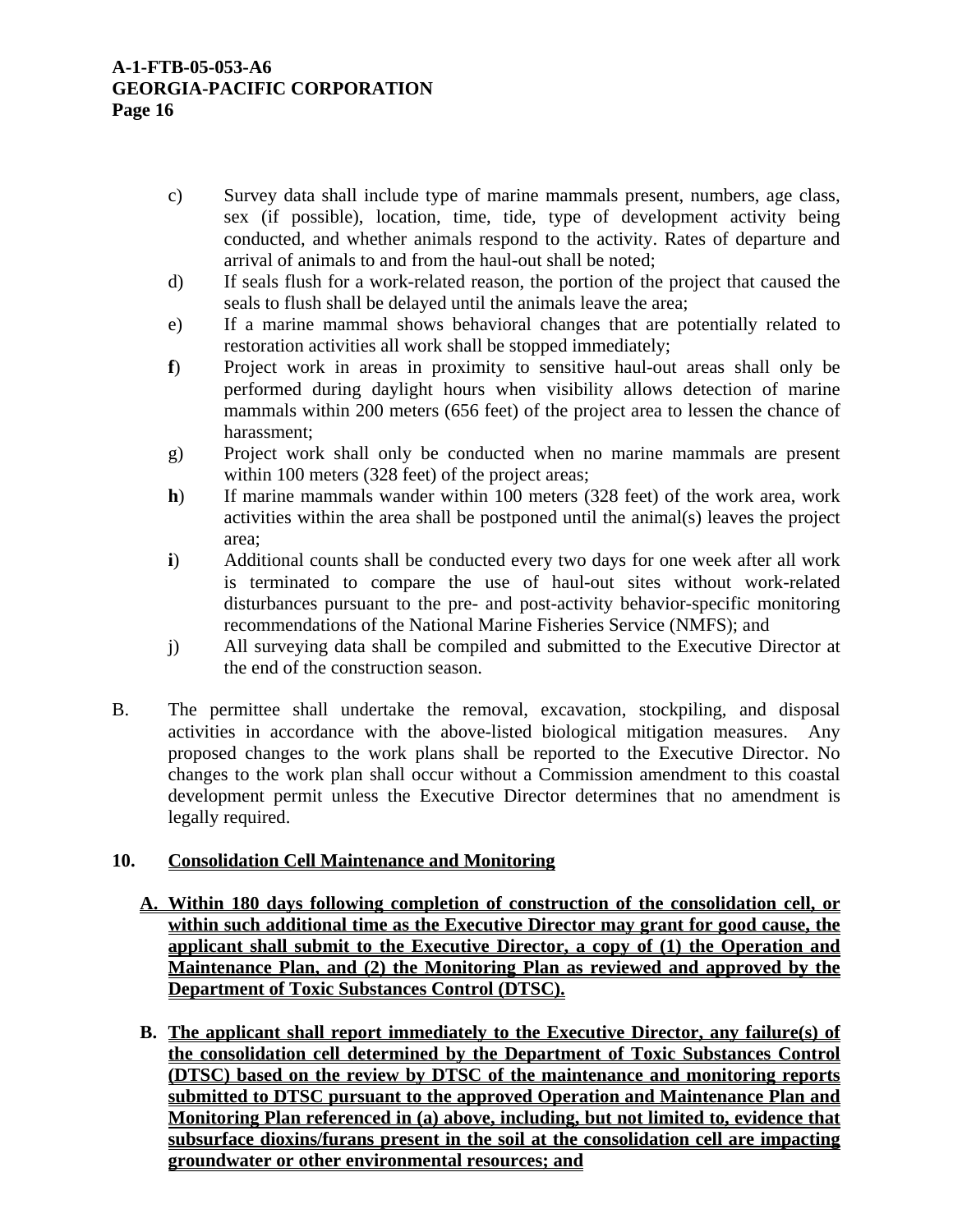**C. Any corrective actions and/or repairs shall not be performed until the applicant obtains a Commission amendment to this coastal development permit, unless the Executive Director determines that no amendment is legally required.** 

# **11. Consolidated Cell Design Document**

**PRIOR TO COMMENCEMENT OF CONSTRUCTION of the Consolidation Cell, the applicant shall submit evidence that the Department of Toxic Substances Control (DTSC) has reviewed and approved the Consolidated Cell Design Document required by DTSC. The applicant shall inform the Executive Director of any changes to the project required by the DTSC. Such changes shall not be incorporated into the project until the applicant obtains a Commission amendment to this coastal development permit, unless the Executive Director determines that no amendment is legally required.** 

## **12. Time Period for Which Consolidation Cell for Dioxin Impacted Soil is Authorized**

**The authorization granted by this coastal development permit for the use of the consolidation cell for dioxin impacted soil shall be valid until the California Department of Toxic Substances Control (DTSC) has completed it's five-year re-evaluation of the Final Operable Unit A Remedial Action Plan approved on August 28, 2008. No later than 90 days after DTSC has taken final action on the re-evaluation, or within such additional time as the Executive Director may grant for good cause, the permittee shall either:**

- **A. Submit a coastal development permit application to the Commission for removal of the consolidation cell and the dioxin impacted soil contained within the cell, or**
- **B. Submit a coastal development permit application to the Commission for the retention and continued use of the consolidation cell for dioxin impacted soil, accompanied by:**
	- **i.) An analysis of the effectiveness of the consolidation cell in containing the dioxins/furans present in the soil and preventing these contaminants within the consolidation cell from adversely affecting groundwater and other environmental resources, and**
	- **ii.) A new analysis of alternatives to the authorized consolidation cell authorized by Coastal Development Permit Amendment No. A-1-FTB-05- 053-A6 for the remediation of the dioxin/furan-impacted soils including, but not limited to the use of bioremediation techniques and other advanced remediation technologies available at the time, taking into account the relative impact of the various alternatives on coastal resources and the criteria set forth by the Environmental Protection Agency (USEPA) and DTSC for evaluating remediation alternatives.**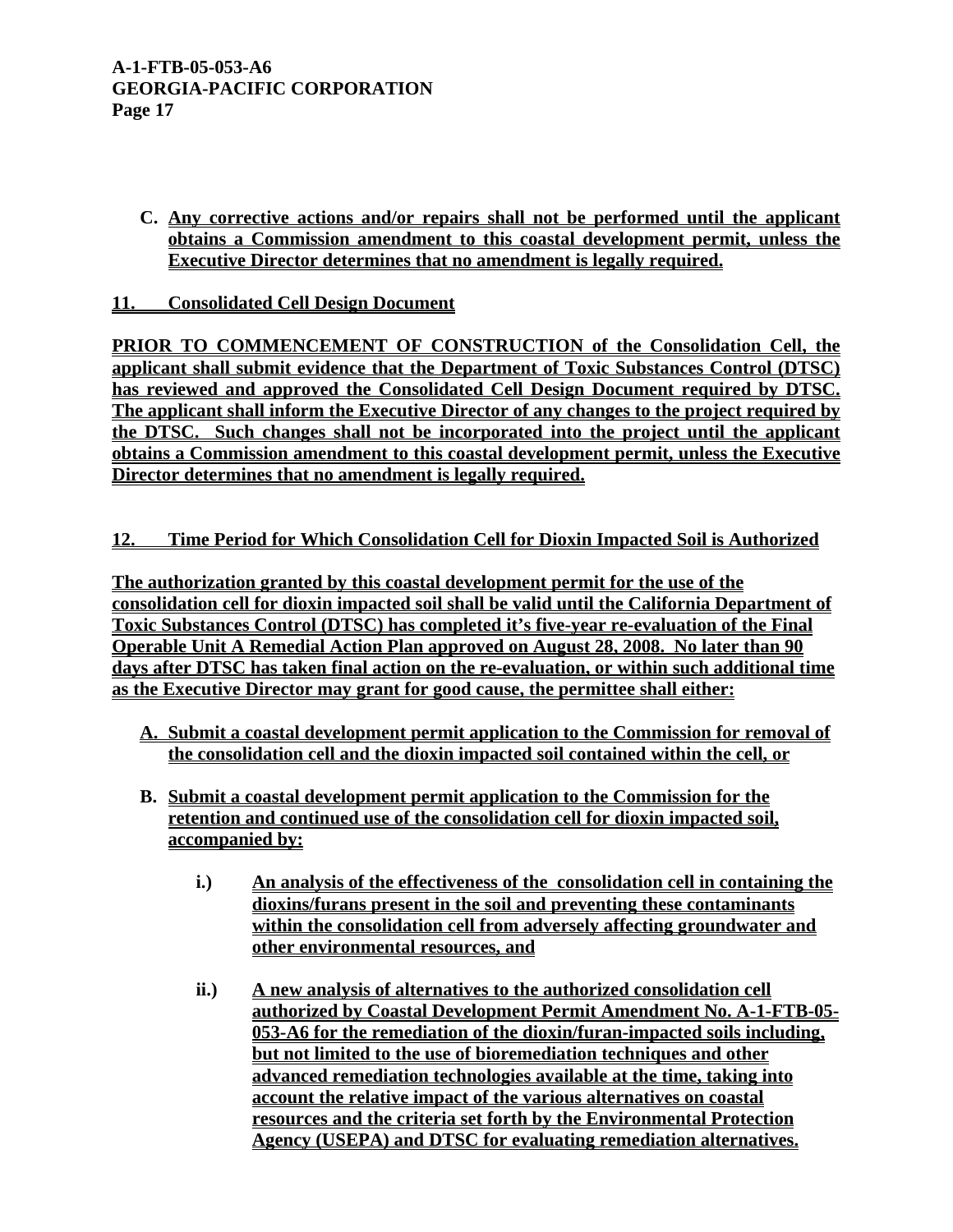# **IV. FINDINGS AND DECLARATIONS**

The Commission hereby finds and declares as follows:

# **A. Project Background**

## Contamination Problems Associated with Overall Project Site and Cleanup Efforts

The 415-acre Georgia Pacific property in Fort Bragg had been used as lumber sawmill since 1885 up until 2002 when the mill was closed. During sawmill operations, lags were received onsite, unloaded, sorted in the log storage areas, debarked, and milled. Milled lumber was then shipped green, kiln dried, or air dried. Finished lumber was transported by rail or truck. Bark and wood refuse was collected and burned in an onsite power plant to generate steam and electricity for site operations. Since 2002, most of the structures and equipment on site has been removed.

The primary hazardous substance used across the site was petroleum. Tanks and drums stored diesel fuel, motor oil, fuel oil, lube oil, hydraulic oil, and diala oil. In addition, jet fuel was used for a short time to refuel planes using the former onsite runway. Other chemicals used onsite included antifreeze and transmission fluids for vehicle servicing, water treatment chemicals, small quantities of acids/bases, solvents, and paint and paint thinners. Buildings had lead-based paint and asbestos containing materials, and power poles has transformer using PCBs. For a few years, small-scale treatment of wood occurred using a fungicide at a small dip tank. Scrap metals, ash/clinker and burn debris were also found in isolated areas of the site.

A series of soil, sediment, groundwater, and surface water investigations have been undertaken at the site since the mid 1980's. Beginning in 2003, these investigations were conducted under the auspices of the North Coast Regional Water Quality Control Board (RWQCB). In August 2006, RWQCB requested that the Department of Toxic Substances Control (DTSC) take over the lead agency oversight role. DTSC issued a Site Investigation and Remediation Order in February 2007 and Georgia Pacific has since been conducting investigations, monitoring, and remedial activities under that order. Those activities constituting development under the Coastal Act have been authorized by the Commission under Coastal Development Permit No. A-1-FTB-05-053 as amended.

The investigations conducted to date have identified the following areas and chemicals as priorities for remediation:

- **A.** Ponds. Some of the sediments in ponds associated with fly ash and scrubber water management have elevated concentrations of metals and dioxins/furans. These ponds have been investigated and warrant further evaluation as to appropriate next steps.
- **B.** Equipment Shops and hazardous materials fuel storage areas. These areas have petroleum compounds in soil/and or groundwater. Bioremediation of many of these areas has commenced with remaining areas subject to additional cleanup.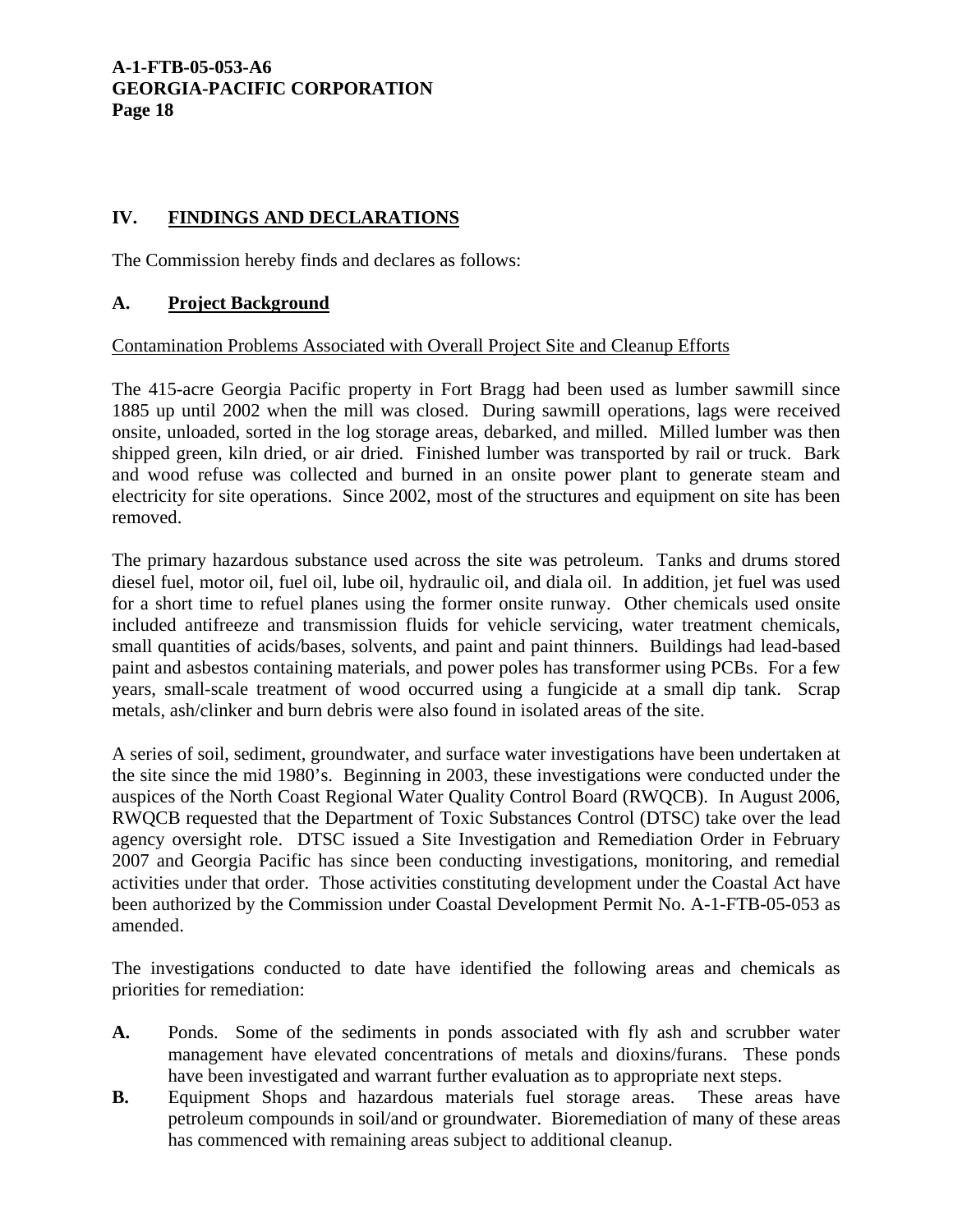- **C.** Offsite Sources. Perimeter monitoring wells and other sampling confirm that at least two areas of the site are being impacted by chemicals migrating from offsite.
- **D.** Operable Unit A. Soils with lead and PCBS are to be disposed of offsite and soils with dioxins are proposed under the current amendment request to contained and capped onsite.

The site has been divided into five operable units (OUs) to facilitate investigation and remedial work (see Exhibit No. 3). Investigations have been conducted in all five OUs and remedial activities are underway or anticipated in all OUs except OU-B which requires no further cleanup. As discussed below, the Commission approved the original coastal development permit on appeal in 2005 and a series of amendments that authorized the cleanup activities that have been performed to date and additional interim cleanup work that has yet to be performed.

The current amendment request involves additional remediation work within only one of the OUs, Operable Unit OU-A, which consists primarily of shoreline areas that the City intends to purchase from Georgia Pacific and develop for public access utilizing a grant from the Coastal Conservancy. All the necessary site investigation work and remedial action planning has been completed by the applicant and approved by DTSC for Operable Unit A. The remediation work that is the subject of the current amendment request is to excavate dioxin/furan contaminated soils from Operable Unit A and bury them within a consolidation cell on Parcel 8, approximately 1,000 feet away from the shoreline. With successful completion of the work proposed under the permit amendment request, Operable Unit A will have been fully remediated to DTSC requirements. Further site investigation work and remedial action planning is required for other OUs at the Georgia Pacific site which will require additional coastal development permit authorization in the future.

## Commission Review of Original Project on Appeal

On February 11, 2005, the City of Fort Bragg Community Development Department filed a coastal development permit application from the Georgia-Pacific Corporation for the removal of concrete foundation materials, additional investigation, and if warranted, interim remedial measures to remove underlying soil with Constituents of Particular Concern (COPC) concentrations exceeding cleanup levels at eleven building site locations within the 435-acre property of the applicant's former lumber mill complex located between Highway One the Pacific Ocean, and Noyo Bay, on the western shoreline of the City of Fort Bragg in west-central Mendocino County. The application also sought authorization to excavate and remove debris from three coastal bluff areas above so-called "Glass Beaches Nos. 1-3." In addition, the applicants requested permission to excavate numerous locations on two of the mill site bluff top parcels to ascertain the composition of various metallic "geophysical anomalies" discovered in the area and to similar remove the materials if COPC concentrations exceed cleanup levels.

The purpose of the project is to provide further information regarding the extent of COPCs in soil and groundwater and allow areas on the mill site where initial soil borings have indicated the presence of COPCs to be uncovered so that they may be further assessed to provide data for a risk assessment and comprehensive remediation plan. Interim remediation measures, including the excavation of exposed soil with COPC concentrations exceeding cleanup levels, and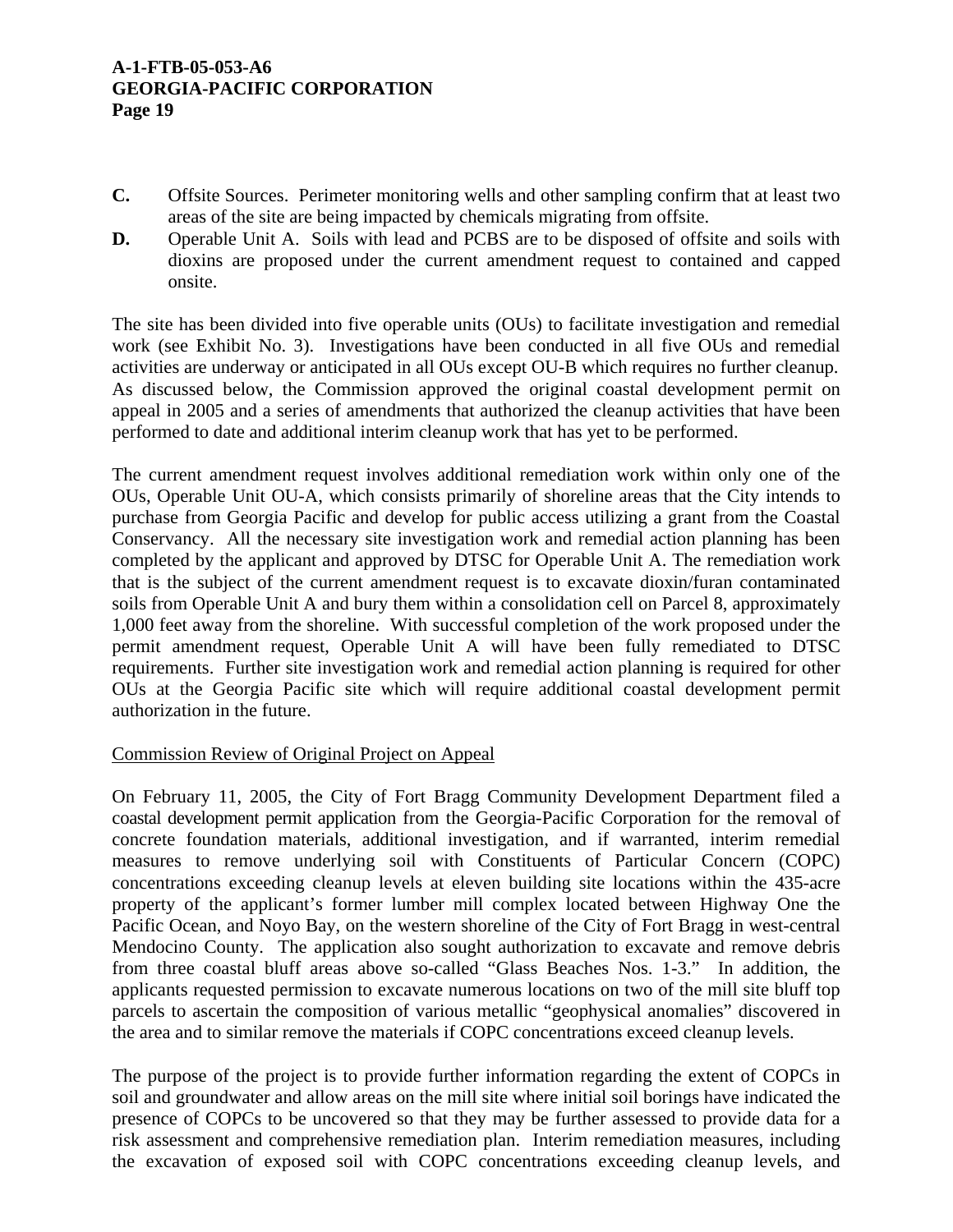temporary stockpiling for future *in-situ* treatment or removal to a appropriate disposal facility, and back-filling the excavations, would be implemented depending upon the presence, composition, and concentrations of any COPCs encountered. In addition, the applicants requested authorizations to remove refuse and debris materials at the coastal bluff sites to reduce the liability associated with possible injuries to humans and wildlife from the presence of these materials, especially with regard to the on-going efforts by the Coastal Conservancy and the City to acquire and develop a public blufftop trail in these areas.

Following completion of the Community Development Department staff's review of the project, and the requisite preparation and circulation of environmental review documentation, on August 10, 2005, the Fort Bragg Planning Commission approved with conditions Coastal Development Permit No. CDP 3-05 for the subject development.

The decision of the Planning Commission was locally appealed to the Fort Bragg City Council. On October 11, 2005, the Council upheld its planning commission's conditional approval of the development, and the City's approval was appealed to the Commission on October 27, 2005.

At its meeting of December 14, 2005, the Commission found that the appeal raised a substantial issue of conformance of the project as approved with the certified LCP regarding protection of marine biological resources, protection of environmentally sensitive habitat areas, namely rocky intertidal areas and coastal bluffs, and the avoidance and minimization of geologic instability. The Commission also found that additional information was required to allow for a full analysis of the proposed development's consistency with the policies and standards of the City's LCP. These requisite informational items entailed: (1) an assessment of potential avian habitat utilization of the project site's coastal bluff areas; (2) engineering and biological analyses of the project's potential effects on rocky intertidal areas; (3) a geo-technical evaluation of the coastal bluff face and blufftop margins; (4) an estimation of foundation material and soil removal volumes and stockpile quantities; and (5) an alternatives analysis of other characterization and assessment logistics, including sampling via the use of low-angle horizontal directional drilling with the foundation materials retained in place.

During the period from January through early March 2006, the requested supplemental information items were prepared by the applicant's consultants and forwarded to the Commission staff for review. Throughout March 2006, both Commission and Regional Water Quality Control Board staff members conferred over the various concerns relating to coastal resources and identified a set of project changes that if accepted by the applicant and incorporated into the project description would resolve many of the identified concerns. The suggested project modifications included: (1) provisions for pre-demolition testing for COPCs at perimeter areas around select building foundations; (2) requirements for the use of appropriately low-permeable capping back-fill in the areas where materials would be excavated and it is determined that soil with COPC concentrations exceeding cleanup levels would have to remain until full remediation of the site at a later date; and (3) further specification to the scope of the debris removal and confirmation testing to be performed on the site's coastal bluff face and blufftop margins to minimize disruption of bluff stability and bluff face and intertidal habitat.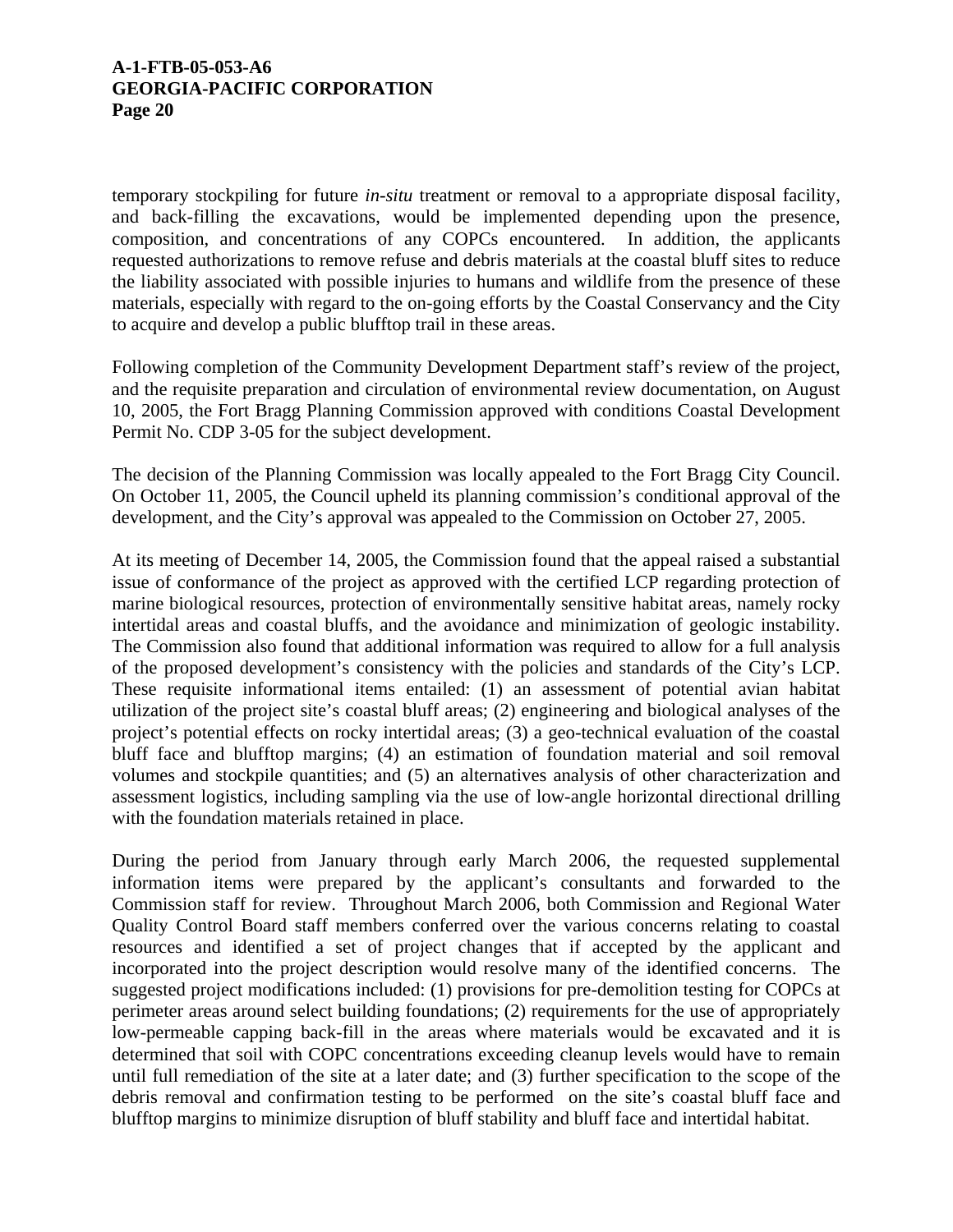On March 28, 2006, the applicant amended the project description for purposes of the Commission's *de novo* review of the appeal to incorporate the suggested changes.

On May 12, 2006, the Commission approved with conditions Coastal Development Permit No. A-1-FTB-05-053 with nine special conditions attached to the permit. Five of the conditions required that finalized biological surveys and rare plant restoration monitoring plans be approved, and evidence that all authorizations from other permitting and review agencies had been secured prior to work commencing in certain environmentally sensitive areas.

During the summer and fall of 2006, the building foundation removal portions of the project were undertaken and largely completed, while work on the blufftop and bluff face areas of Glass Beaches 1, 2, and 3, and the Parcel 3 and 10 geophysical anomaly sites deferred until all necessary studies were completed for the areas and related approvals secured.

On August 11, 2006, the Department of Toxic Substances Control (DTSC) assumed from the North Coast Regional Water Quality Control Board (NCRWQCB) the lead agency oversight role for future site investigation and remedial activities at the former mill site.

## Original Project Description

The originally authorized development consists of foundation and debris removal, additional site investigation, and interim remedial measures, if necessary, associated with the voluntary site assessment of the former Georgia-Pacific Corporation sawmill complex. Since October 2002, when the mill ceased production and closed, the site has undergone a series of assessments for reuse of the site. Preliminary evaluations as part of the Georgia-Pacific Mill Site Reuse Study and Specific Plan projects were performed to assess the presence of COPCs resulting from past operations on the mill properties, including numerous soils and groundwater samples taken from the network of surface-grab, auger-bored and trench-excavated and monitoring well sample points on the site. In addition, to eliminate the source of any identified COPCs, much of the industrial machinery has been previously removed from the site as were many of the former industrial buildings (see City of Fort Bragg Coastal Development Permit Nos. CDP 1-03 and 2- 04).

The original development authorized de novo by the Commission entails the removal of concrete building foundations from the 26 structure complex of former industrial buildings clustered on the central portion of the mill site inland of Soldier's Bay / Fort Bragg Landing and at the site of the mobile equipment shops to the northeast of the sawmill complex. Heavy tractored and rubber-tired construction equipment including excavators, backhoes, dump trucks, and hand and power tools were utilized to perform the concrete break-out, material excavation/extrication, and transportation to stockpile areas located along the eastern side of the sawmill / powerhouse / water treatment complex and equipment shop buildings, and inland of the Glass Beach and Parcel 3/10 sites.

Once the concrete foundation rubble and refuse materials had been removed from the building sites and bluff areas and secured at the designated storage locations, the exposed areas were examined for the presence and extent of any underlying COPCs. A soils sampling grid was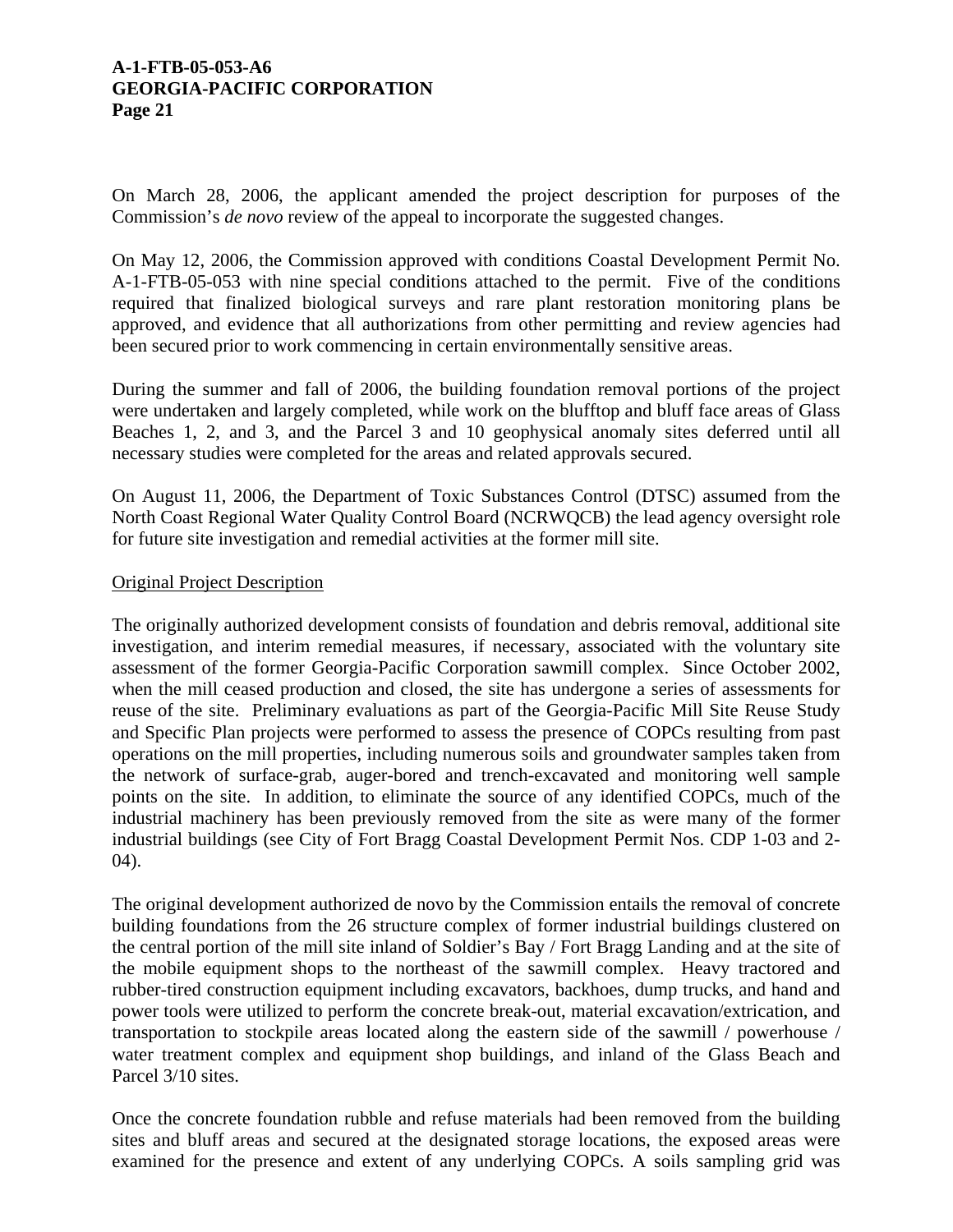established over and around the exposed foundation areas. An adaptive management approach was undertaken with respect to the specific spacing and number of sampling points. Soil samples were then collected and analyzed for a variety of chemical constituents, including Total Petroleum Hydrocarbons as gasoline, diesel, diesel with silica gel cleanup, and motor oil (TPHg, TPHd, TPHdsgc, TPHo), solvents in the form of Volatile and Semi-Volatile Organic Compounds (VOCs), Polynuclear Aromatic Hydrocarbons (PAH), Polychlorinated biphenyls (PCBs), Organochlorine pesticides, Dioxins and furans, site-specific pesticides/herbicides, certain heavy metals subject to California water quality regulations, Hexavalent chromium, and tannins and lignin compounds.

The appealed project was amended, for purposes of the Commission's *de novo* review, to include provisions for collecting soil samples from select areas adjacent to the foundation perimeters (outside the foundation footprint) prior to removal of the foundations; however, removal of the foundations was not conditioned on whether these samples are collected or the analytical results of the samples. In the event physical constraints preclude collection of specific perimeter samples prior to foundation removal (e.g., personnel or equipment access were impeded by foundation layout), these samples were to be collected following removal of the foundations. Based on the results of the analysis of the perimeter samples, additional pre- or post-foundation removal perimeter samples were collected as specified in the Work Plan.

As warranted by field conditions determined by the work site supervisor to be subject to criteria enumerated within the work plan, further "interim remedial measures," including the further excavation of soils containing COPC concentrations exceeding cleanup levels to unspecified depths for either direct removal from the sites to an appropriate disposal facility or stockpiling of the materials on the mill property for in-place treatment or eventual transport and disposal, were implemented. Additional soil column testing for COPCs was also performed as warranted by site conditions and the determination of the site supervisor and/or regional water board staff.

The excavation and stockpiling activities were performed pursuant to certain water quality best management practices and performance standards, including provisions for covering the excavation and stockpiles with plastic sheeting, constructing berms, placing stormwater and soil debris interception barriers, discontinuing work during windy periods, site watering from furtive dust abatement, and conducting the excavation to minimize further introduction of COPCs in groundwater. Excavated areas were then to be back-filled with appropriately low-permeable earthen, geo-textile fabric, or paving materials to stabilize the excavation sites.

## Previous Permit Amendments

The Commission has reviewed and approved five previous amendments to the original permit, including one material amendment (A-1-FTB-05-053-A2) and four immaterial amendments attached as Exhibit No. 7 of this staff report for reference. These amendments addressed cultural resources monitoring, a bioremediation pilot study conducted in 2007, additional excavation and bioremediation of petroleum-impacted soil, in situ bioremediation of groundwater, and building demolition.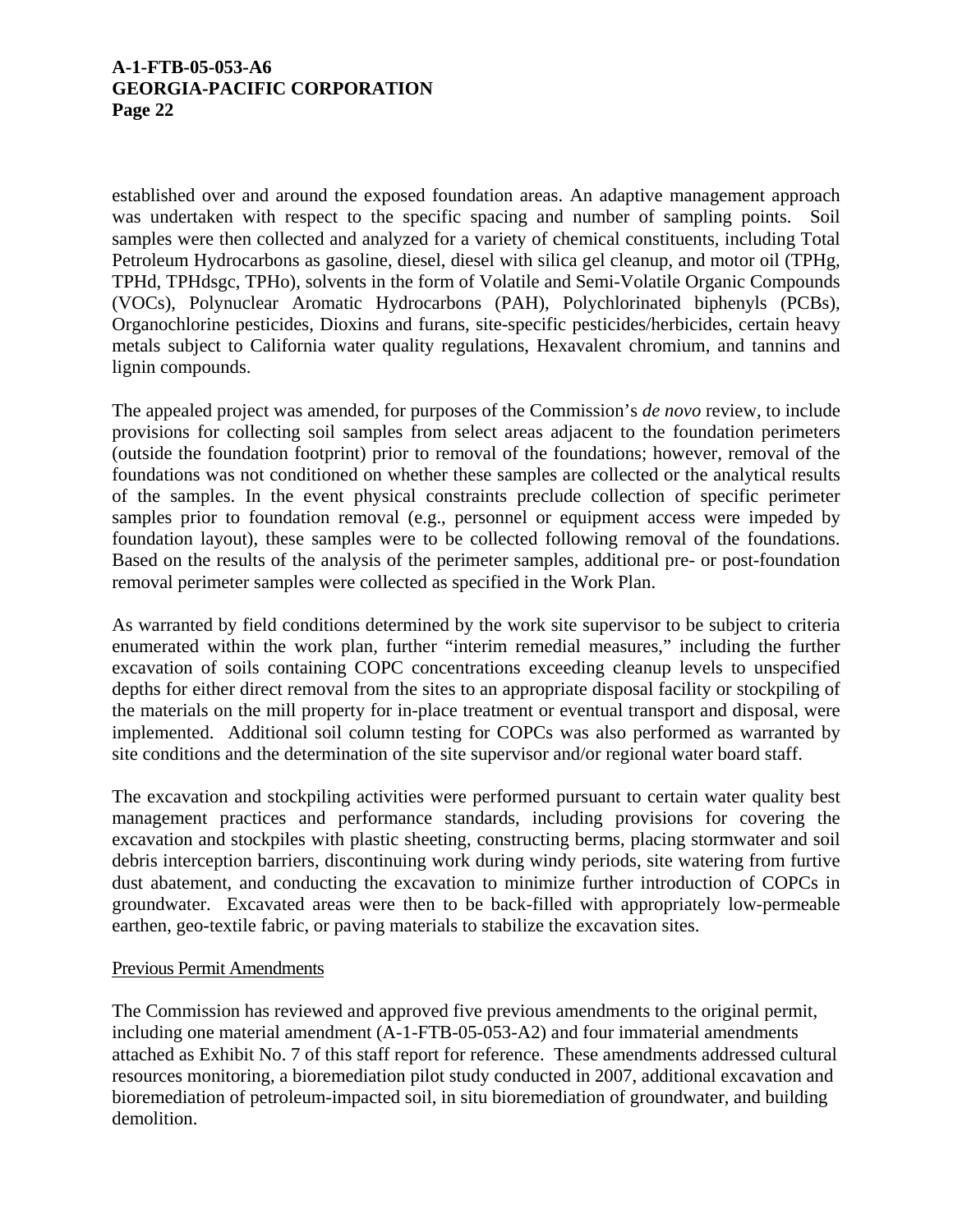# **B. Proposed Amendment Description and Project Setting**

#### Project Setting

The project site consists of portions of the approximately 435-acre Georgia-Pacific Corporation lumber mill complex situated on the uplifted marine terrace that spans a roughly four-mile-long stretch of open ocean coastline to the west of Highway One and the city center of Fort Bragg. Immediately to the south of the site lies the mouth embayment of the Noyo River. The project area is bounded on the north by low-density single-family residential housing (see Exhibit Nos. 1 and 2). The property consists of a generally flat, heavily graded industrial site with scattered thickets of brushy vegetation along its western coastal bluff face, and within and around the various log curing and fire suppression ponds developed on the site.

The project site properties are situated within the incorporated boundaries and the coastal development permit jurisdiction of the City of Fort Bragg. The site is planned and zoned in the City's LCP (certified in 2008) as "Timber Resources Industrial." The property is not situated within any viewpoint, view corridor, or highly scenic area as designated in the visual resources inventory of the LCP's Land Use Plan. Due to the elevation of the project site relative to the beach and ocean, and, until recently, the presence of intervening industrial structures and timber products processing and storage areas, no public views of blue water across the property from Highway One to and along blue-water areas of the ocean and designated scenic areas exist. The views that are afforded across the property are limited to either glimpses of distant horizon vistas from Highway One, or lateral views of the coastal bluff areas as viewed from the publicaccessible areas at Glass Beach to the north and from the beach areas to the west of Ocean Front Park at the mouth of the Noyo River.

The portion of the property that is the subject of the proposed amendment is referred to as "Operable Unit A" (OU-A). The total acreage of OU-A is approximately 87 acres and includes two geographically separate units referred to as OU-A North (22 acres) and OU-A South (65 acres). The western boundary of OU-A is the mean high tide line and includes an approximately 100- to 110-foot-wide area that traverses the top of the coastal bluff and an approximately 30 acre parkland area. (See Exhibit No. 3.) As part of the former timber mill operation, areas within OU-A were used for log and untreated lumber storage. Portions of OU-A were also used for surface disposal activities, open burning, scrap storage, and landfill. The remedial site investigations determined elevated concentrations of dioxins/furans within the areas that are the subject of this permit amendment.

## Proposed Amendment Description

As part of the proposed amendment application, Georgia-Pacific LLC (applicant) submitted a proposed "*Operable Unit A Remedial Action Plan and Feasibility Study"* (RAP) dated August 2008 prepared pursuant to requirements of the California Department of Toxic Substances Control (DTSC). The remedial action plan and feasibility study present the measures required to address contaminated soils within OU-A that pose a potential risk to human health and/or the environment. The proposed RAP was developed separately from plans for other portions of the site to expedite remediation of OU-A, which is expected to be purchased by the City with funds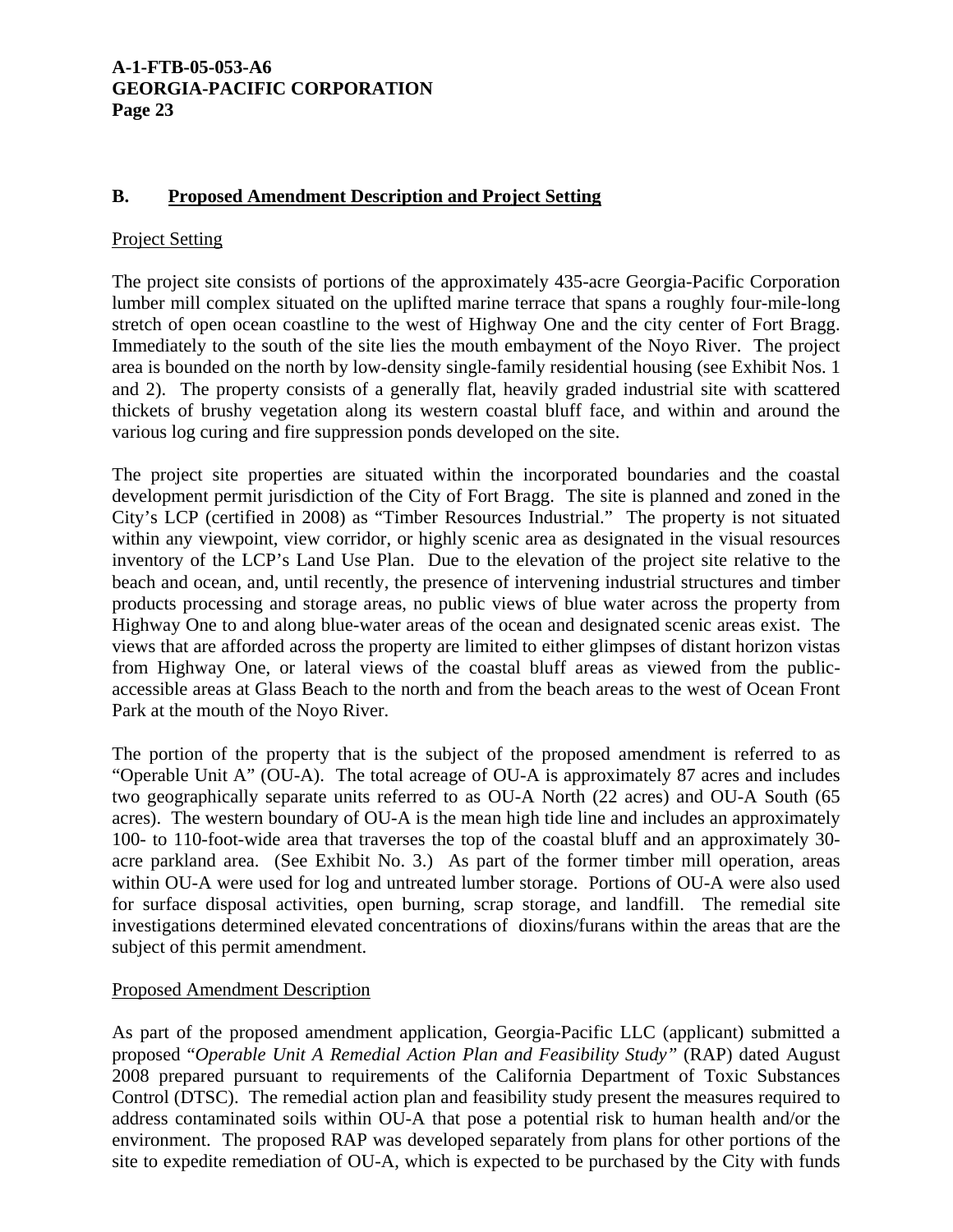granted through the Coastal Conservancy for the future use of the area for public access and recreation.

The proposed amendment involves additional remediation activities, including (1) excavation of approximately 13,000 cubic yards of dioxin-impacted soil from four areas in Parcel 10 (within the area referred to as OU-A South), and (2) placement of the excavated dioxin-impacted soil within an approximately 1.5-acre subsurface consolidation cell with an engineered cap. The proposed amendment also involves changes to Special Condition No. 3(A)(1) of the original permit pertaining to the protection of sensitive bird species. Lastly, the proposed amendment requests authorization to allow construction activities to be conducted outside the previously imposed construction window (April 15 - October 15). These various elements of the proposed amendment are described in further detail below.

# **1. Excavation of Dioxin-Impacted Soil in Parcel 10 Fill Area**

The proposed amendment involves additional remedial measures within the project area known as Operable Unit A South (OU-A). OU-A South contains most of Parcel 10, which occupies approximately 50 acres along the southwestern portion of the former GP mill site. Although remedial measures at this site were previously anticipated, these specific areas and activities were not included in the original CDP. The majority of this parcel had no structures associated with sawmill operations. According to the applicant, scrapings from the log storage area in Parcel 10 were apparently pushed to an area north of the Blowhole (a natural feature located on the southwestern portion of this parcel). Other areas in Parcel 10 were also used as fill areas. Sampling in the Parcel 10 Fill Area found elevated levels of dioxins/furans in four areas with concentrations greater than the target cleanup level  $(53 \text{ pg/g})$ .

The proposed amendment involves excavating approximately 13,000 cubic yards of dioxincontaminated soil from four impacted areas ("Presumptive Remedy Areas") to a depth ranging from 2 to 5 feet below ground surface (bgs) (dioxins/furans concentrations below these depths are less than the target cleanup level). The excavation locations are shown on Exhibit No. 4. All excavation locations are located more than 20 feet from the edge of the shoreline bluff. The excavated soil is proposed to be placed in a subsurface "consolidation cell" constructed on-site as described in Item 2 below. All excavated areas would be backfilled with clean soil from the consolidation area to match existing grade and the areas would be revegetated with a native plant seed mix using a hydroseeder.

# **2. Construction of Consolidation Cell for Dioxin-Impacted Soil**

The proposed amendment involves constructing an on-site, subsurface consolidation cell (cell) within which to place and cap the approximately 13,000 cubic yards of dioxin-impacted soil that would be excavated as described in Item 1 above. Consolidation of the contaminated soil limits the areal extent of impacted soil and capping provides an effective engineered barrier to prevent direct contact with, and mitigate potential infiltration of, precipitation (rain water) into the contaminated material.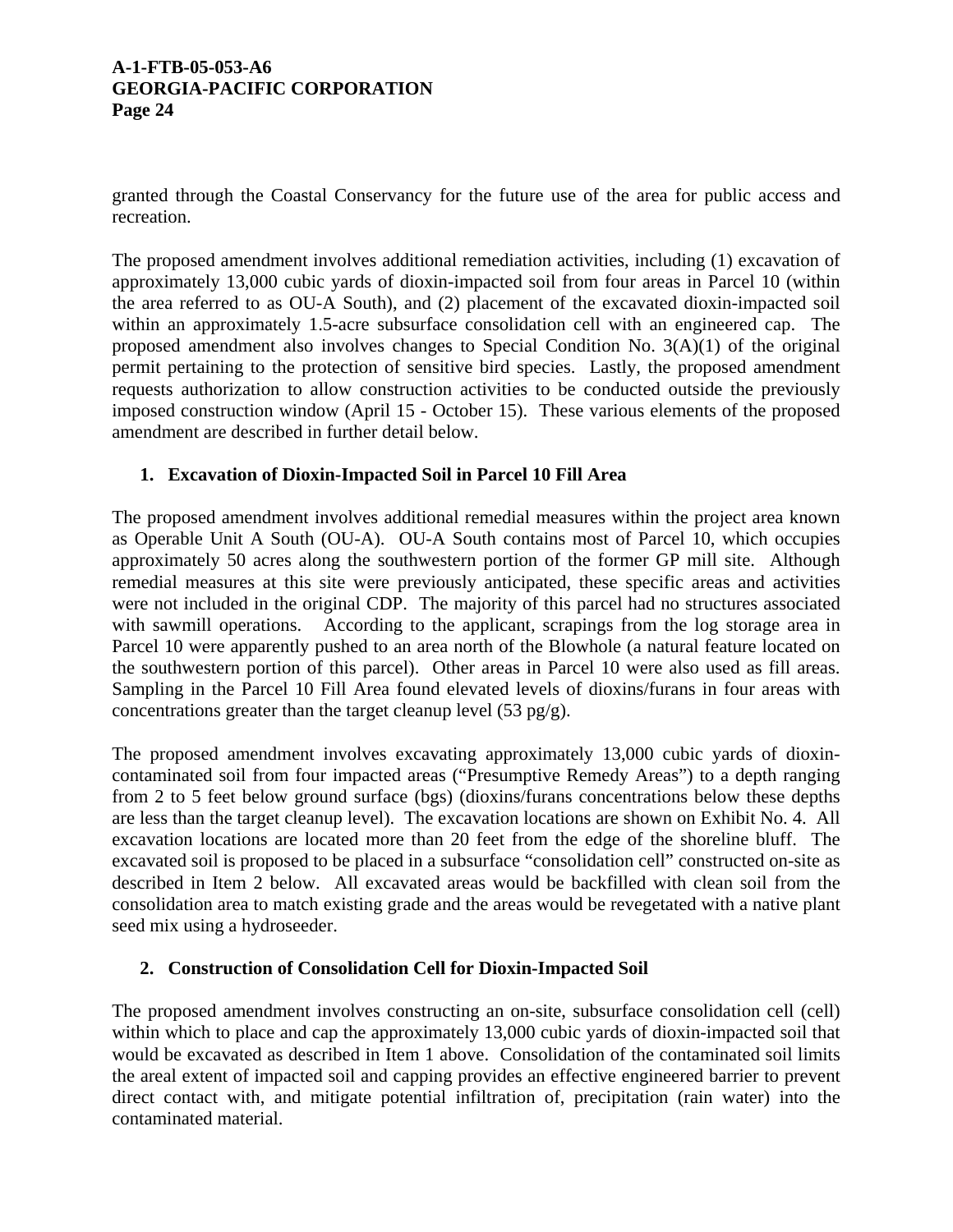The concentration of dioxin in the contaminated soils to be placed in the consolidation cell is relatively low compared to dioxin concentrations found in other contaminated sites. According to the applicant, the average concentration of dioxins in the soil to be placed in the consolidation cell is 100 parts per trillion (ppt). This level of concentration is 100 times lower than the concentration level at which contaminated material must be managed as hazardous waste under either state or federal law. The 100 ppt concentration is approximately two times the concentration level considered to be safe by DTSC (52 ppt) to leave untreated in other areas of the project site and two times the screening level set for residential soils by the Agency for Toxic Substances and Disease Registry.

In addition to being present in relatively low concentrations, the dioxin in the soil is relatively immobile. Dioxin molecules bind strongly to soil particles, making them largely immobile in the environment. Dioxin molecules are also highly "hydrophobic," which means they do not easily go into solution.

The proposed cell would be generally located within a 9-acre area situated at the southeastern portion of the property within Parcel 8, just south of the pond and west of the former nursery/greenhouse area (see Exhibit No. 3). Within this 9-acre area, the cell itself would be only approximately 1.5 acres in size. The precise location of the cell would be selected based on (1) the final volume of the excavated material (which may be slightly higher or lower depending on actual field confirmation sample results), and (2) consultation with the City of Fort Bragg.

The proposed site of the cell was relocated from the location described in a previous version of the RAP (December 2007) following discussions between the applicant and Coastal Commission staff. The cell location was moved further inland to a location more than 1,000 feet from the edge of the bluff to reduce potential geologic and erosion hazards while still meeting the criteria to provide effective and appropriate capping and consolidation (i.e., appropriate elevation to meet groundwater separation requirements).

The consolidation cell would be approximately 6.5 feet in depth and would be lined with a 40 mil polyvinyl chloride (PVC) liner on the bottom and sides, and with a geosynthetic clay liner (GCL) on top (see Exhibit No. 5). A simple leachate collection system (i.e., an engineered control to deal with liquids that might accumulate in the cell such as a sloped design with collection pipe) would also be installed. A layer of crushed rock would be placed along the sides, over the top of the cell liner, and below the final cover layer to prevent rodents from burrowing into the capped cell and to provide proper drainage. The surface layer would be composed of a vegetated soil cap and would be graded to provide positive drainage from the surface of the capped area. The material excavated from the cell location would be used to backfill the source areas and/or the areas would be graded to provide an even, relatively flat surface. The capped area would be revegetated with seed mix consisting of native coastal plants from a "clean" source (i.e., a seed mix that is as free as possible from non-native plant seeds). To the extent possible, seeds from local sources will be utilized.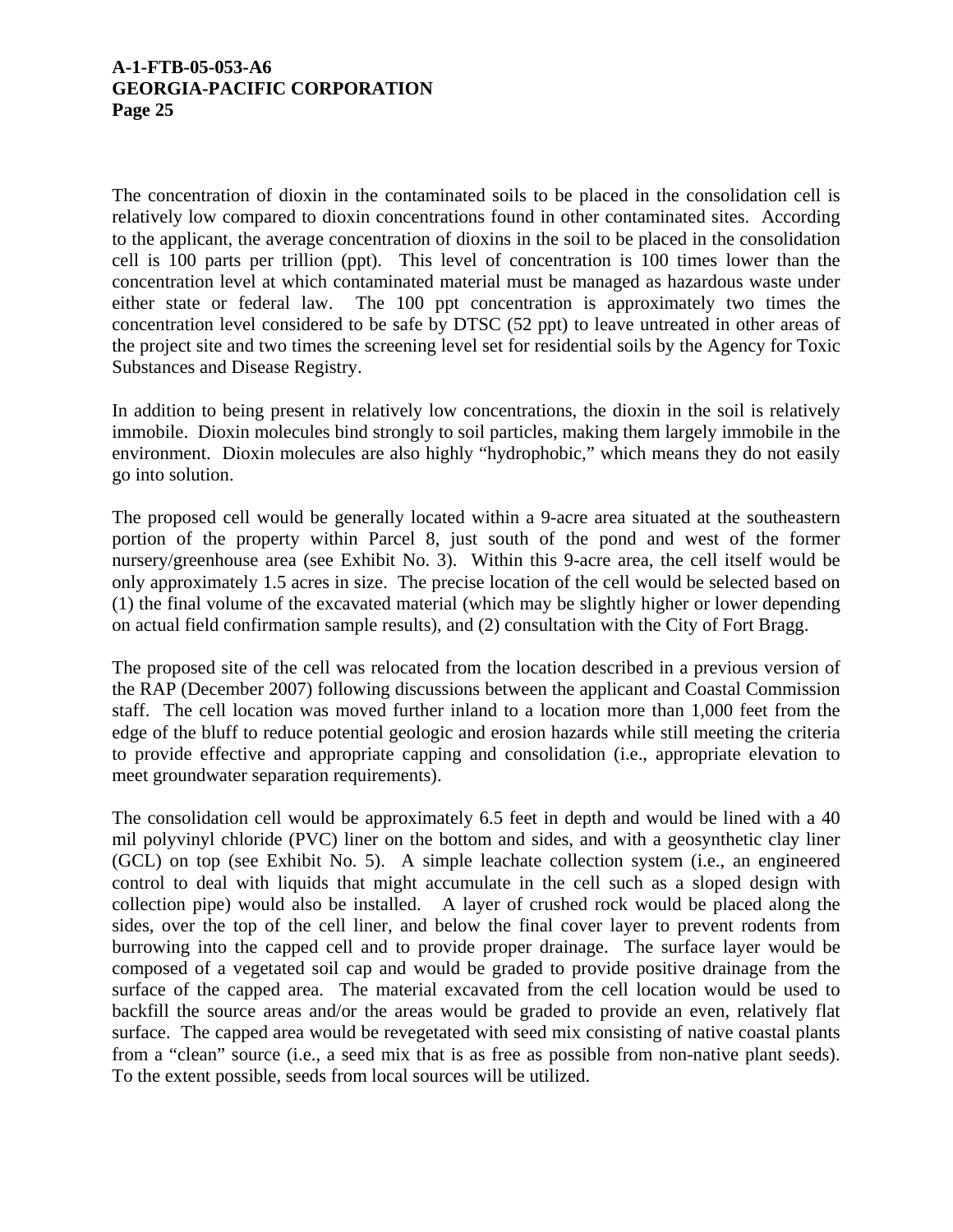# **3. Allow Selected Earthmoving Activities before April 15 and after October 15**

The applicant requests authorization to allow excavation and grading activities to occur outside of the construction work window that, as originally authorized, is limited to the non-rainy season between April  $15<sup>th</sup>$  and October  $15<sup>th</sup>$ . The applicant proposes that some planned remedial activities at the site - in particular, bioremediation of impacted soil - require up to five months for completion and that extending the construction work window would allow greater flexibility in planning and carrying out the various components of the site remediation work. The applicant proposes that certain remediation activities, including construction of the land treatment unit, asphalt and foundation removal, and excavation of the consolidation cell, could be accomplished prior to April 15<sup>th</sup> without generating runoff through use of best management practices (BMPs) described in the SWPPP (BBL, 2006) and SWPPP addendum (ARCADIS, 2008). The applicant proposes that should rainfall sufficient to cause runoff (e.g., over 1 inch in 24 hours) be predicted after foundation/asphalt removal or consolidation cell construction has begun, work would be suspended and hay bales and/or straw wattle would be placed around the work area to prevent transport of asphalt, concrete, or soil away from the pavement or foundation location. Work would resume after heavy rain ended.

In addition to allowing work prior to April 15, the applicant proposes that rainfall conditions in late fall, after October 15, are normally mild enough to conduct earth-moving activities with the implementation of appropriate BMPs. The applicant indicates that extending the work window beyond October 15 would allow additional treatment time for bioremediation, if needed, or final site closure activities such as backfilling, final grading and revegetation, etc. The additional time would also allow for further treatment of groundwater in the excavations by biosparging to reduce petroleum hydrocarbon concentrations prior to backfilling.

# **4. Modifications to Special Condition No. 3(A)(1) Regarding Protection of Sensitive Avian Species**

The applicant is requesting modifications to Special Condition No. 3(A)(1) of the original permit and as previously modified by Permit Amendment No. A-1-FTB-05-053-A2 that sets forth mitigation measures to ensure the protection of sensitive avian species. The proposed changes would (1) restrict the timing of pre-construction bird surveys to occur no more than 14 days prior to commencement of construction, (2) allow for reduction of the 100-foot exclusionary buffer area around identified nests, and (3) eliminate provisions for submittal of survey reports to the Executive Director for review and approval. The applicant's proposed changes to the text of Special Condition No. 3(A)(1) are shown below [language proposed to be added is shown in **bold double underline**; language proposed to be deleted is shown in strikethrough]:

## 3. Protection of Marine and Coastal Biological Resources

A. All removal, excavation, stockpiling, and disposal activities authorized by this Coastal Development Permit shall be performed consistent with the conclusions and recommendations contained in: (1) *Jurisdiction Determination and Habitat Assessment* (TRC Companies, Inc., August 2003); (2) *Botanical Field Study of Some of the Bluff Areas at the GP Mills Site* (Teresa Scholars, Biological Consultant, undated); (3) *Late*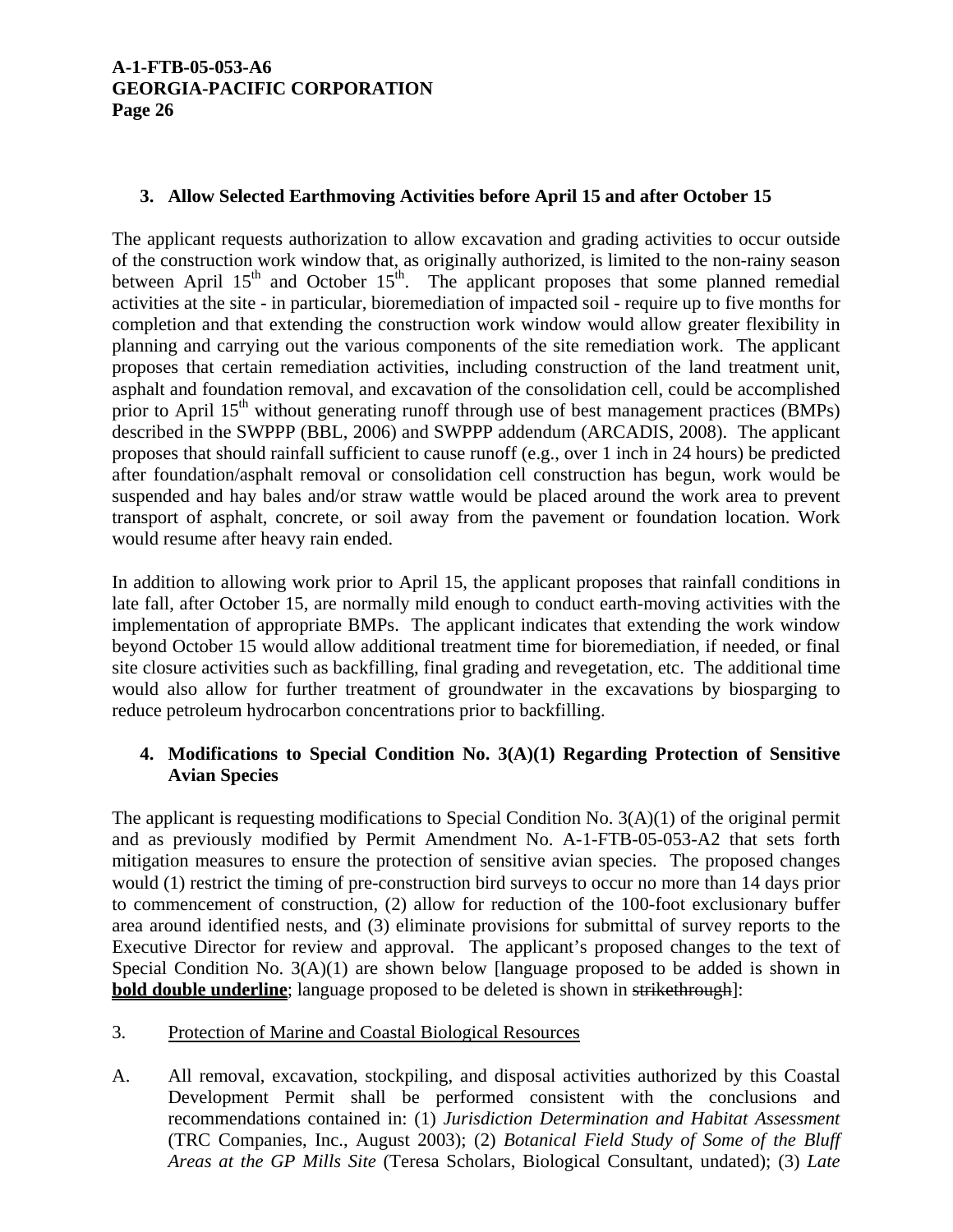*Season Botanical Survey for the GP Mill Site Bluffs* (Teresa Scholars, Biological Consultant, August 16, 2005); (4) *Avian Habitat Utilization and Impact Assessment* (WRA Environmental Consultants, January 2006); (5) *Rocky Intertidal Environmentally Sensitive Habitat Area Engineering and Biological Assessment* (Acton-Mickelson Environmental, Inc. and WRA Environmental Consultants, February 2006); (6) *Conceptual Glass Beach 3 Mitigation and Monitoring Plan* (Teresa Scholars, Biological Consultant, September 22, 2005); and (7) *Conceptual Revegetation Plan Former Georgia-Pacific California Wood Products Manufacturing Facility* (Circuit Rider Productions, Inc., September 22, 2005), and shall implement all mitigation measures contained therein including but not limited to the following measures as modified below:

- 1) For the Protection of Coastal Bluff Avian Resources:
- **Sensitive Avian Species Nesting Survey PRIOR TO COMMENCEMENT OF DEBRIS EXTRICATION ACTIVITIES AT GLASS BEACHES 1-3 AND ON PARCELS 3 AND 10,** and consistent with the applicant's proposed project description, the permittee shall submit for review and approval of the Executive Director, a survey of the associated coastal bluff face and blufftop margin areas, conducted by a qualified biologist or resource ecologist with specific knowledge of threatened, endangered, species of special concern, or treaty-protected migratory birds ("sensitive avian species") which fully evaluates any and all indications of the presence or absence of these species, and which demonstrates compliance with all of the following:
	- a) No less **more** than 14 days and no more than 30 days prior to the beginning of construction, a qualified biologist or resource ecologist shall conduct a non-invasive survey for any sensitive avian species nesting in the coastal bluff face and blufftop margin areas. If the survey finds any indication that nesting sensitive avian species with unfledged young are present on the bluff face and blufftop margins, project work shall be limited consistent with the mitigation measures identified in the *Avian Habitat Utilization and Impact Assessment* (WRA Environmental Consultants, January 2006), including the imposition of exclusionary buffer areas identified therein,. **The exclusionary buffer may be less than 100 horizontal feet from the affected nesting site if the biologist works in concert with work crews and monitors the nest site to confirm that there is no disturbance. In addition, the 100 foot buffer may be reduced if avian species become acclimated to disturbance associated with ongoing construction activities and choose to nest within 100 feet of ongoing construction activities or if the biologist determines that the level of background disturbance is equal to or greater than the proposed construction disturbance, such as those sites adjacent to heavily trafficked roads.** however, in no case shall the exclusionary buffer be less than 100 horizontal feet from the affected nesting site. Work within the exclusionary buffers shall not proceed until a subsequent bird survey has been conducted by a qualified biologist or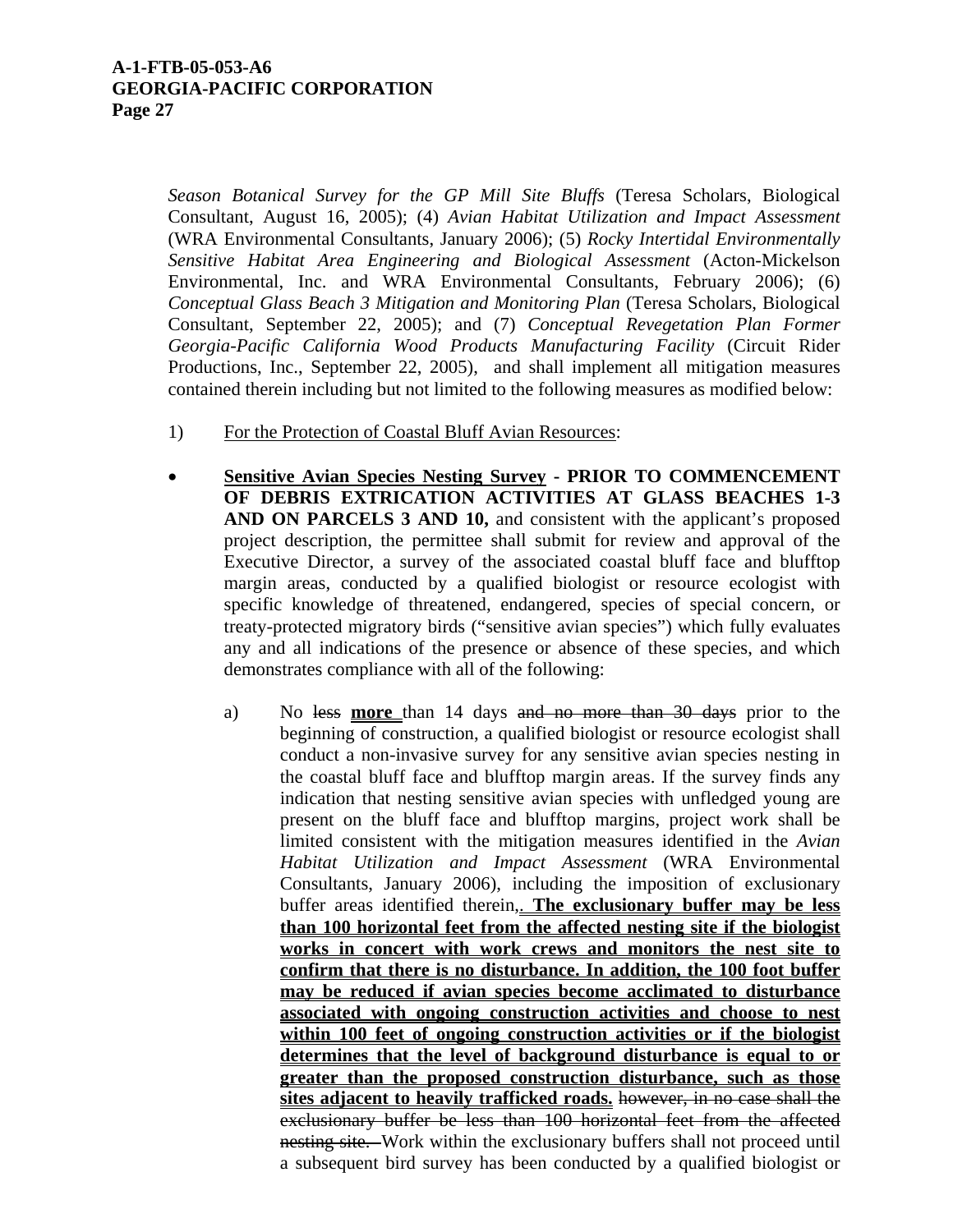resource ecologist that demonstrates that the young have fledged and are not nesting in the for thirty (30) continuous days, and such surveys have been submitted for the review and approval of the Executive Director;

- b) If no indications of nesting sensitive avian species are found during the initial survey, no additional surveys or mitigation is required, provided the **task** project commences within 30–14 days of completion of the survey, and provided the **task** project does not extend into the commencement of the nesting season of the sensitive avian species;
- c) If more than 30 **14** days have passed since completion of the initial survey and work has not commenced, or if it is determined that work will extend past the commencement of the nesting seasons of the various sensitive avian species (see *Avian Habitat Utilization and Impact Assessment*, Tables A1, A2, and A3) a new survey shall be conducted and submitted for the review to the Executive Director, no more than 30 **14** days and no less than 14 days prior to the start of the nesting-season or the start of work, and submit a report to the Executive Director for review and approval. If any survey discovers indications of sensitive avian species nesting in the coastal bluff face and blufftop margin areas, human activity in the affected area(s) shall be minimized and construction shall cease until a sensitive avian species survey has been conducted by a qualified biologist or resource ecologist that demonstrates that all young have fledged and are not nesting in the coastal bluff face and blufftop margins for thirty (30) continuous days, and such surveys have been submitted for the review and approval of the Executive Director; and

…

# **C. Protection of Coastal Water Quality**

## LCP Provisions:

## Policy OS-9.1:

*Minimize Introduction of Pollutants. Development shall be designed and managed to minimize the introduction of pollutants into coastal waters (including the ocean, estuaries, wetlands, rivers, streams, and lakes) to the extent feasible.* 

## Policy OS-9.2:

*Minimize Increases in Stormwater Runoff. Development shall be designed and managed to minimize post-project increases in stormwater runoff volume and peak runoff rate, to the extent feasible, to avoid adverse impacts to coastal waters.*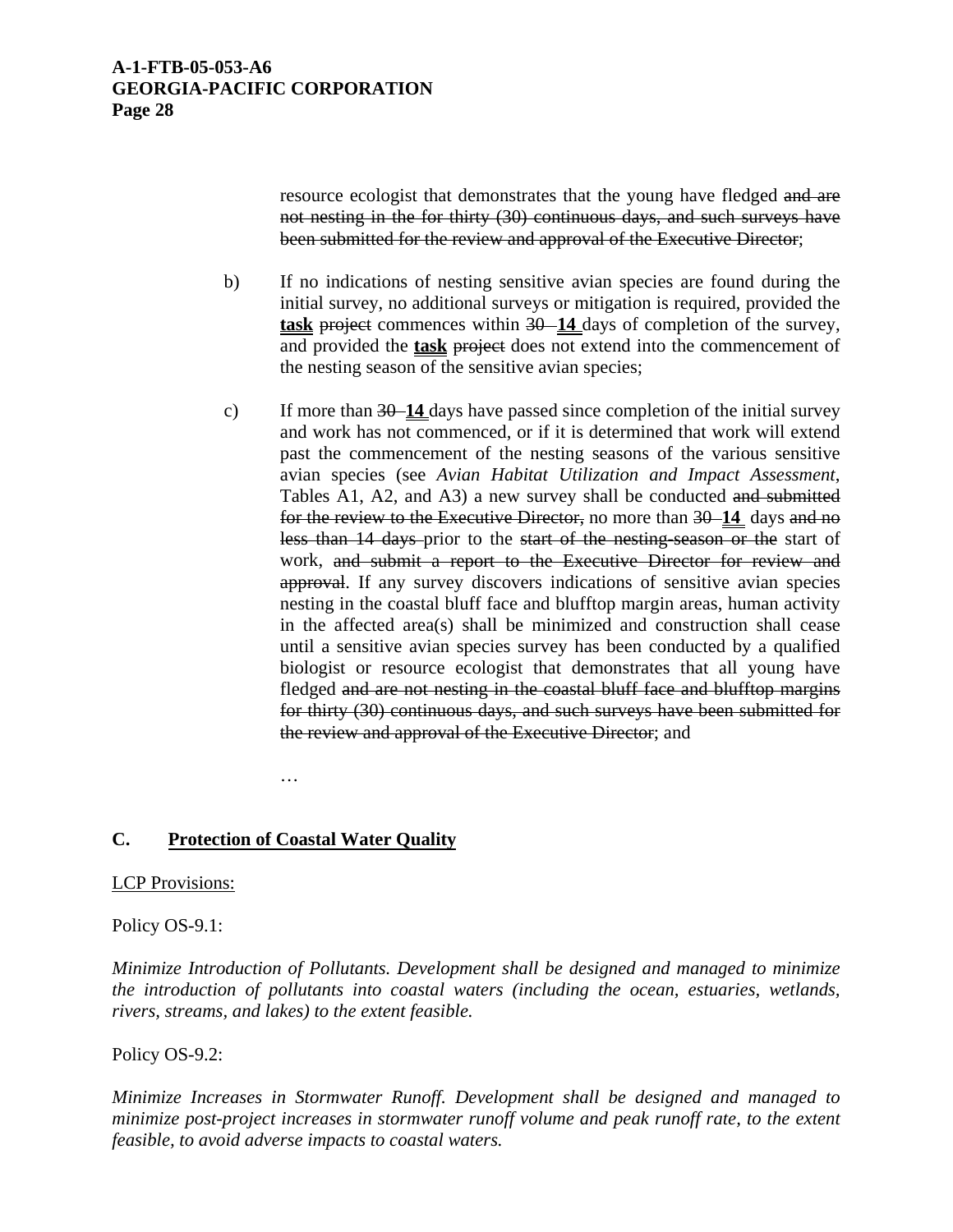Policy OS-9.3:

*Maintain Biological Productivity and Quality of Coastal Waters. Development shall be designed and managed to maintain, and restore where feasible, the biological productivity and quality of coastal waters, consistent with sections 30230, 30231, and other relevant sections of the California Coastal Act. The Coastal Act sections set forth below are incorporated herein as policies of the Land Use Plan:* 

Policy OS-9.4:

*Maintain, Enhance, and Restore Marine Resources. Marine resources shall be maintained, enhanced, and, where feasible, restored. Special protection shall be given to areas and species of special biological or economic significance. Uses of the marine environment shall be carried out in a manner that will sustain the biological productivity of coastal waters and that will maintain healthy populations of all species of marine organisms adequate for long-term commercial, recreational, scientific, and educational purposes.* 

Policy OS-9.5.

*Maintain and Restore Biological Productivity and Water Quality. The biological productivity and the quality of coastal waters, streams, wetlands, estuaries, and lakes appropriate to maintain optimum populations of marine organisms and for the protection of human health shall be maintained and, where feasible, restored through, among other means, minimizing adverse effects of waste water discharges and entrainment, controlling runoff, preventing depletion of ground water supplies and substantial interference with surface water flow, encouraging waste water reclamation, maintaining natural vegetation buffer areas that protect riparian habitats, and minimizing alteration of natural streams.* 

Policy OS-10.1:

*Construction-phase Stormwater Runoff Plan. All development that requires a grading permit shall submit a construction-phase erosion, sedimentation, and polluted runoff control plan. This plan shall evaluate potential construction-phase impacts to water quality and coastal waters, and shall specify temporary Best Management Practices (BMPs) that will be implemented to minimize erosion and sedimentation during construction, and prevent contamination of runoff by construction chemicals and materials.* 

Policy OS-10.3:

*Emphasize Site Design and Source Control BMPs. Long-term post-construction Best Management Practices (BMPs) that protect water quality and control runoff flow shall be*  incorporated in the project design of development that has the potential to adversely impact *water quality in the following order of emphasis:*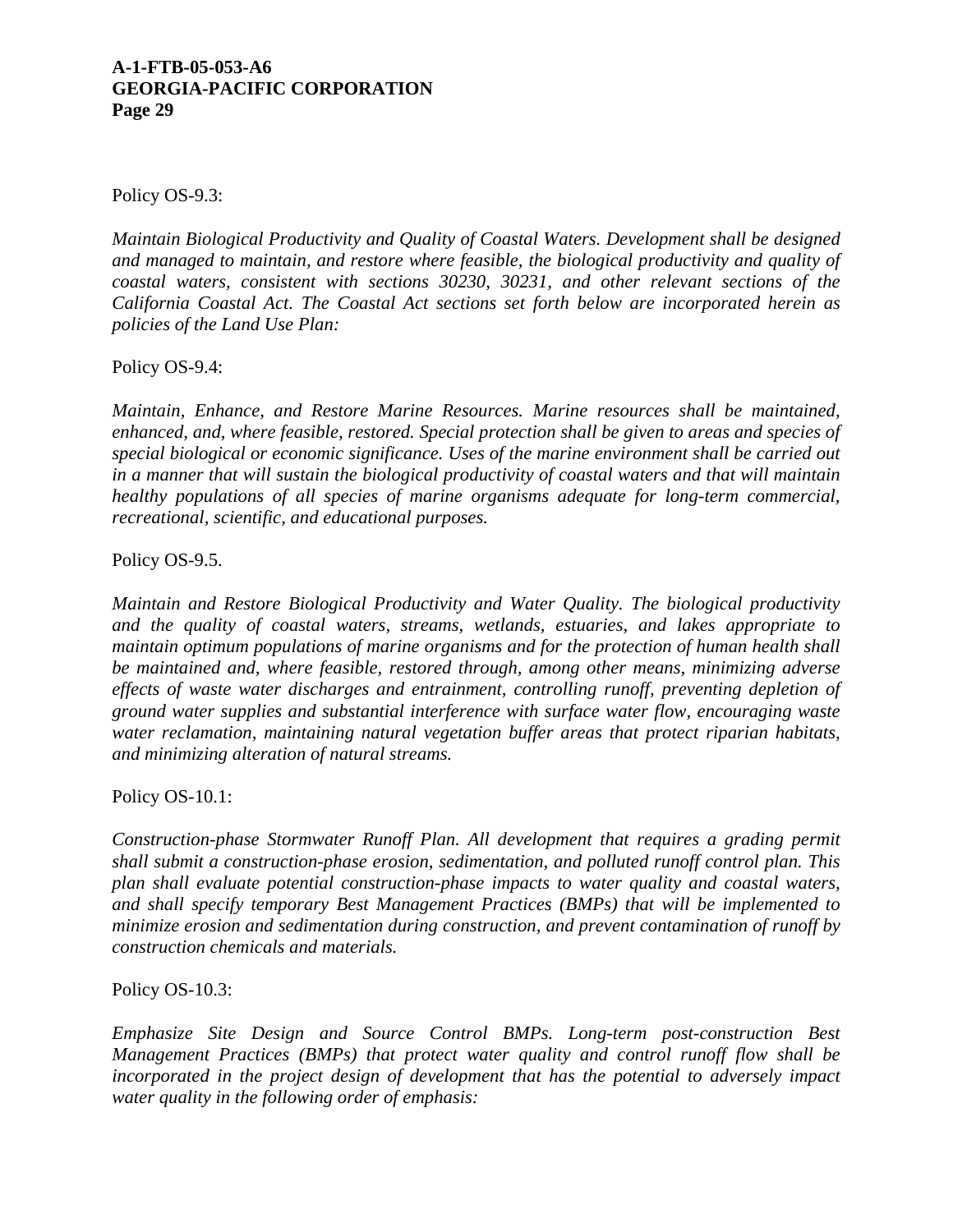*A) Site Design BMPs: Any project design feature that reduces the creation or severity of potential pollutant sources, or reduces the alteration of the project site's natural flow regime. Examples include minimizing impervious surfaces, and minimizing grading.* 

*B) Source Control BMPs: Any schedules of activities, prohibitions of practices, maintenance procedures, managerial practices, or operational practices that aim to prevent stormwater pollution by reducing the potential for contamination at the source of pollution. Examples*  include covering outdoor storage areas, use of efficient irrigation, and minimizing the use of *landscaping chemicals.* 

*C) Treatment Control BMPs: Any engineered system designed to remove pollutants by simple gravity settling of particulate pollutants, filtration, biological uptake, media adsorption, or any other physical, biological, or chemical process. Examples include vegetated swales, and storm drain inserts.* 

*Site Design BMPs may reduce a development's need for Source and/or Treatment Control BMPs, and Source Control BMPs may reduce the need for Treatment Control BMPs. Therefore, all development that has the potential to adversely affect water quality shall incorporate effective post-construction Site Design and Source Control BMPs, where applicable and feasible, to minimize adverse impacts to water quality and coastal waters resulting from the development. Site Design and Source Control BMPs may include, but are not limited to, those outlined in the City's Storm Water Management program.* 

Policy OS-10.4:

*Incorporate Treatment Control BMPs if Necessary. If the combination of Site Design and Source Control BMPs is not sufficient to protect water quality and coastal waters consistent with Policy OS-9.3, as determined by the review authority, development shall also incorporate postconstruction Treatment Control BMPs. Projects of Special Water Quality Concern (see Policy OS-12.1) are presumed to require Treatment Control BMPs to meet the requirements of OS-9.3. Treatment Control BMPs may include, but are not limited to, those outlined in the City's Storm Water Management program, including biofilters (e.g., vegetated swales or grass filter strips), bioretention, infiltration trenches or basins, retention ponds or constructed wetlands, detention basins, filtration systems, storm drain inserts, wet vaults, or hydrodynamic separator systems.* 

Policy OS-13.1:

*Municipal Activities to Protect and Restore Water Quality. The City shall promote both the protection and restoration of water quality and coastal waters. Water quality degradation can result from a variety of factors, including but not limited to the introduction of pollutants,*  increases in runoff volume and rate, generation of non-stormwater runoff, and alteration of *physical, chemical, or biological features of the landscape.* 

Policy OS-14.4:

*Stabilize Soil Promptly. Development shall implement soil stabilization BMPs (including, but not limited to, re-vegetation) on graded or disturbed areas as soon as feasible.*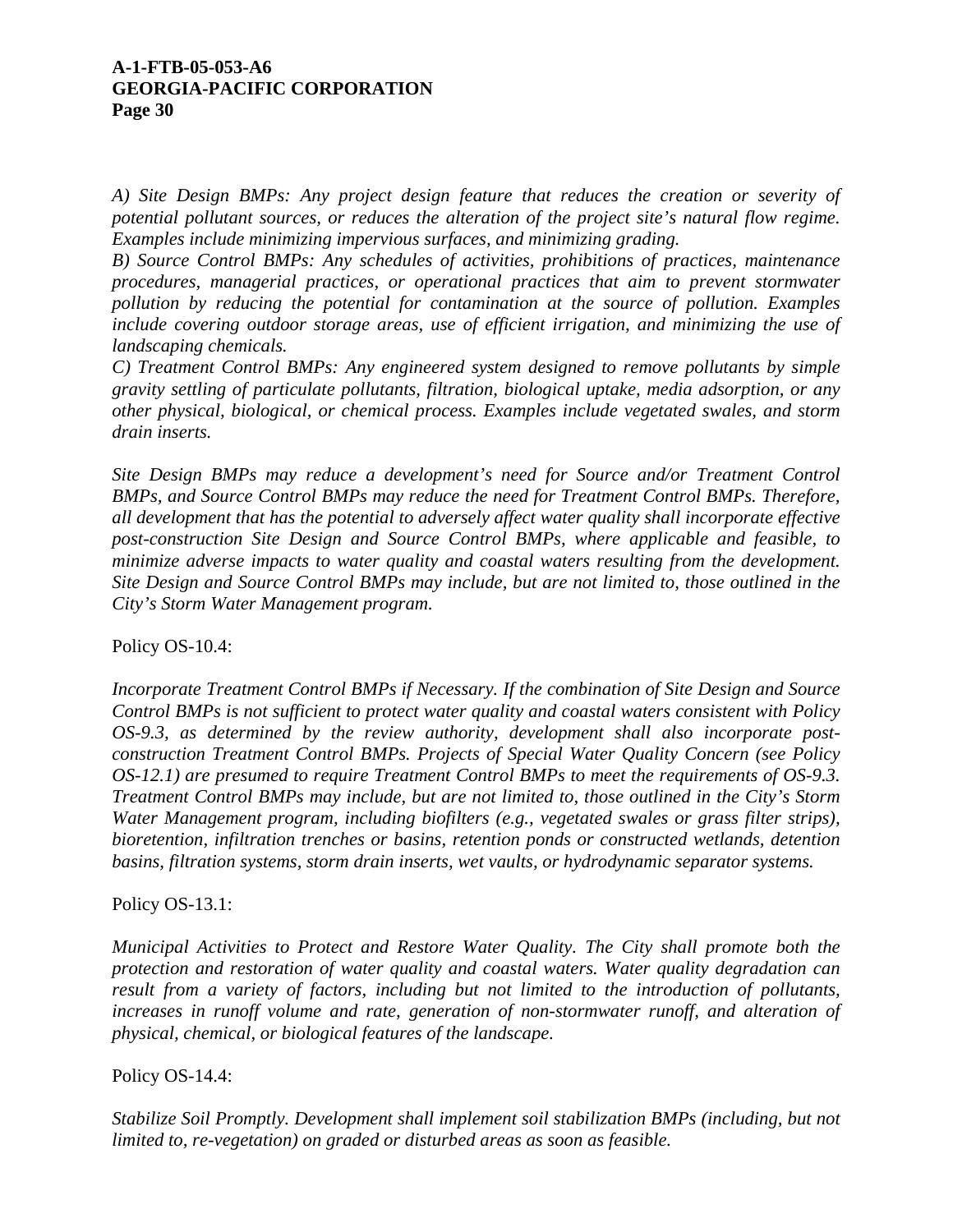Policy OS-14.5:

*Grading During Rainy Season. Grading is prohibited during the rainy season (from November 1 to March 30), except in response to emergencies, unless the review authority determines that soil conditions at the project site are suitable, and adequate erosion and sedimentation control measures will be in place during all grading operations.* (emphasis added)

LUDC Section 17.62.030:

*Erosion, Sediment, and Other Construction Pollution Control Erosion, sediment, and other polluted runoff generated during construction shall be controlled by temporary construction-phase Best Management Practices (BMPs) as provided by this Section.*

- *A. Best Management Practices for projects under construction. The following Best Management Practices which address the problem of polluted runoff from construction sites shall apply to all development and proposed land uses. The following requirements shall apply at the time of demolition of an existing structure or commencement of construction and until receipt of a Certificate of Occupancy.* 
	- *1. Minimize Runoff and Pollution from Construction. All development shall minimize construction site runoff and erosion, and eliminate the discharge of sediment and other stormwater pollution resulting from construction activities (e.g., chemicals, vehicle fluids, concrete truck wash-out, and litter), to the extent feasible, through implementation of Best Management Practices. Sediment and construction waste from construction sites and parking areas shall not leave the site.*
	- *2. Minimize Land Disturbance During Construction. Land disturbance activities during construction (e.g., clearing, grading, and cut-and-fill) shall be minimized, to the extent feasible, to avoid increased erosion and sedimentation. Soil compaction due to construction activities shall be minimized, to the extent feasible, to retain the natural stormwater infiltration capacity of the soil.*
	- *3. Minimize Disturbance of Natural Vegetation. Construction shall minimize the disturbance of natural vegetation (including significant trees, native vegetation, and root structures), which are important for preventing erosion and sedimentation.*
	- *4. Grading during the rainy season. Grading is prohibited during the rainy season (from November 1 to March 30), except in response to emergencies, unless the City Engineer determines that soil conditions at the project site are suitable, and adequate erosion and sedimentation control measures will be in place during all grading operations. Should grading be permitted during the rainy season (see Section 17.62.050), the smallest practicable area of erodible land shall be exposed at any one time during grading operations and the time of exposure shall be minimized.*
	- *5. Slope surface stabilization. Temporary mulching, seeding, or other suitable soil stabilization measures approved by the City Engineer shall be used to protect exposed erodible areas during construction. Soil stabilization BMPs shall be*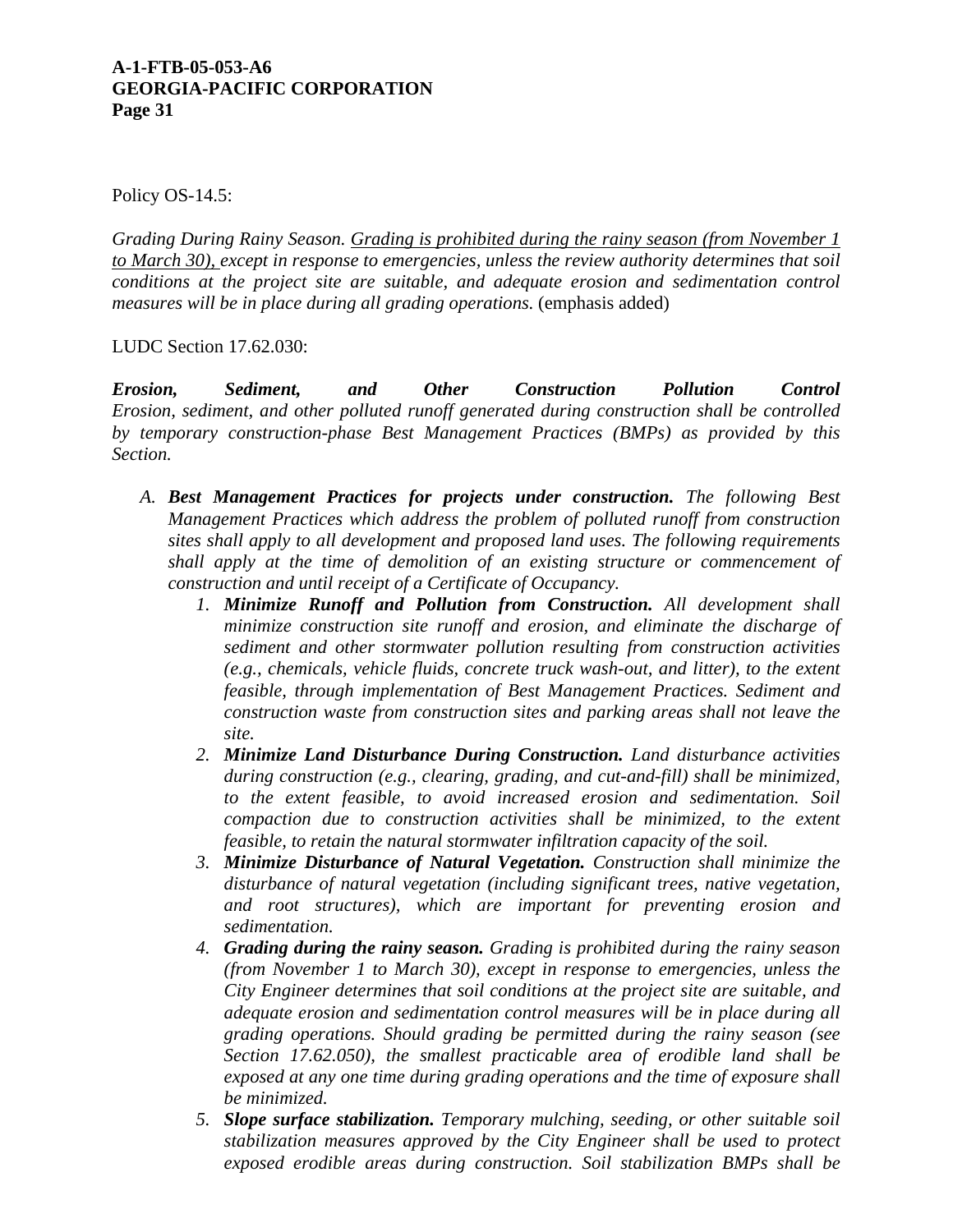*implemented on graded or disturbed areas as soon as feasible. Earth or paved interceptors and diversions shall be installed at the top of cut or fill slopes where there is a potential for erosive surface runoff.* 

- *6. Use of plastic covering. On an emergency basis only, plastic covering may be utilized to prevent erosion of an otherwise unprotected area, along with runoff devices to intercept and safely convey the runoff.*
- *7. Placement of excavated soil. Excavated soil shall be located on the site in a manner that eliminates the possibility of sediments running into the street, adjoining properties, and/or storm drain facilities and waterways. Soil piles shall be covered and contained until the soil is either used or removed.*
- *8. Removal of off-site sediments. Any sediments or other materials which are tracked off the site shall be removed the same day as they are tracked off the site. Where determined necessary, by the City Engineer, a temporary sediment barrier shall be installed. Removal shall be by scraping, collecting, and properly disposing of debris. Street washing is prohibited unless performed in the presence of a City Inspector.*
- *9. Prohibition against washing construction vehicles. No washing of construction or other industrial vehicles shall be allowed adjacent to a construction site. No runoff from washing vehicles on the construction site shall be allowed to leave the site.*
- *10. Erosion control devices. In order to prevent polluting sediment discharges, erosion and sediment control devices shall be installed as required by the City Engineer for all grading and filling. Control devices and measures that may be required include, but are not limited to energy absorbing structures or devices to reduce the velocity of runoff water, detention ponds, sediment ponds, or infiltration pits, or downdrains, chutes or flumes.*
- *B. Final erosion control measures. All disturbed areas shall be stabilized prior to October 15th, or as soon thereafter as feasible, and in all cases before November 1, to provide sufficient time for seed germination prior to the rainy season. All surfaces disturbed by vegetation removal, grading, haul roads, or other construction activity that alters natural vegetative cover, shall be revegetated to control erosion as provided by Section 17.62.070 (Revegetation and Slope Surface Stabilization) unless covered with impervious or other improved surfaces authorized by approved plans. Erosion controls may include any combination of mechanical, chemical, or vegetative measures, including those described*

LUDC Section 17.62.050:

*Grading During the Rainy Season. Grading may only be permitted during the period from November 1 through March 30 if the City Engineer determines that soil conditions at the site are suitable, and adequate and effective erosion and sediment control measures will be in place during all grading operations.* (emphasis added)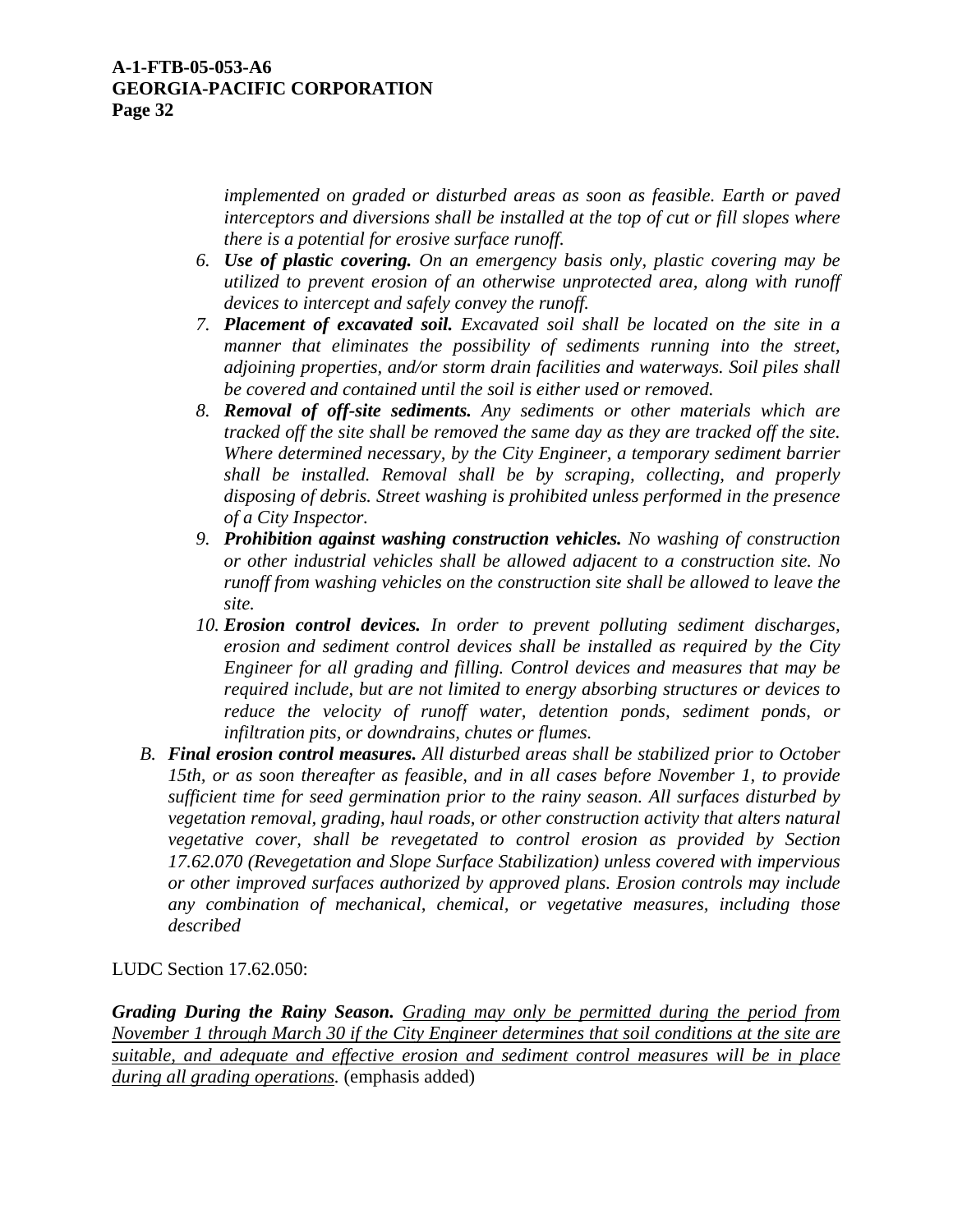#### Discussion:

The City's LCP sets forth extensive provisions and criteria for the review of development projects to prevent adverse impacts to water quality from stormwater runoff, sedimentation, natural landform alterations, or changes to site drainage. In general, the LCP directs that development be designed to protect and maintain the biological productivity and quality of coastal waters and marine resources, and that optimum population of marine organisms be maintained by, in part, incorporating water quality best management practices to minimize erosion and sedimentation during construction, and prevent stormwater runoff from leaving the site.

As described above, the remediation activities included as part of the proposed amendment are intended to remove dioxin-impacted soils from various locations throughout the site and consolidate the contaminated soils in an engineered, lined, subsurface cell to prevent exposure to humans and wildlife. The consolidation cell would be constructed in a location and manner that would avoid contact with groundwater, as the maximum depth of the cell would be approximately 10 feet below ground surface (bgs) and the depth to groundwater at the cell site is approximately 20 feet bgs. Given that the distance between the cell and depth to groundwater would exceed the requirement of five feet of separation between the highest anticipated elevation of underlying groundwater and the waste material, consolidation and capping of the dioxinimpacted soils would not result in significant adverse impacts to groundwater at the site. The concentration of dioxin in the contaminated soils to be placed in the consolidation cell is relatively low compared to dioxin concentrations found in other contaminated sites. According to the applicant, the average concentration of dioxins in the soil to be placed in the consolidation cell is 100 parts per trillion (ppt). This level of concentration is 100 times lower than the concentration level at which contaminated material must be managed as hazardous waste under either state or federal law. The 100 ppt concentration is approximately two times the concentration level considered to be safe by DTSC (52 ppt) to leave untreated in other areas of the project site and two times the screening level set for residential soils by the Agency for Toxic Substances and Disease Registry (ARCADIS BBL 2007. In addition to being present in relatively low concentrations, the dioxin in the soil is relatively immobile. Dioxin molecules bind strongly to soil particles, making them largely immobile in the environment. Dioxin molecules are also highly "hydrophobic," which means they do not easily go into solution.

The applicant prepared an "*Operable Unit A (OU-A) Remedial Action Plan and Feasibility Study"* (RAP), dated August 2008, that outlines the proposed remediation activities at the OU-A portion of the site and contains the implementation plan, including design features and best management practices (BMPs), for the remedial activities proposed under this permit amendment. The Commission's Water Quality unit staff reviewed the proposed amended project described in the Remedial Action Plan (RAP) and determined that the proposed method of excavation and subsurface management of dioxin-impacted soils is generally acceptable and, as conditioned as described herein, would not result in significant adverse impacts to coastal water quality.

A number of individuals commenting on the project to the Commission have suggested that because bioremediation techniques involving the use of fungal degradation have not yet been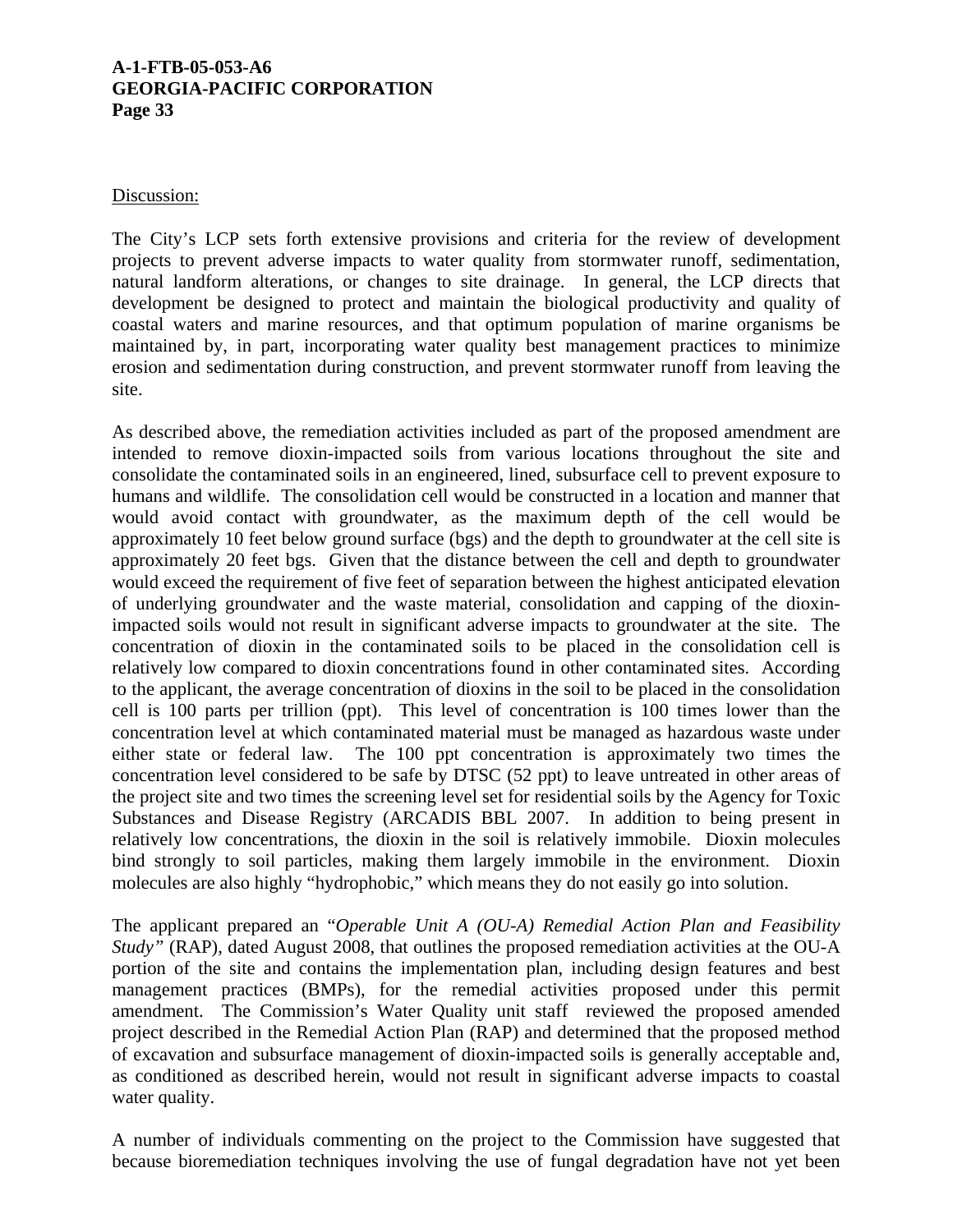perfected and are not yet ready to implement, that the Commission should consider allowing the dioxin/furan impacted soil to be consolidated and capped as proposed, but then required to be treated with such bioremediation techniques in the future when the techniques have been perfected for practical application. Research and development of bioremediation techniques continues and such bioremediation techniques may become feasible contamination remediation alternatives in the future. A remediation technique that can successfully treat the contaminants rather than simply contain them in place would serve to reduce or eliminate the risk that the contaminants would become exposed and potentially contaminate surface or groundwater due to failure of the consolidation cell in the event of a severe earthquake or some other catastrophic event.

Therefore, the Commission finds that the alternative of bioremediation of the dioxin/furan contaminated soil to be consolidated and capped in the consolidation cell should be reconsidered after a period of time has elapsed. The Commission accordingly imposes Special Condition No. 12, which limits the time period for which the consolidation cell is authorized to the time period that passes before the Department of Toxic Substances Control completes its five-year review of the final remediation plan. As required by statute and the DTSC order approving the Final Operable Unit A Remedial Action Plan approved by DTSC on August 28, 2008, DTSC will re-evaluate the remedial action plan five years after the consolidation cell has been constructed to determine if at that time, a more appropriate approach to remediate the dioxin/furan contaminated soils contained in the consolidation cell exists, based on the criteria utilized by DTSC for evaluating remedial activities. The DTSC will evaluate the feasibility of bioremediation techniques and other new technologies available at the time for remediating the contaminated soils, and could require implementation of such techniques if certain findings can be made. Special Condition No. 12 of Coastal Development Permit No. A-1-FTB-05-053 requires that the permittee submit an application for a permit amendment to either remove the consolidation cell or retain the consolidation cell in place after DTSC has completed action on its re-valuation of the remedial action plan. The permit amendment application must be accompanied by an alternatives analysis for the remediation of the dioxin/furan-impacted soils including, but not limited to the use of bioremediation techniques and other advanced remediation technologies available at the time. This requirement for the submittal of a permit amendment will enable the Commission to consider the re-evaluation conducted by DTSC, the alternative analysis submitted by the applicant, public comment, and other information available at the time to determine whether any of the alternative remediation techniques available at the time constitute feasible alternatives that would lessen any significant adverse impact that the consolidation cell has on water quality and other coastal resources.

Special Condition No. 1 of the original permit requires the applicant to undertake the removal, excavation, stockpiling, and disposal activities authorized under the original permit in accordance with various plans prepared for the project, including the *Stormwater Pollution Prevention Plan for Foundation Removal, Additional Investigation, and Interim Remedial Measures* (SWPPP), prepared by Acton Mickelson Environmental, Inc., dated September 28, 2005. Subsequent to the approval of the original permit, the applicant prepared a September 2006 revision to the 2005 SWPPP, and a May 2008 SWPPP Addendum that set forth additional mitigation measures and best management practices to be employed to address potential water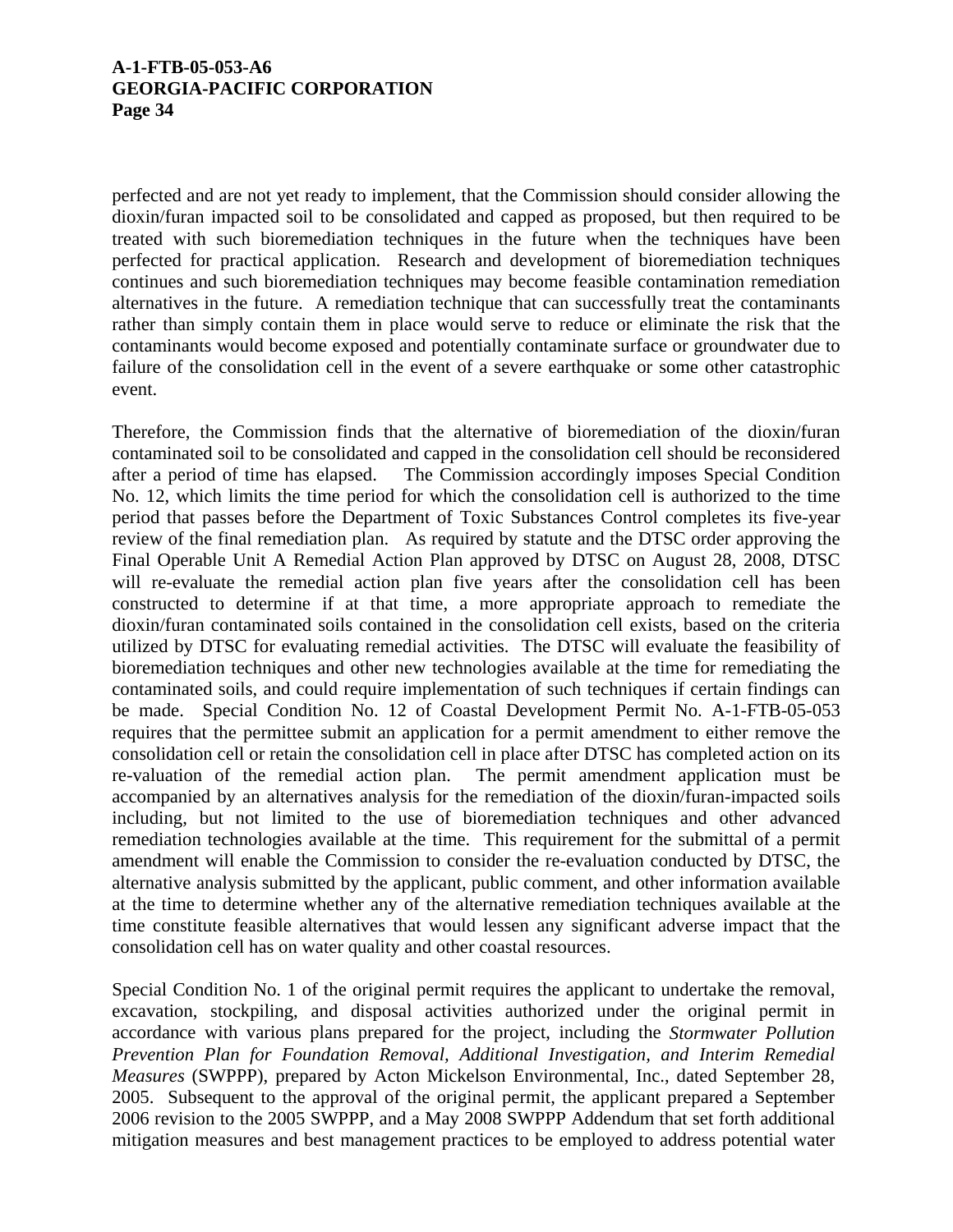quality impacts from additional remediation activities proposed at the site, including the remedial activities proposed as part of the subject amendment.

The applicant proposes that the remediation activities proposed as part of this permit amendment would be conducted consistent with the Stormwater Pollution Prevention Plans (SWPPP) referenced above to insure appropriate management of stormwater during proposed excavation, stockpiling, and capping activities. The plans include BMPs and monitoring provisions to ensure that stormwater does not result in the discharge of any contaminated soil or other hazardous substances remaining at the site. Best Management Practices (BMPs) identified in the SWPPPs to control sediment and other polluted runoff include, for example, the use of berms to divert runoff around exposed areas; use of other sediment control measures including filtration devices, barriers (e.g., fiber rolls, silt fences, straw bale barriers, gravel inlet filters, storm drain inlet protection, and gravel bag dikes) and settling devices (i.e., sediment traps) or other controls, as appropriate; and inspection of stormwater drains in close proximity to any ongoing excavation activities on a daily basis for evidence of erosion causing settlement, blockage, or damage resulting in standing water. To ensure that the applicant implements the water quality protection measures set forth in the 2006 SWPPP revision and the 2008 SWPPP Addendum, Special Condition No. 1 of the original permit is modified to include reference to these SWPPPs that were prepared subsequent to the original permit authorization. Given that the excavation and capping activities proposed as part of this permit amendment would be implemented in accordance with the SPPPs and the BMPS contained therein, the project as amended would not result in uncontrolled erosion, sediment, or other polluted runoff.

The SWPPPs referenced above and required to be implemented pursuant to Special Condition No. 1, contain a provision requiring that excavation and Interim Remediation Measure (IRM) activities be conducted during the non-rainy season from April 15 through October 15. As part of the permit amendment, the applicant requests authorization to allow excavation and grading activities to occur outside of the construction work window that is otherwise set forth in the SWPPPs and thus, required by Special Condition No. 1. The applicant proposes that some planned remedial activities at the site - in particular, bioremediation of impacted soil - require up to five months for completion and that extending the construction work window would allow greater flexibility in planning and carrying out the various components of the site remediation work. The applicant proposes that certain remediation activities, including construction of the land treatment unit, asphalt and foundation removal, and excavation of the consolidation cell, could be accomplished prior to April 15<sup>th</sup> without generating runoff through use of best management practices. For example, the applicant proposes that should rainfall sufficient to cause runoff (e.g., over 1 inch in 24 hours) be predicted after foundation/asphalt removal or consolidation cell construction has begun, work would be suspended and hay bales and/or straw wattle would be placed around the work area to prevent transport of asphalt, concrete, or soil away from the pavement or foundation location. In addition to allowing work two to four weeks prior to April 15, the applicant proposes that rainfall conditions in late fall, after October 15, are normally mild enough to conduct earth-moving activities with the implementation of appropriate BMPs. The applicant indicates that extending the work window two to four weeks beyond October 15 would allow additional treatment time for bioremediation, if needed, or final site closure activities such as backfilling, final grading and revegetation, etc. The additional time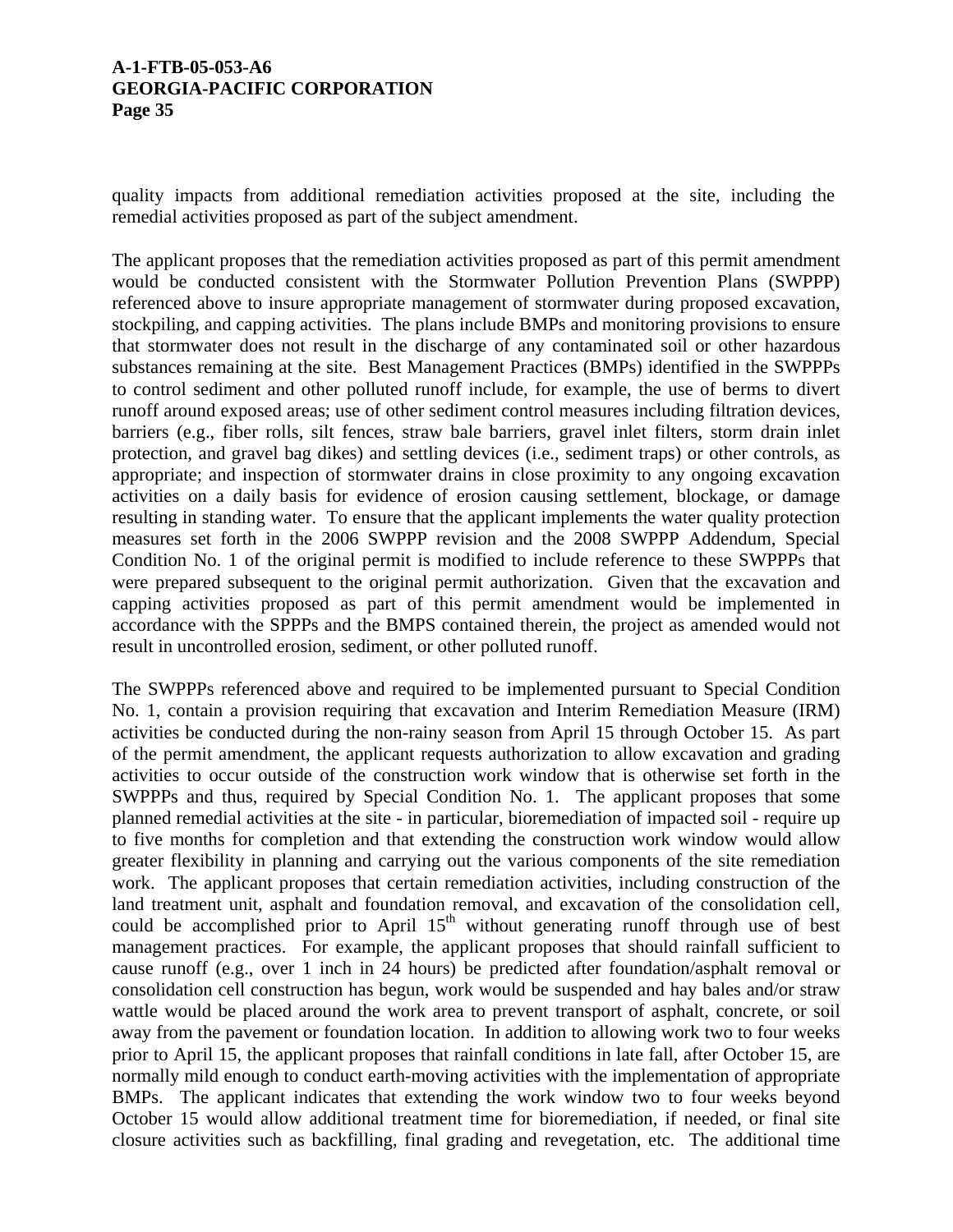would also allow for further treatment of groundwater in the excavations by biosparging to reduce petroleum hydrocarbon concentrations prior to backfilling.

As part of the proposed permit amendment, the applicant has not explicitly proposed alternative work window start and ending dates, but rather, generally requests that the work window be extended from two to four weeks on either end of the work period. Fort Bragg LCP OS-14.5 and LUDC Section 17.62.050 prohibit grading during the rainy season, which is defined by the policies as November 1 to March 30. Stated another way, the LCP essentially requires that grading be conducted between April 1 and October 31 during the dry season when the potential for stormwater runoff is minimized. Policy OS-14.5 and LUDC Section 17.62.050 provide an exception to allow grading during the rainy season (from November 1 to March 30) if the City Engineer determines that soil conditions at the project site are suitable, and adequate erosion and sedimentation control measures will be in place during all grading operations. LUDC Section 17.62.030 requires that, should grading be permitted during the rainy season, the smallest practicable area of erodible land shall be exposed at any one time during grading operations and the time of exposure shall be minimized. The areas that would be graded and excavated under the proposed amendment are significant in size, including the 1.5-acre consolidation cell and large areas where asphalt and foundations would be removed and other grading would occur. Thus, the exposure of soil to erosion and sedimentation from stormwater runoff is significant. In addition, at this time, the applicant has not provided evidence from the City Engineer that proposed grading during the rainy season would be acceptable at the project site.

The Commission finds that because the standard of review for the subject amendment is the updated Fort Bragg LCP that was certified by the Commission after the original permit was approved, the currently certified grading work window set forth in Policy OS-14.5 and LUDC Section 17.62.050 is applicable to the proposed permit amendment. Policy OS-14.5 and LUDC Section 17.62.050 would allow the grading work window to be extended from the originally authorized period of April  $15<sup>th</sup>$  through October  $15<sup>th</sup>$  to April  $1<sup>st</sup>$  through October  $31<sup>st</sup>$ , which would provide some additional time and flexibility for scheduling and conducting remediation activities at the site as generally requested by the applicant while still providing equivalent, or greater, water quality protective measures as set forth in the SWPPPs. Therefore, Special Condition No. 1 of the original permit is further amended to provide an exception to the provisions in the SWPPPs referenced therein that all excavation and Interim Remedial Measure (IRM) activities shall be conducted during the non-rainy season as defined from April 1 through October 31.

The Commission notes that Special Condition No. 3(A)(3)(a) of the original permit explicitly requires that grading activities along the bluff face and blufftop margin shall only be conducted during the dry season, from April 15 through October 15 to protect adjacent rocky intertidal habitat. This condition would not change as a result of the proposed amendment. The changes to the construction window discussed above apply only to activities located in project areas other than the bluff face and blufftop margin, as the applicant has indicated that it is not necessary to extend the timing of the proposed work in the bluff face and blufftop margin areas beyond the work window limitations set forth in Special Condition No. 3(A)(3)(a) as originally approved by the Commission.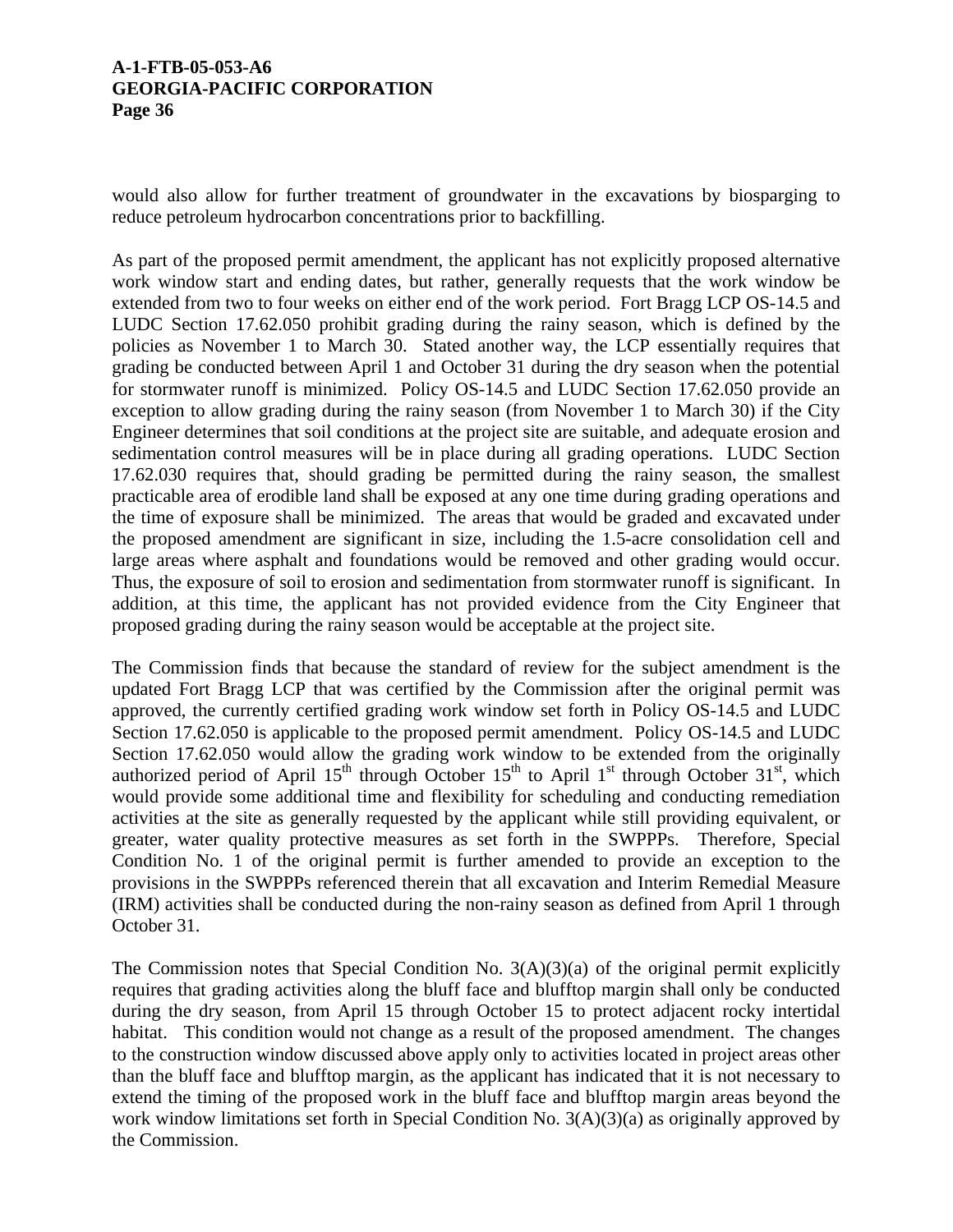The "*Operable Unit A Remedial Action Plan and Feasibility Study"* prepared for Georgia-Pacific LLC by ARCADIS BBL (OU-A RAP) was reviewed by the Department of Toxic Substances Control (DTSC) pursuant to Section 5.11 of the Site Investigation and Remediation Order ("Order" Docket No. HSA-RAO 0607- 150) for the former Georgia-Pacific Wood Products Facility, and by the Regional Water Quality Control Board (RWQCB). An Implementation Plan is included as Appendix C of the OU-A RAP pursuant to the requirements set forth in Section 5.12 of the Order. The OU-A RAP was released for a 45-day public comment period from March 13, 2008 to April 28, 2008 and the comments received are addressed in the Responsiveness Summary included in the Final OU-A RAP. In reviewing the OU-A RAP, the DTSC and the RWQCB considered potential impacts of the proposed remediation measures on water quality at and surrounding the site. On August 28, 2008, DTSC issued a letter to the applicant approving the OU-A RAP (Exhibit No. 6). In addition, as noted above, the Coastal Commission's water quality unit staff have reviewed the RAP and determined that the proposed construction of the consolidation cell with liners and cap would minimize the chances for migration of contaminants and would be adequate to prevent significant adverse impacts to water quality.

The Remedial Action Plan (RAP) submitted by the applicant indicates that the Department of Toxic Substance Control (DTSC) requires a "Consolidation Cell Design Document" to be submitted and approved by DTSC prior to implementation of the cell portion of the proposed amended project. The Consolidation Cell Design Document would include the particular engineering and construction details for the siting and design of the proposed consolidation cell. To ensure that the final engineered design of the proposed consolidation cell approved by DTSC does not differ from the project as amended and approved by the Commission, or result in otherwise unanticipated impacts to coastal resources, the Commission attaches Special Condition No. 10 that requires the applicant to submit, prior to commencement of construction of the consolidation cell, evidence that the DTSC has reviewed and approved the Consolidated Cell Design Document. The condition further requires the applicant to inform the Executive Director of any changes to the project required by the DTSC, and any such changes shall not be incorporated into the project until the applicant obtains a Commission amendment to this coastal development permit, unless the Executive Director determines that no amendment is legally required.

The applicant further indicates that an Operation and Maintenance Plan and a Monitoring Plan will be prepared and submitted to the Department of Toxic Substances Control (DTSC) following completion of construction of the proposed consolidation cell. As described by the applicant, the Operation and Maintenance Plan would include a Soil Management Plan and financial assurances to address future operation and maintenance responsibilities for the cell (i.e., annual inspections and necessary repairs) and to ensure that soil handling activities onsite in the future will be performed safely and appropriately. The Monitoring Plan will be prepared to ensure that the dioxins/furans present in the soil do not impact groundwater or other environmental resources. The proposed design of the consolidation cell includes installation of a monitoring well downgradient of the capped area. The Commission finds that failure to properly monitor and maintain the consolidation cell could result in potential adverse impacts to water quality and other coastal resources. Therefore, to ensure that the consolidation cell is properly monitored and maintained, the Commission attaches Special Condition No. 11. Special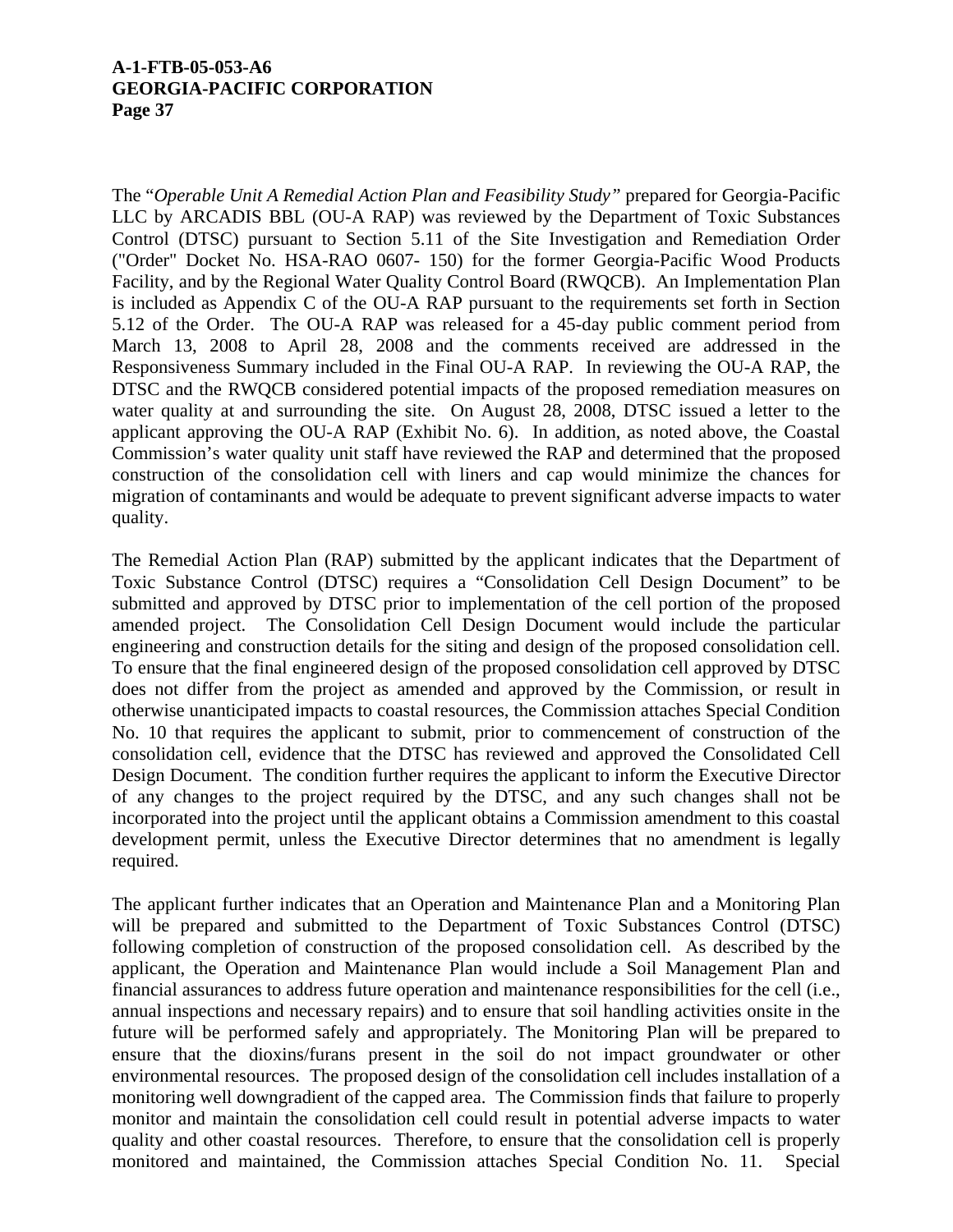Condition No. 11 requires the applicant to (a) submit to the Executive Director, a copy of (1) the Operation and Maintenance Plan, and (2) the Monitoring Plan as reviewed and approved by DTSC, and (b) report immediately to the Executive Director, any failure(s) of the consolidation cell determined by the Department of Toxic Substances Control (DTSC) based on the review by DTSC of the maintenance and monitoring reports submitted to DTSC pursuant to the approved Operation and Maintenance Plan and Monitoring Plan referenced in (a) above, including, but not limited to, evidence that subsurface dioxins/furans present in the soil at the consolidation cell are impacting groundwater or other environmental resources. The condition further requires that any corrective actions and/or repairs shall not be performed until the applicant obtains a Commission amendment to this coastal development permit, unless the Executive Director determines that no amendment is legally required.

The Commission thus finds that as conditioned, the proposed amended development is consistent with the policies of the certified LCP regarding the protection of coastal water quality, as best management practices to minimize erosion and polluted stormwater runoff would be implemented, grading would not occur outside during the rainy season, and the site would be monitored and maintained to ensure the protection of groundwater.

# **D. Development Adjacent to Environmentally Sensitive Habitat Areas (ESHAs)**

## LCP Provisions:

Policy OS-1.1:

*Definition of ESHA. "Environmentally sensitive habitat area" means any area in which plant or animal life or their habitats are either rare or especially valuable because of their special nature or role in an ecosystem and which could be easily disturbed or degraded by human activities and developments.* 

*Protection of environmentally sensitive habitat areas is one of the essential aspects of the Coastal Act. Fort Bragg has several environmentally sensitive habitat areas including, but not limited to, portions of coastal bluffs, biologically rich tide pools, nesting grounds, kelp beds, wetlands, riparian habitats, and rare, threatened, or endangered plants or plant communities.*  (emphasis added)

…

#### Policy OS-1.6:

*Development within Other Types of ESHA shall protect ESHA against any significant disruption of habitat values and shall be limited to the following uses:* 

*a. Resource Dependent Uses. Public nature trails within riparian ESHA are considered a resource dependent use provided that: (1) the length of the trail within the riparian corridor shall be minimized; (2) the trail crosses the stream at right angles to the maximum extent feasible; (3) the trail is kept as far up slope from the stream as possible;*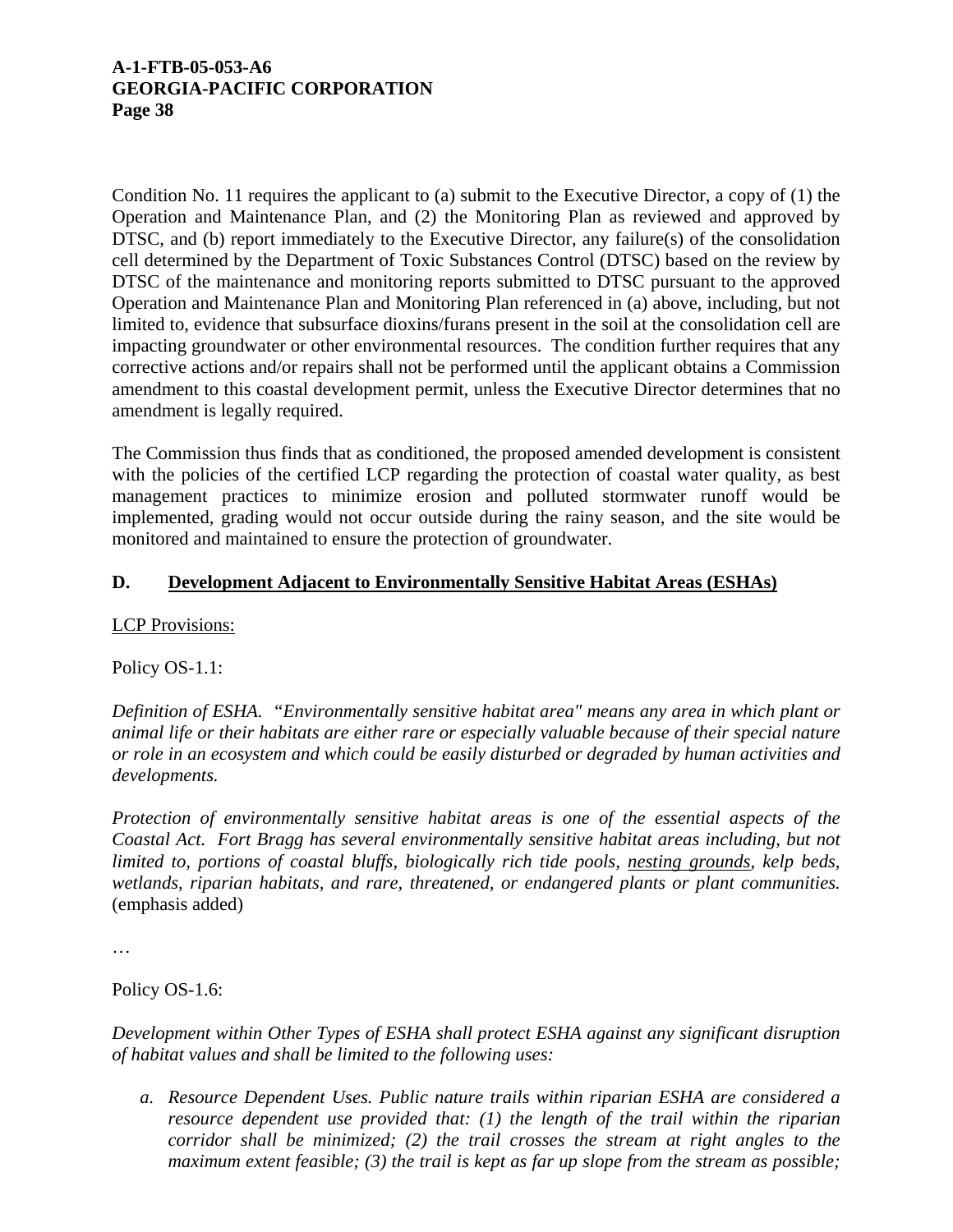*(4) trail development involves a minimum of slope disturbance and vegetation clearing; and (5) the trail is the minimum width necessary. Interpretive signage may be used along permissible nature trails accessible to the public to provide information about the value and need to protect sensitive resources.* 

- *b. Restoration projects where the primary purpose is restoration of the habitat.*
- *c. Invasive plant eradication projects if they are designed to protect and enhance habitat values.*
- *d. Pipelines and utility lines installed underneath the ESHA using directional drilling techniques designed to avoid significant disruption of habitat values.*

Policy OS-1.7:

*Development in areas adjacent to Environmentally Sensitive Habitat Areas shall be sited and designed to prevent impacts which would significantly degrade such areas, and shall be compatible with the continuance of such habitat areas.* 

Policy OS-1.8:

*Development adjacent to ESHA shall provide buffer areas to serve as transitional habitat and provide distance and physical barriers to human intrusion. The purpose of this buffer area is to provide for a sufficient area to protect environmentally sensitive habitats from significant degradation resulting from future development. Buffers shall be of a sufficient size to ensure the biological integrity and preservation of the ESHA they are designed to protect. The width of the buffer area shall be a minimum of 100 feet, unless an applicant can demonstrate, after consultation with the California Department of Fish and Game, other relevant resource agencies, and the City, that 100 feet is not necessary to protect the resources of that particular habitat area and the adjacent upland transitional habitat function of the buffer from possible significant disruption caused by the proposed development. The buffer area shall be measured from the outside edge of the environmentally sensitive habitat areas and in no event shall be less than 30 feet in width.* (emphasis added)

Policy OS-1.9:

*Utilize the following criteria to establish buffer areas:* (emphasis added)

*a. Biological Significance of Adjacent Lands. Lands adjacent to a wetland, stream, or riparian habitat area vary in the degree to which they are functionally related to these habitat areas. Functional relationships may exist if species associated with such areas spend a significant portion of their life cycle on adjacent lands. The degree of significance depends upon the habitat requirements of the species in the habitat area (e.g., nesting, feeding, breeding, or resting).* 

*Where a significant functional relationship exists, the land supporting this relationship shall also be considered to be part of the ESHA, and the buffer zone shall be measured from the edge of these lands and be sufficiently wide to protect these functional relationships. Where no*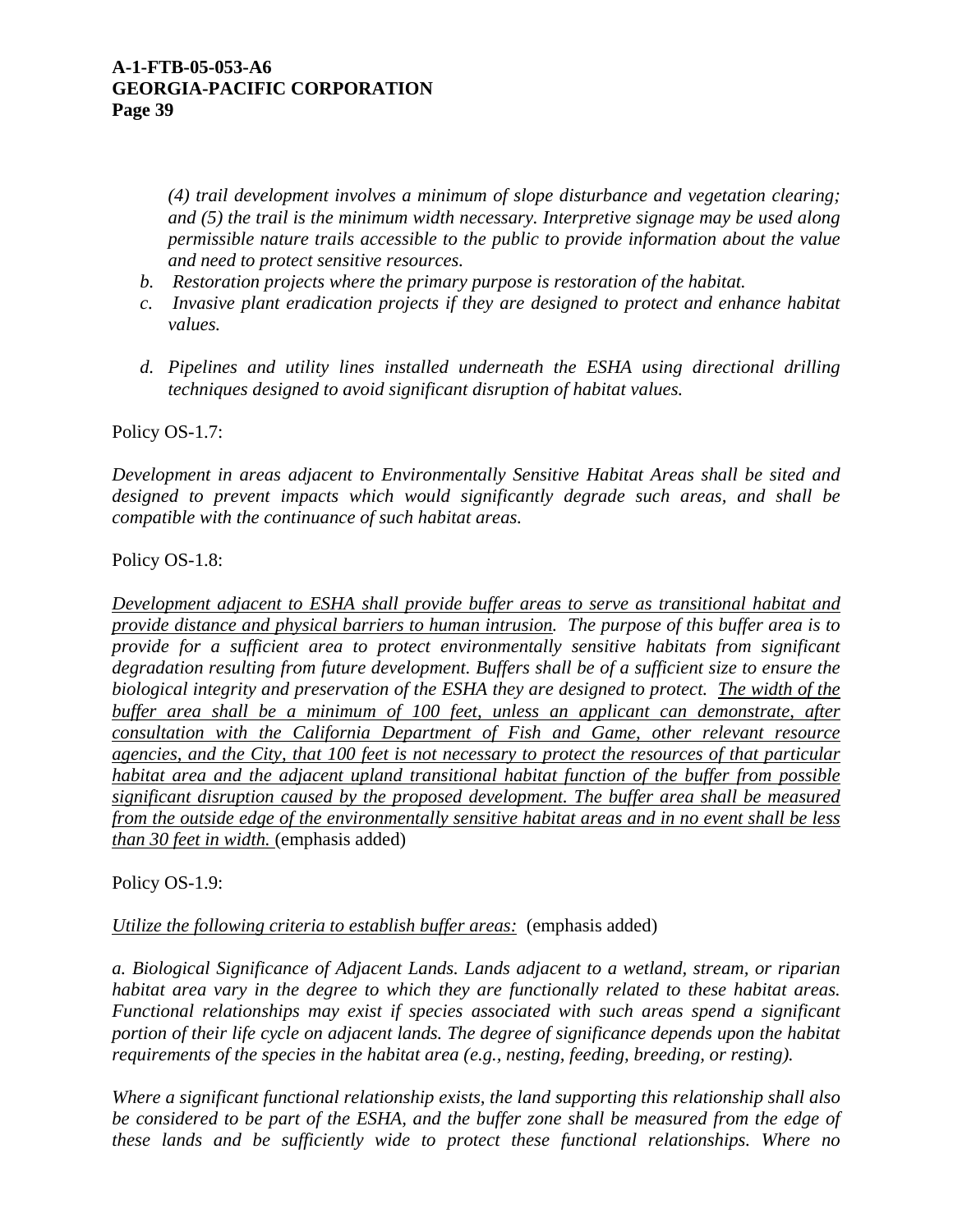*significant functional relationships exist, the buffer shall be measured from the edge of the ESHA that is adjacent to the proposed development.* 

*b. Sensitivity of Species to Disturbance. The width of the buffer zone shall be based, in part, on the distance necessary to ensure that the most sensitive species of plants and animals will not be disturbed significantly by the permitted development. Such a determination shall be based on the following after consultation with the Department of Fish and Game or others with similar expertise:* 

*(i) Nesting, feeding, breeding, resting, or other habitat requirements of both resident and migratory fish and wildlife species;* 

*(ii) An assessment of the short-term and long-term adaptability of various species to human disturbance;* 

*(iii) An assessment of the impact and activity levels of the proposed development on the resource.* 

*c. Erosion susceptibility. The width of the buffer shall be based, in part, on an assessment of the slope, soils, impervious surface coverage, runoff characteristics, erosion potential, and vegetative cover of the parcel proposed for development and adjacent lands. A sufficient buffer to allow for the interception of any additional material eroded as a result of the proposed development shall be provided.* 

*d. Use natural topography. Where feasible, use hills and bluffs adjacent to Environmentally Sensitive Habitat Areas, to buffer these habitat areas. Where otherwise permitted, locate development on the sides of hills away from Environmentally Sensitive Habitat Areas. Include bluff faces in the buffer area.* 

*e. Use existing man-made features. Where feasible, use man-made features such as roads and dikes to buffer environmentally sensitive habitat areas.* 

*f. Lot Configuration and Location of Existing Development. Where an existing subdivision or other development is largely built-out and the buildings are a uniform distance from a habitat area, at least that same distance shall be required as a buffer zone for any new development permitted. However, if that distance is less than one hundred (100) feet, additional mitigation measures (e.g., planting of native vegetation) shall be provided to ensure additional protection.* 

*g. Type and Scale of Development Proposed. The type and scale of the proposed development will, to a large degree, determine the size of the buffer zone necessary to protect the ESHA. Such evaluations shall be made on a case-by-case basis depending upon the resources involved, the degree to which adjacent lands are already developed, and the type of development already existing in the area.* 

…

Policy OS-1.10:

*Permitted Uses within ESHA Buffers. Development within an Environmentally Sensitive Habitat Area buffer shall be limited to the following uses:*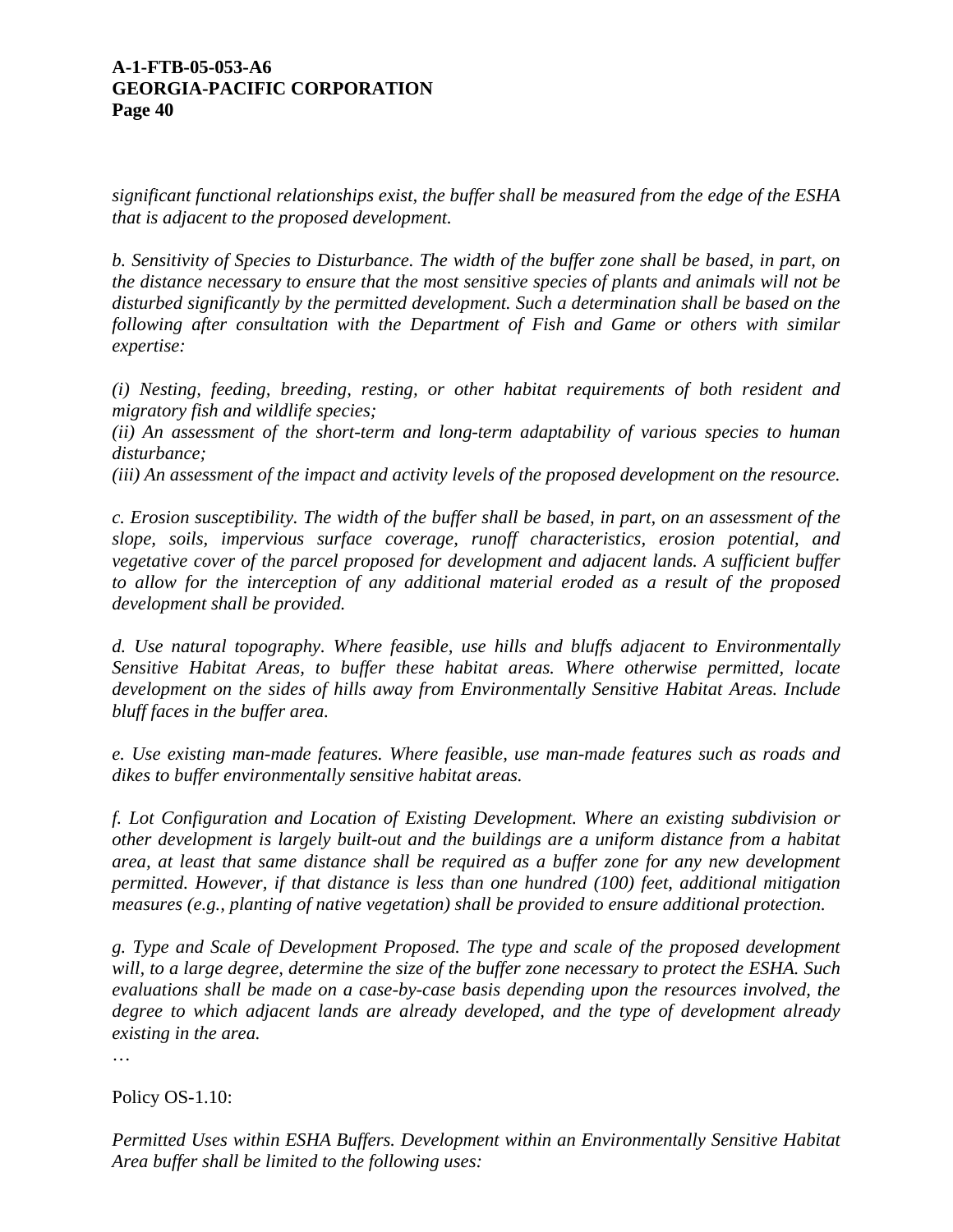*…* 

*c. Other types of ESHA Buffer. i. Uses allowed within the adjacent ESHA pursuant to Policy OS-1.6. ii. Buried pipelines and utility lines. iii. Bridges. iv. Drainage and flood control facilities.* 

NOTE: Land Use and Development Code (LUDC) Section 17.50.050(H) & (I) reiterate and implement the provisions of Policy OS-1.8 and Policy OS-1.10.

#### Discussion:

Although extensively modified since the late 1800s when the property was first cleared and graded for use as a shipping and rail terminus and for related forest products processing, the project site still contains a variety of environmentally sensitive habitat areas of varying biological integrity. These areas include impounded aquatic and emergent wetlands in the form of a series of lumber storage and fire suppression "log ponds," riparian corridor remnants along original or re-aligned watercourses, uplifted marine terrace blufftop margins populated with rare plants, coastal bluff face areas containing potential nesting sites to a variety of shoreline avian species, and intertidal rocky habitat providing substrate for intermittently exposed tidepool and persistently submerged littoral flora and fauna. In addition, adjoining the site are offshore sea stack areas used as nesting, holding, and foraging habitat for a variety of marine mammals and waterfowl.

The special conditions imposed under the original permit set forth various mitigation measures to protect wetlands, rare plants, marine mammal habitat, and rocky intertidal ESHAs present at the site. The proposed amendment would not change or lessen any of the previously imposed conditions intended to protect these types of ESHA. However, as discussed below, the applicant is requesting revisions to Special Condition No.  $3(A)(1)$  pertaining to the protection of sensitive avian species of the original permit, portions of which, as proposed, would lessen the intent of the mitigation measures set forth in the condition.

According to a habitat assessment prepared for the original project, it was determined that the site contains potential nesting habitat for sensitive avian species including the western snowy plover, tri-colored blackbird, tufted puffin, raptors (including osprey), waterfowl, and other migratory species. All migratory bird species are protected by the Migratory Bird Act of 1918. The nesting and breeding season for raptors is February through September. Most other migratory birds nest and breed from March through September.

An Avian Habitat Utilization and Impact Assessment was prepared for the bluff face, intertidal, and offshore areas on and adjoining the project property that included recommendations that specific measures be taken in the interest of avoiding and minimizing significant impacts to bird nesting habitat. These measures include conducting pre-construction breeding bird surveys, establishing buffer areas around any such nests discovered during the surveys, and postponing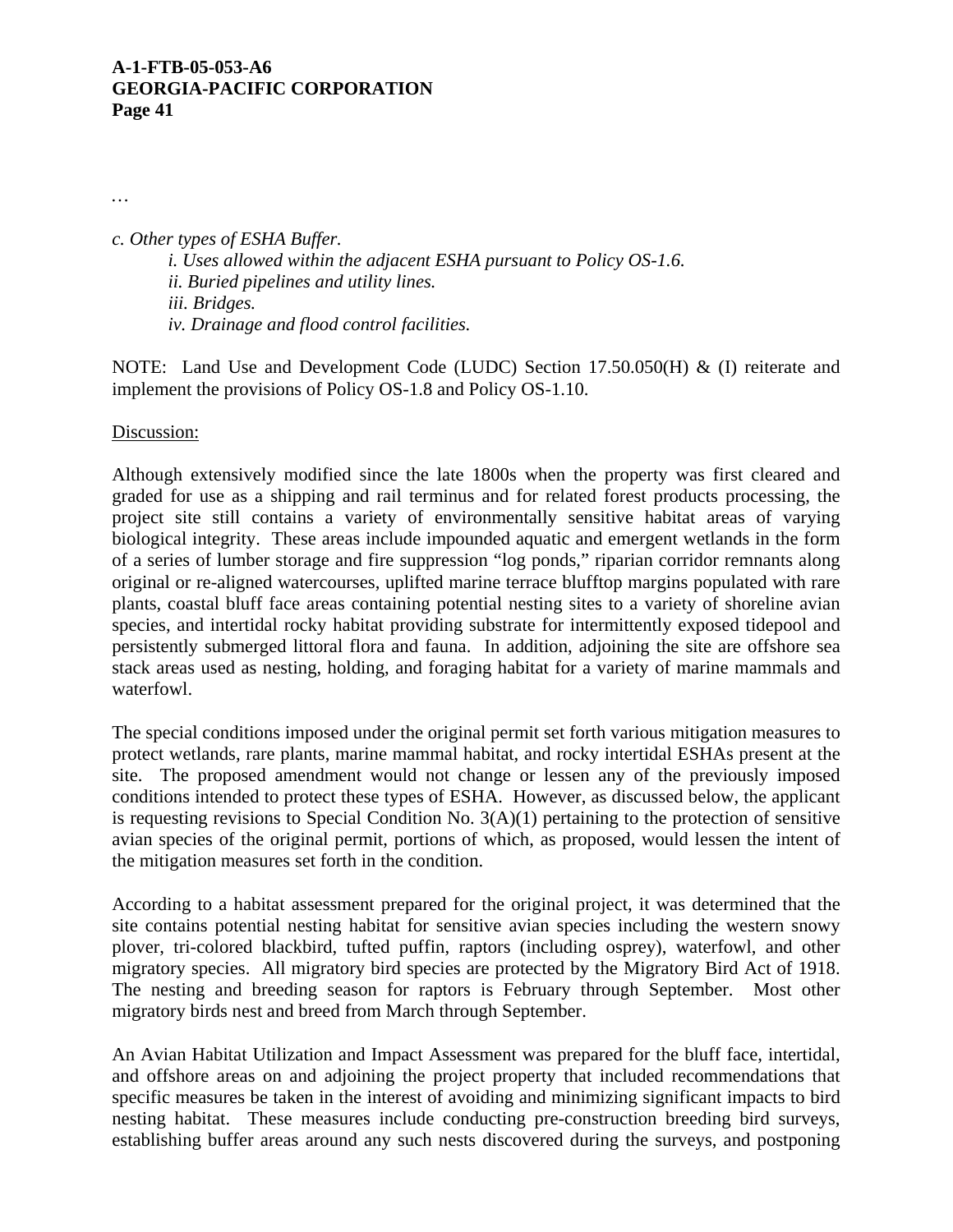…

clean-up and remedial work until all young in the nest(s) have fledged. Special Condition No. 3(A)(1) of the original permit requires implementation of these mitigation measures.

The applicant is requesting several changes to Special Condition No. 3(A)(1), including revising the timing of pre-construction avian surveys from being performed between 14 and 30 days prior to the beginning of construction to no more than 14 days prior to construction. This portion of the proposed amendment to the condition would effectively require that avian surveys be conducted closer to the proposed start of construction, while still providing time (14 days) to plan for and implement any necessary protective measures and construction modifications. The Commission finds this particular change to Special Condition No. 3(A)(1) proposed by the applicant regarding the timing of avian surveys relative to the commencement of construction would provide equivalent, or greater, protection of nesting sensitive bird species potentially present at the site.

Special Condition No.  $3(A)(1)$  of the original permit also requires that if the avian surveys described above find any indication that nesting sensitive avian species with unfledged young are present on the bluff face and blufftop margins, project work shall be limited consistent with the mitigation measures identified in the Avian Habitat Utilization and Impact Assessment prepared for the project (WRA Environmental Consultants, January 2006), including the imposition of exclusionary buffer areas that in no case shall be less than 100 horizontal feet from the affected nesting site. The condition further requires that work within the exclusionary buffers shall not proceed until a subsequent bird survey has been conducted by a qualified biologist or resource ecologist that demonstrates that the young have fledged and are not nesting in the area for thirty (30) continuous days, and such surveys have been submitted for the review and approval of the Executive Director. The applicant is requesting a change to these requirements of Special Condition No. 3(A)(1) to allow a reduction of the required 100-foot exclusionary buffer under certain circumstances. The proposed amended condition would also eliminate the requirement that surveys be submitted to the Executive Director for review and approval. The applicant's proposed condition language regarding the exclusionary buffer is as follows [proposed language is shown in bold underline; existing language proposed to be deleted is shown in strikethrough]:

(a) No less **more** than 14 days and no more than 30 days prior to the beginning of construction, a qualified biologist or resource ecologist shall conduct a non-invasive survey for any sensitive avian species nesting in the coastal bluff face and blufftop margin areas. If the survey finds any indication that nesting sensitive avian species with unfledged young are present on the bluff face and blufftop margins, project work shall be limited consistent with the mitigation measures identified in the *Avian Habitat Utilization and Impact Assessment* (WRA Environmental Consultants, January 2006), including the imposition of exclusionary buffer areas identified therein,. **The exclusionary buffer may be less than 100 horizontal feet from the affected nesting site if the biologist works in concert with work crews and monitors the nest site to confirm that there is no disturbance. In addition, the 100 foot buffer may be reduced if avian species become acclimated to disturbance associated with ongoing construction activities and choose to nest**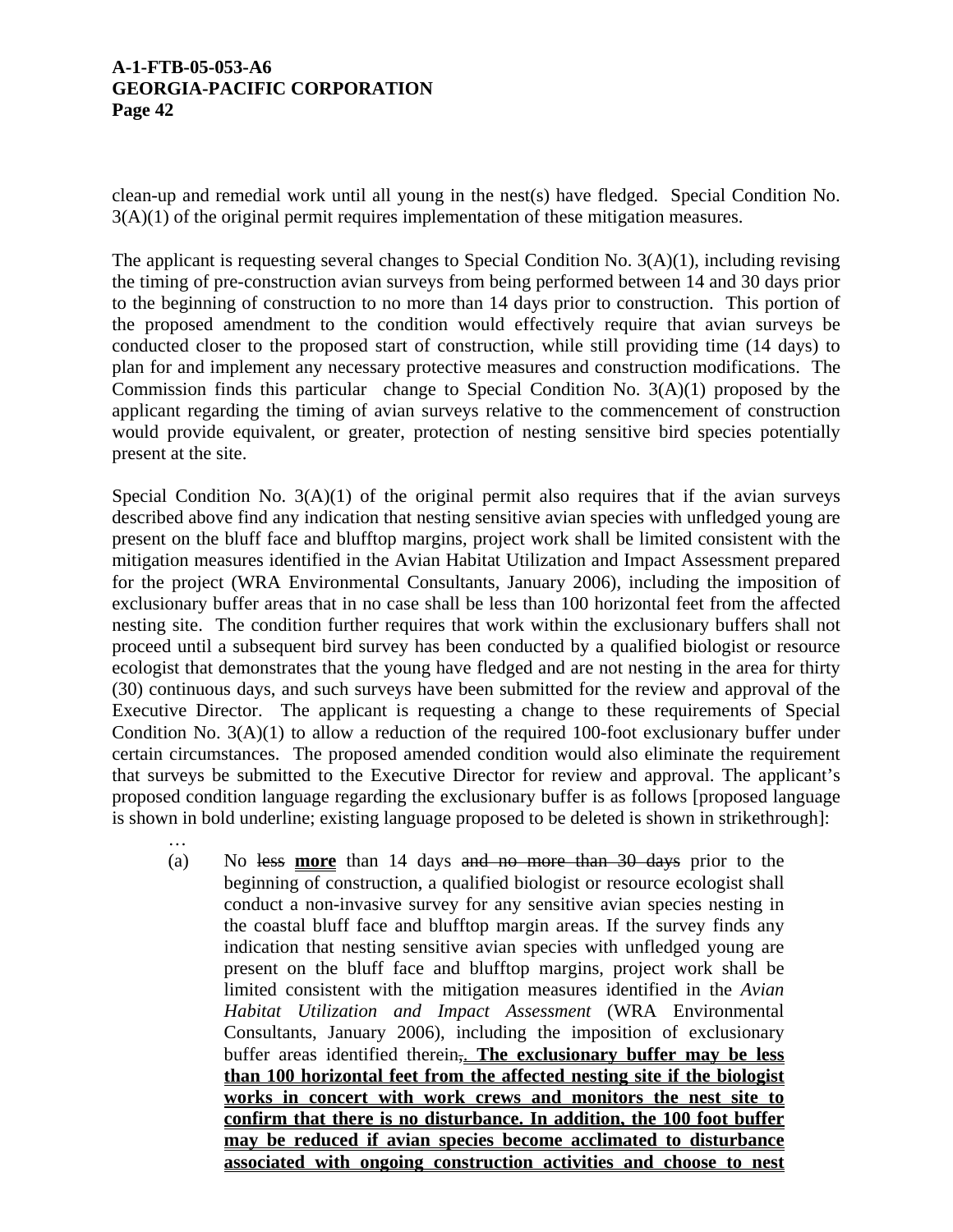**within 100 feet of ongoing construction activities or if the biologist determines that the level of background disturbance is equal to or greater than the proposed construction disturbance, such as those sites adjacent to heavily trafficked roads.** however, in no case shall the exclusionary buffer be less than 100 horizontal feet from the affected nesting site. Work within the exclusionary buffers shall not proceed until a subsequent bird survey has been conducted by a qualified biologist or resource ecologist that demonstrates that the young have fledged and are not nesting in the for thirty (30) continuous days, and such surveys have been submitted for the review and approval of the Executive Director;

Fort Bragg Policy OS-1.8 and LUDC Section 17.50.050(H) require that development adjacent to ESHA shall provide buffer areas to serve as transitional habitat and provide distance and physical barriers to human intrusion. The purpose of this buffer area is to provide for a sufficient area to protect environmentally sensitive habitats from significant degradation resulting from development. Buffers shall be of a sufficient size to ensure the biological integrity and preservation of the ESHA they are designed to protect. Policy OS-1.8 and LUDC Section 17.50.050(H) require that the width of the buffer area be a minimum of 100 feet, unless an applicant can demonstrate, after consultation with the California Department of Fish and Game, other relevant resource agencies, and the City, that 100 feet is not necessary to protect the resources of that particular habitat area from significant disruption caused by the proposed development. Policy OS-1.8 and LUDC Section 17.50.050(H) further require that in no event shall the buffer area be less than 30 feet in width.

Policy OS-1.9 requires that the ESHA buffer may only be reduced from 100 feet to a minimum of 30 feet based on several standards for determining the appropriate width of the buffer area, including (a) the biological significance of adjacent lands, (b) sensitivity of species to disturbance, (c) susceptibility of parcel to erosion, (d) use of natural topographic features to locate development, (e) use of existing cultural features to locate buffer zones, (f) lot configuration and location of existing development, and (g) the type and scale of the development proposed. The applicant has not provided an analysis based on the standards set forth in Policy OS-1.9 to demonstrate that a reduction of the required 100-foot exclusionary buffer area as proposed would continue to protect sensitive avian species to an equivalent or greater extent than the requirements of the original condition, nor has the applicant provided evidence of consultation with the California Department of Fish and Game, other relevant resource agencies, and the City to demonstrate that a 100-foot buffer is not necessary to protect sensitive avian species. Thus, the Commission finds that allowing the 100-foot exclusionary buffer to be reduced to an unspecified minimum in the manner requested by the applicant would be inconsistent with LUP Policies OS-1.8 and OS-1.9 and LUDC Section 17.50.050(H).

Furthermore, submittal of avian survey reports to the Executive Director for review and approval as required by Special Condition No.  $3(A)(1)$  is necessary to ensure that the project approved by the Commission is conducted and implemented consistent with all required mitigation measures imposed to ensure the protection of the ESHA. Therefore, the Commission does not approve the portions of the applicant's requested changes to Special Condition No.  $3(A)(1)$  that would (1) allow a reduction of the 100-foot exclusionary buffer, and (2) eliminate the requirement for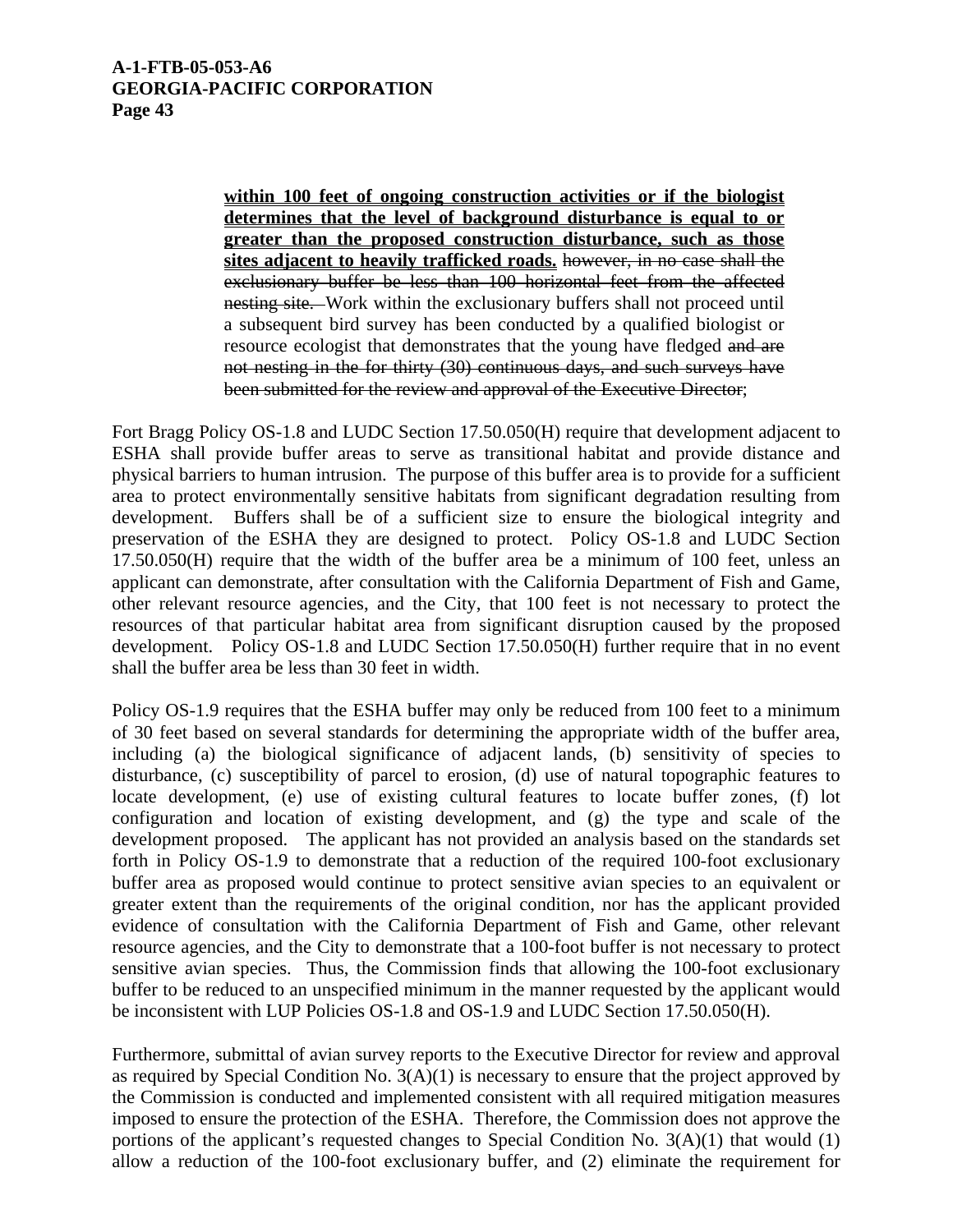submittal of survey reports to the Executive Director for review and approval. As conditioned by this permit amendment, the Commission approves only the portion of the proposed amendment to Special Condition No. 3(A)(1) that pertains to imposing more stringent limitations on the timing of required pre-construction avian surveys to require that surveys be performed no more than 14 days prior to commencement of construction.

Thus, the Commission finds that only as conditioned is the proposed amendment consistent with the LCP provisions regarding the protection of ESHA and the establishment of adequate ESHA buffer areas.

# **E. Locating New Development**

LCP Provisions:

Policy LU-5.1:

*Additional Sites for Visitor-Serving Commercial: Continue to provide for and encourage additional visitor-serving commercial facilities.* 

Policy LU-5.2:

*Ensure that there are adequate sites for visitor-serving land uses by:* 

*a) Maintaining existing areas designated for Highway-Visitor Commercial uses;* 

*b) Maintaining the Highway Visitor Commercial land use designation as one allowing primarily recreational and visitor-serving uses; and* 

*c) Reserving adequate infrastructure capacity to accommodate existing, authorized, and probable visitor serving uses.* 

Policy LU-5.3:

*Lower Cost Facilities: Protect, encourage, and, where feasible, provide lowercost visitor and recreational facilities for persons and families of low and moderate income. If and when average annual occupancy rates at Fort Bragg visitor facilities exceed 70%, removal or conversion of existing lower cost facilities shall be prohibited unless the use will be replaced with another facility offering comparable visitor serving or recreational facilities.* 

Policy LU-5.4:

*Oceanfront land suitable for recreational use shall be protected for recreational use and development unless present and foreseeable future demand for public or commercial recreational activities that could be accommodated on the property is already adequately provided for in the area.* 

Policy LU-5.5: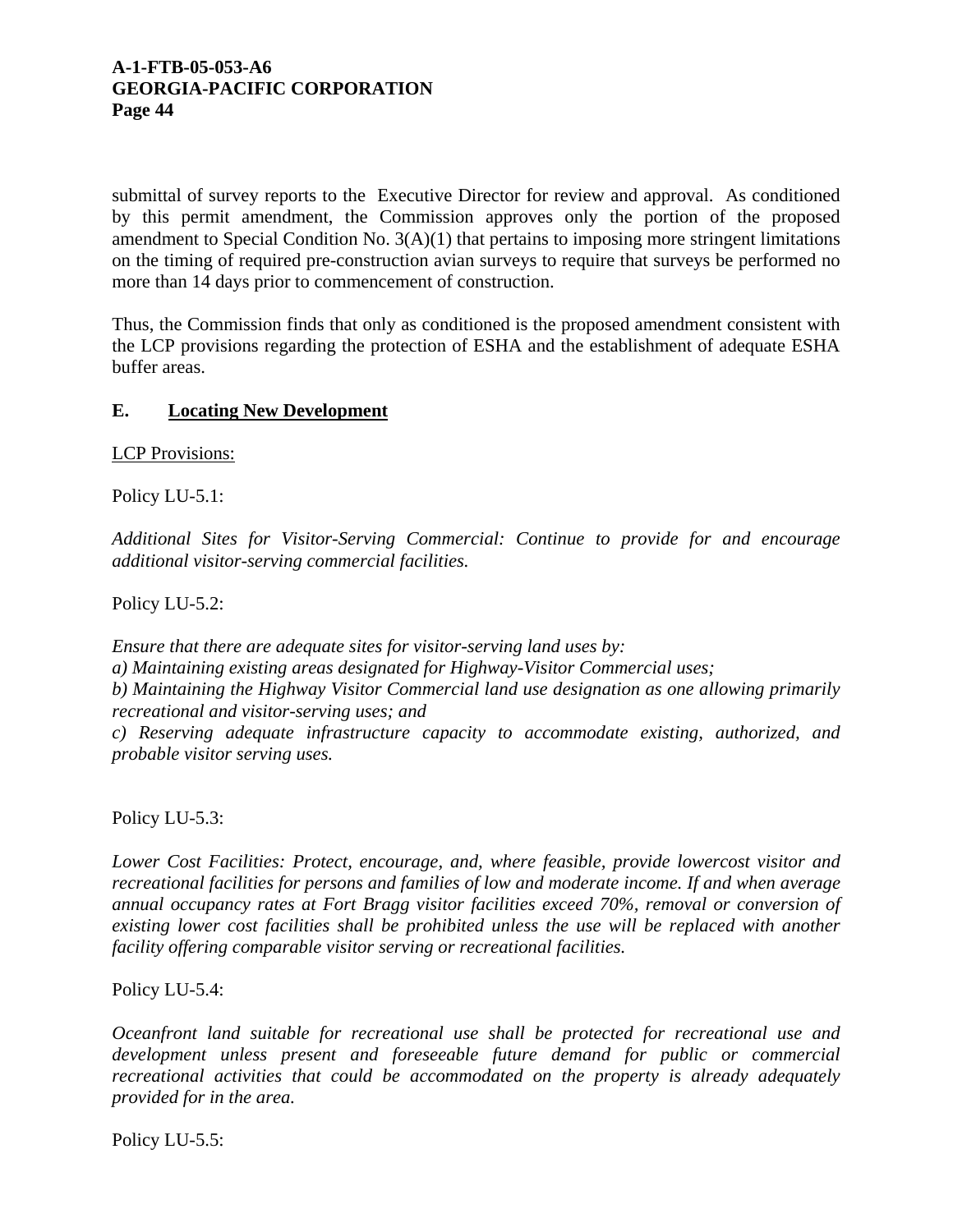Lower cost visitor and recreational facilities shall be protected, encouraged, and, where *feasible, provided. Developments providing public recreational opportunities are preferred.* 

## Policy LU-5.6:

*The use of private lands suitable for visitor-serving and commercial recreational facilities designed to enhance public opportunities for coastal recreation shall have priority over private residential, general industrial, or general commercial development, but not over agriculture or coastal-dependent industry.* 

Policy LU-5.8:

*Coastal areas suited for water-oriented recreational activities that cannot readily be provided at inland water areas shall be protected for such uses.* 

Policy LU-10.7:

*Priority for Coastal Dependent Uses. Coastal-dependent developments shall have priority over other developments on or near the shoreline. Except as provided elsewhere in this division, coastal-dependent developments shall not be sited in a wetland. When appropriate, coastalrelated developments should be accommodated within reasonable proximity to the coastaldependent uses they support.* 

Discussion:

The Coastal Act gives priority to recreational, visitor-serving, and coastal dependent uses in the coastal zone by, in part, requiring protection of an adequate amount of oceanfront and shoreline land for recreational and coastal dependent uses, and protecting existing and encouraging new low cost visitor-serving and recreation facilities. As cited above, the City's LCP incorporates numerous provisions to ensure the protection of Coastal Act priority land uses.

The proposed permit amendment involves additional remediation measures as part of the ongoing decommissioning activities being undertaken at the former 435-acre Georgia-Pacific Wood Products Manufacturing Facility for the future reuse of the site. Following successful completion of remediation activities, the City of Fort Bragg intends to purchase the portion of the site that is the subject of this permit amendment (referred to as area OU-A) for conversion to public parkland and a segment of the California Coastal Trail using grant funds from the State Coastal Conservancy. Future uses of the remainder of the site will be determined through a specific planning process currently being undertaken by the City and Georgia-Pacific in consultation with regulatory agencies with jurisdiction in the project area, including the Coastal Commission.

As described above, the proposed amendment involves excavating approximately 13,000 cubic yards of dioxin-contaminated soil and placing it in an approximately 1.5-acre subsurface consolidation cell in the southeast portion of the site located over 1,000 feet inland from the edge of the shoreline bluff. The consolidation cell would be capped and managed to avoid exposure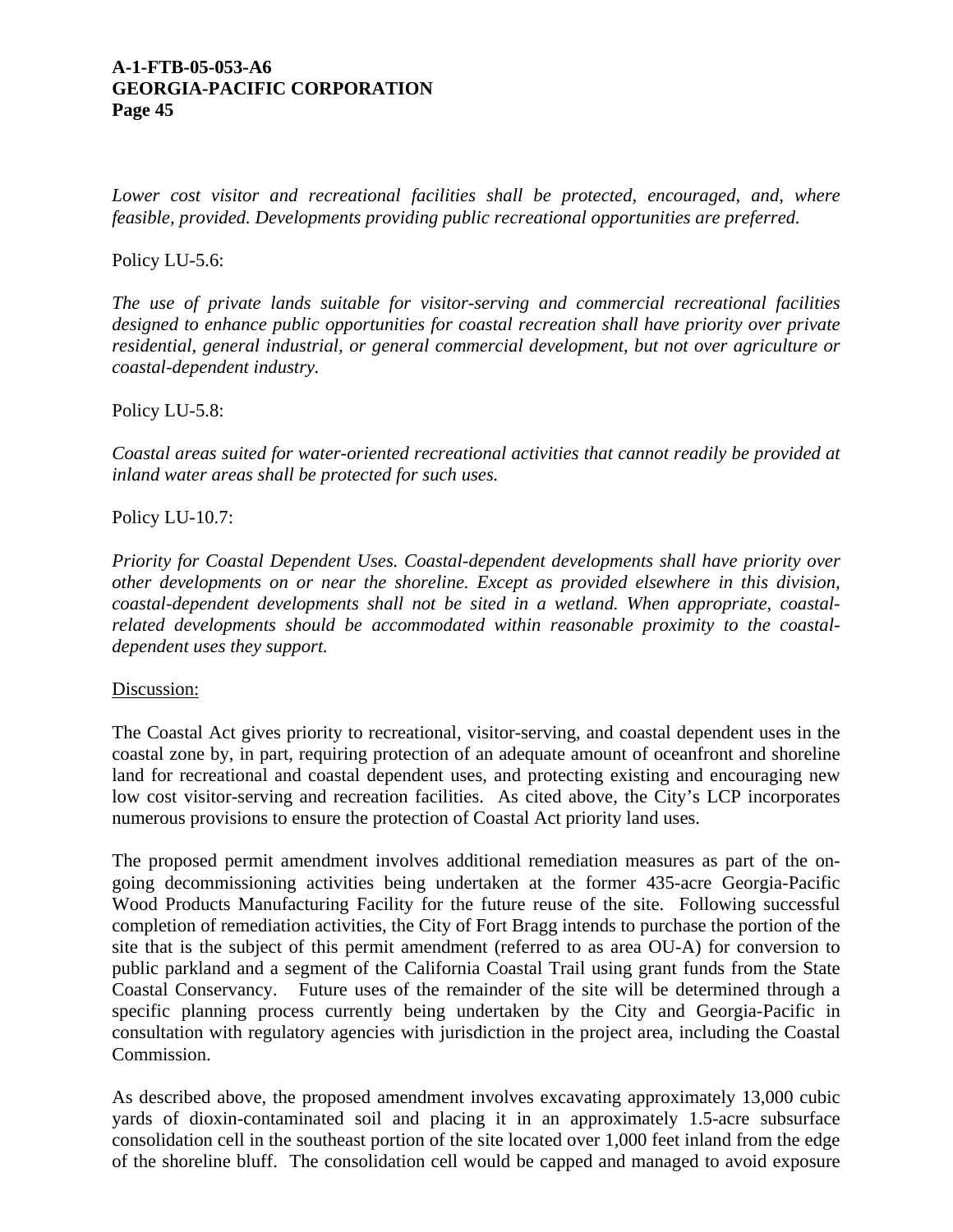to humans and wildlife. The applicant proposes that deed restrictions would be recorded to limit the future uses of the land at the site of the consolidation cell. Such land use restrictions are necessary to protect human health and safety, and to protect the environment from potential adverse impacts from the presence of buried contaminated soils (e.g., to prohibit residential use of the consolidation cell area). The applicant indicates that necessary land use restrictions would be determined in consultation with the Department of Toxic Substances Control (DTSC) based on remediation standards. In addition, the applicant indicates that deed restrictions will be recorded to require financial assurances from the landowner for the proper maintenance and monitoring of the capped consolidation cell, including yearly inspection by DTSC and monitoring of groundwater.

The Commission notes that any deed restrictions that the applicant may choose to record at the site and/or that DTSC may require, are separate from any land use requirements or restrictions that the Commission may impose pursuant to its jurisdiction over the site.

Regardless of any deed restrictions that the applicant may record, any proposed future change in the density or intensity of use of the land would require a coastal development permit amendment and/or an LCP amendment. For example, as the site is currently planned and zoned in the City's certified LCP as Timber Resources Industrial, no residential use of the site could occur without Commission certification of an LCP Amendment and subsequent coastal development permits.

Due to the presence of subsurface soils containing dioxin/furans, future development on the 1.5 acre consolidation cell site would be limited to uses that would not pose a human health and safety hazard. As a result, such land use restrictions may preclude the future development of priority uses, such as visitor-serving facilities, at the particular site of the consolidation cell. However, the consolidation cell area represents only 1.5 acres of the total 435-acre former mill site that is subject to specific planning for future reuse. Therefore, although priority uses may not be allowed to be developed on the 1.5-acre consolidation cell area, the proposed amendment would not otherwise preclude priority uses from the remainder of the property. Additionally, as noted above, the remediation activities proposed as part of the proposed amendment involving excavation and consolidation of dioxin-impacted soils are intended to prepare portions of the property for transfer to the City and future use for public access and recreation, which is a priority use under the Coastal Act.

Therefore, the Commission finds that the proposed amendment, as conditioned, would be consistent with LCP provisions regarding locating new development and protecting priority uses.

# **F. California Environmental Quality Act**

The Department of Toxic Substances Control (DTSC) is the lead agency for purposes of CEQA review. The DTSC prepared a Mitigated Negative Declaration for the proposed project and filed a Notice of Determination on August 28, 2008 (State Clearinghouse No. 2008032049).

Section 13096 of the Commission's administrative regulations requires Commission approval of coastal development permit applications to be supported by a finding showing the application, as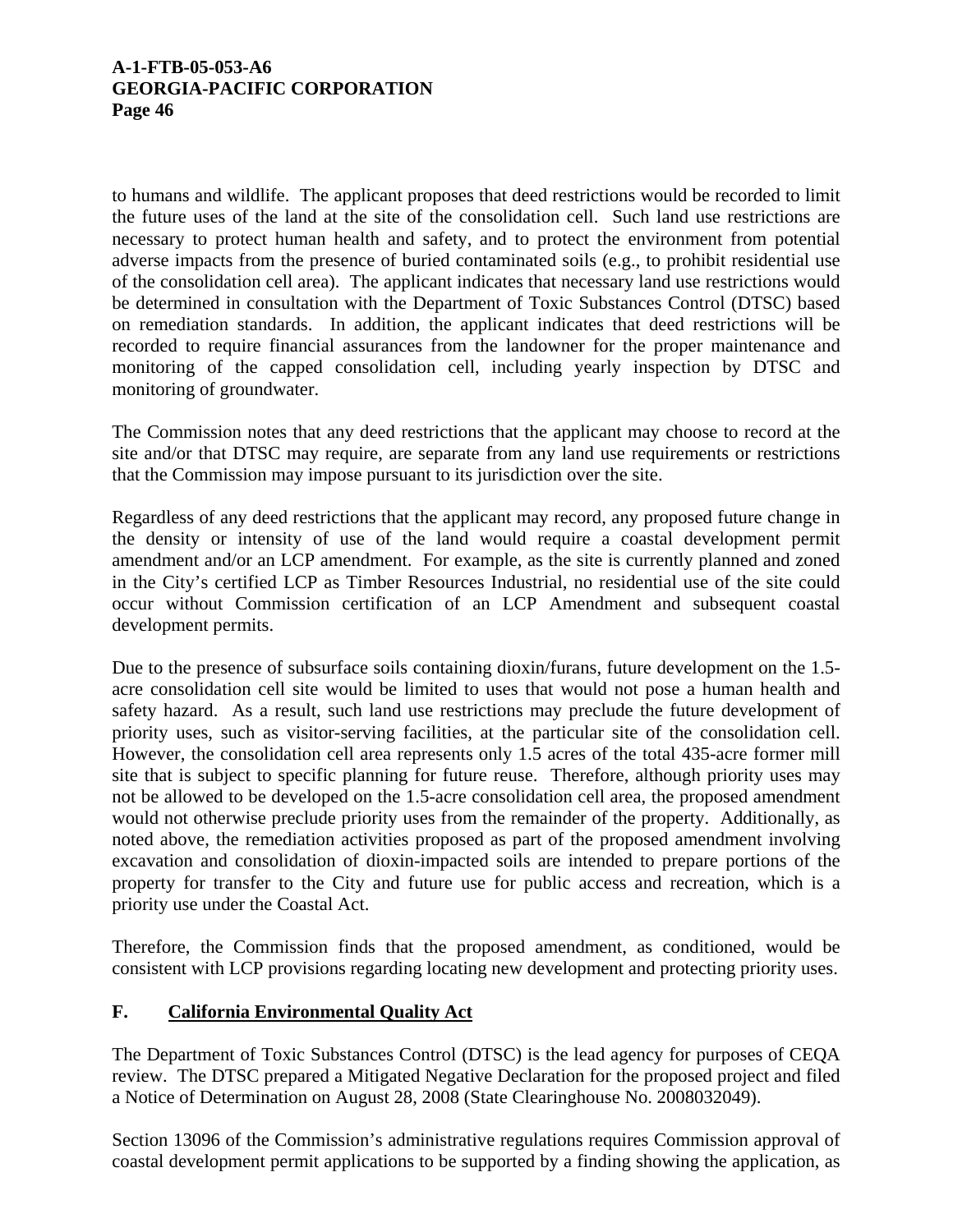modified by any conditions of approval, to be consistent with any applicable requirement of the California Environmental Quality Act (CEQA). Section 21080.5(d)(2)(A) of CEQA prohibits a proposed development from being approved if there are feasible alternatives or feasible mitigation measures available, which would substantially lessen any significant adverse effect the proposed development may have on the environment.

# **Analysis of Alternatives to the Proposed On-Site Capping/Sealing of Dioxin/Furan-Impacted Soils**

The Commission has received a number of items of correspondence on the proposed permit amendment suggesting that alternatives to the proposed consolidation and capping remedial activities be considered. These alternatives include (a) removing, transporting, and disposing of the approximately 13,000 cubic yards of dioxin/furan-impacted soil offsite to a landfill facility capable of receiving such material, and (b) incorporating the use of bioremediation techniques, specifically fungal degradation, to treat the contaminated soil. The Commission has considered whether there are feasible alternatives available which would substantially lessen any significant adverse effect the proposed development may have on the environment. Four specific alternatives have been considered, including (1) No Action, (2) Land use Restriction/Controls, (3) Removal/Offsite Disposal, and (4) Bioremediation. These alternatives were also examined and considered by the Department of Toxic Substances Control during its review and approval of the Final Operable Unit A Remedial Action Plan.

# **Evaluation Criteria**

Alternatives to the proposed consolidation and capping remedial activities were evaluated based on criteria set forth by the Environmental Protection Agency (USEPA) and the Department of Toxic Substances Control (DTSC). According to USEPA and DTSC, the nine criteria listed below must be used to evaluate remedial alternatives. For an alternative to be selected, it must meet the first two threshold criteria, which are (1) overall protection of human health and the environment, and (2) compliance with Applicable or Relevant and Appropriate Requirement (ARARs). Criteria 3 through 7 are the five primary balancing criteria that provide comparisons between the alternatives and identify tradeoffs between them, and criteria 8 and 9 are the two modifying criteria that consider acceptance by the state and local community. The nine criteria used to evaluate project alternatives are summarized as follows:

1. Overall Protection of Human Health and the Environment: whether or not a remedy provides adequate protection of human health and the environment.

2. Compliance with ARARs: whether or not a remedy will meet all appropriate federal, state, and local environmental laws and regulations.

3. Long-Term Effectiveness and Permanence: ability of a remedy to maintain reliable protection of human health and the environment over time, once cleanup goals have initially been met.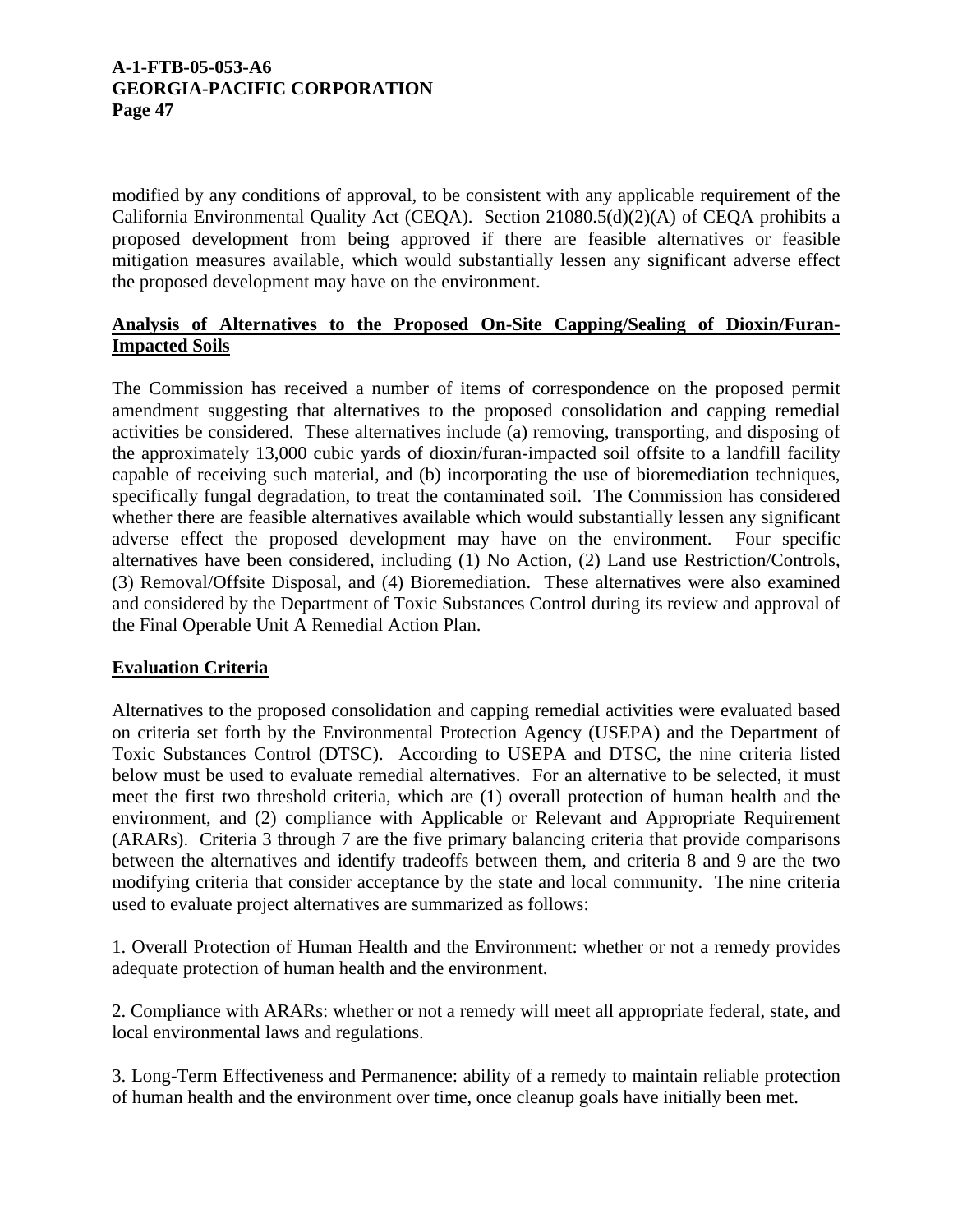4. Reduction of Toxicity, Mobility, and Volume through Treatment: ability of a remedy to reduce the toxicity, mobility, and volume of the hazardous substances or constituents present at the site.

5. Cost – 30-Year Present Worth: estimated 30-year present worth capital and operation and maintenance costs. Level of accuracy of the costs estimated is "Order of Magnitude," as defined by the American Association of Cost Engineers (i.e., plus 50 percent and minus 30 percent).

6. Short-Term Effectiveness: period of time needed to complete the remedy and any adverse impact on human health and the environment that may be posed during the construction and implementation period, until the cleanup standards are achieved.

7. Implementability: technical and administrative feasibility of a remedy, including the availability of materials and services needed to carry out a particular option.

8. State Acceptance: whether, based on current knowledge of regulations and agency mandates, the applicable regulatory agencies would agree with the preferred alternative. Actual assessment depends on comments received during the agency review and public comment periods

9. Community Acceptance: whether community concerns are addressed by the remedy, and whether the community has a preference for a remedy.

## **Alternatives Analysis**

Four alternatives in addition to the proposed consolidation and capping alternative were evaluated for the remediation of the dioxin/furan-impacted soils based on the nine evaluation criteria outlined above, including: (1) No Action, (2) Land Use Restriction/Controls, (3) Removal/Offsite Disposal, (4) and Bioremediation. As explained below, each of these alternatives is infeasible and/or does not result in a project that is less environmentally damaging than the proposed project. The Commission finds, as discussed below, that as conditioned, there are no other feasible alternatives available which would lessen any significant adverse impact that the proposed activity would have on the environment.

## **(1) No Action**

The No Action alternative would involve leaving the dioxin/furan-impacted materials on-site in the current condition. This alternative would not meet the threshold criteria of protection of human health and the environment and compliance with ARARs, nor would the no action alternative be acceptable to the state or community. The no action alternative would provide no long-term risk reduction or reduction of toxicity, mobility, or volume of contaminated soils. The no action alternative also received a low ranking for the threshold and balancing criteria, except for short-term effectiveness. Short-term effectiveness received a high ranking because no remediation would be implemented, and therefore, there would be no short-term worker or environmental exposure. Additionally, the no action alternative would not be accepted by the Department of Toxic Substances Control (DTSC), the Regional Water Quality Control Board, and other state agencies with jurisdictional oversight. Therefore, the Commission finds that the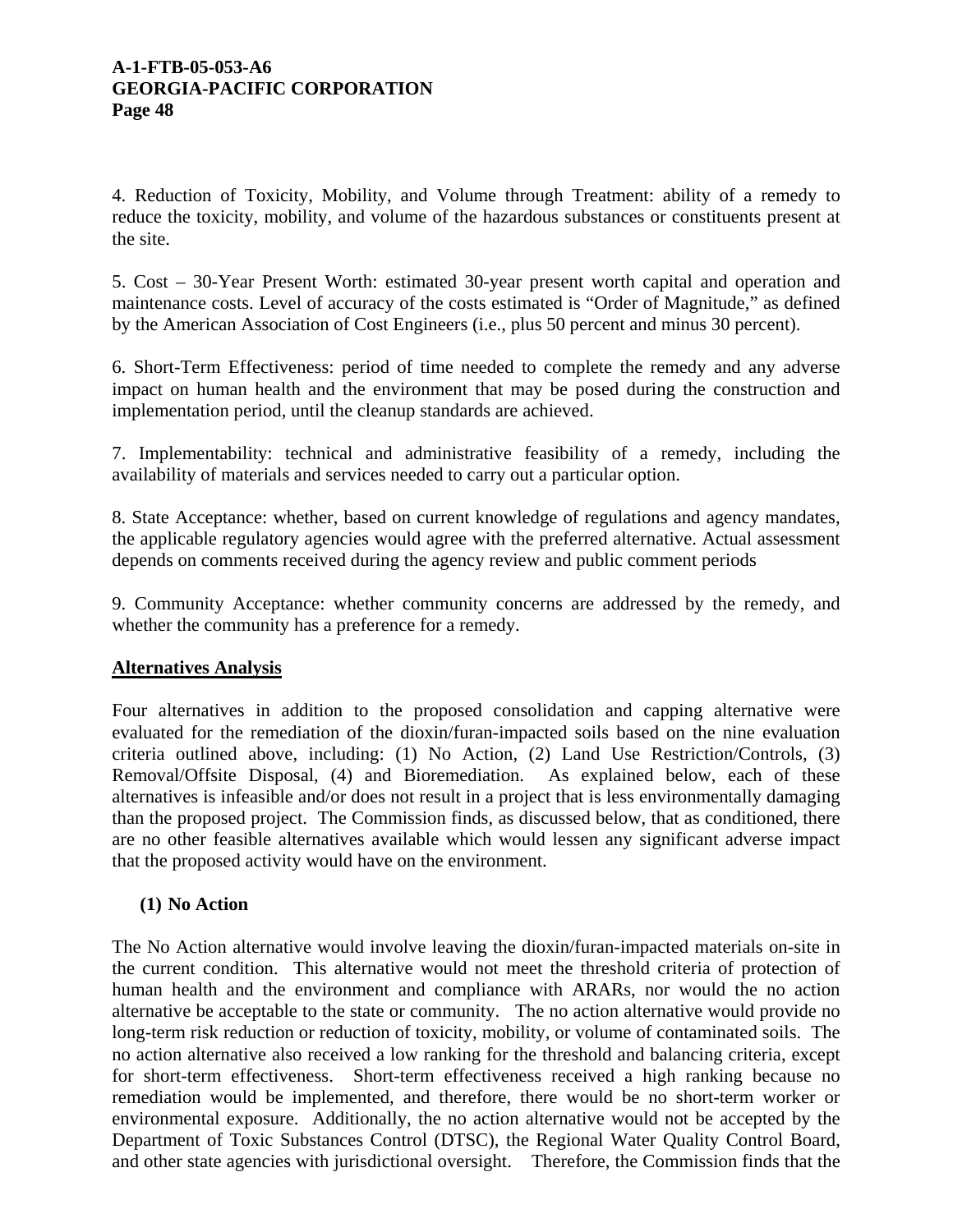no project alternative is not a feasible alternative to the proposed consolidation and capping which would lessen any significant adverse impact that the proposed activity would have on the environment.

# **(2) Land Use Restriction/Controls**

The Land Use Restriction/Controls alternative involves administrative actions or institutional controls that would restrict the uses of and access to the site. The Land Use Restriction/Controls alternative by itself would not meet the threshold criteria of protection of human health and the environment and compliance with ARARs, nor would it be acceptable to the state or community.

The future proposed land use of the subject site, Operable Unit A, is passive recreational use (i.e., coastal trail and parkland). Although land use restrictions/controls could potentially be used to reduce human exposure, land use restrictions alone would not reduce the risk to the environment. Thus, the land use restriction/controls alternative does not meet the criterion for protection of human health and the environment. Land use restrictions/controls also received low ranking for long-term risk reduction, reduction of toxicity and mobility through treatment, and state acceptance since the impacted material would remain in place. This alternative received a medium ranking for long-term effectiveness and permanence since it provides only limited risk reduction to human health and no risk reduction to the environment, but is permanent. The Land Use Restriction/Controls received a high ranking for short-term effectiveness and implementability because there would be no exposure to workers or the environment from implementing a remedy, and it is implementable.

Land use restrictions/controls would be used in conjunction with an active remedial alternative for the dioxin PRAs. According to the applicant, land use restrictions that would prevent sensitive uses (such as residences, hospitals, day care facilities, schools, etc.) would be imposed as part of the conditions placed on the land by the Coastal Conservancy and in the purchase and sale agreement. Such restrictions would be based on a determination by DTSC.

Given the reasons discussed above, the Commission finds that the Land Use Restriction/Controls alternative alone is not a feasible alternative to the proposed consolidation and capping which would lessen any significant adverse impact that the proposed activity would have on the environment.

# **(3) Removal/Offsite Disposal**

The Removal/Offsite Disposal alternative would involve excavation of the approximately 13,000 cubic yards of dioxin/furan-impacted soil and transporting and disposing of the excavated material as non-hazardous waste at the Allied Waste Services Keller Canyon Landfill in Pittsburg, California (Keller Canyon; a Class II, Subtitle D permitted landfill).

Removal and offsite disposal of the dioxin/furan-impacted material received a high ranking for protection of human health, compliance with ARARs, long-term effectiveness and permanence, implementability, and state acceptance. The analysis indicates that community acceptance of removal and offsite disposal was ranked as medium due to the large quantity of material that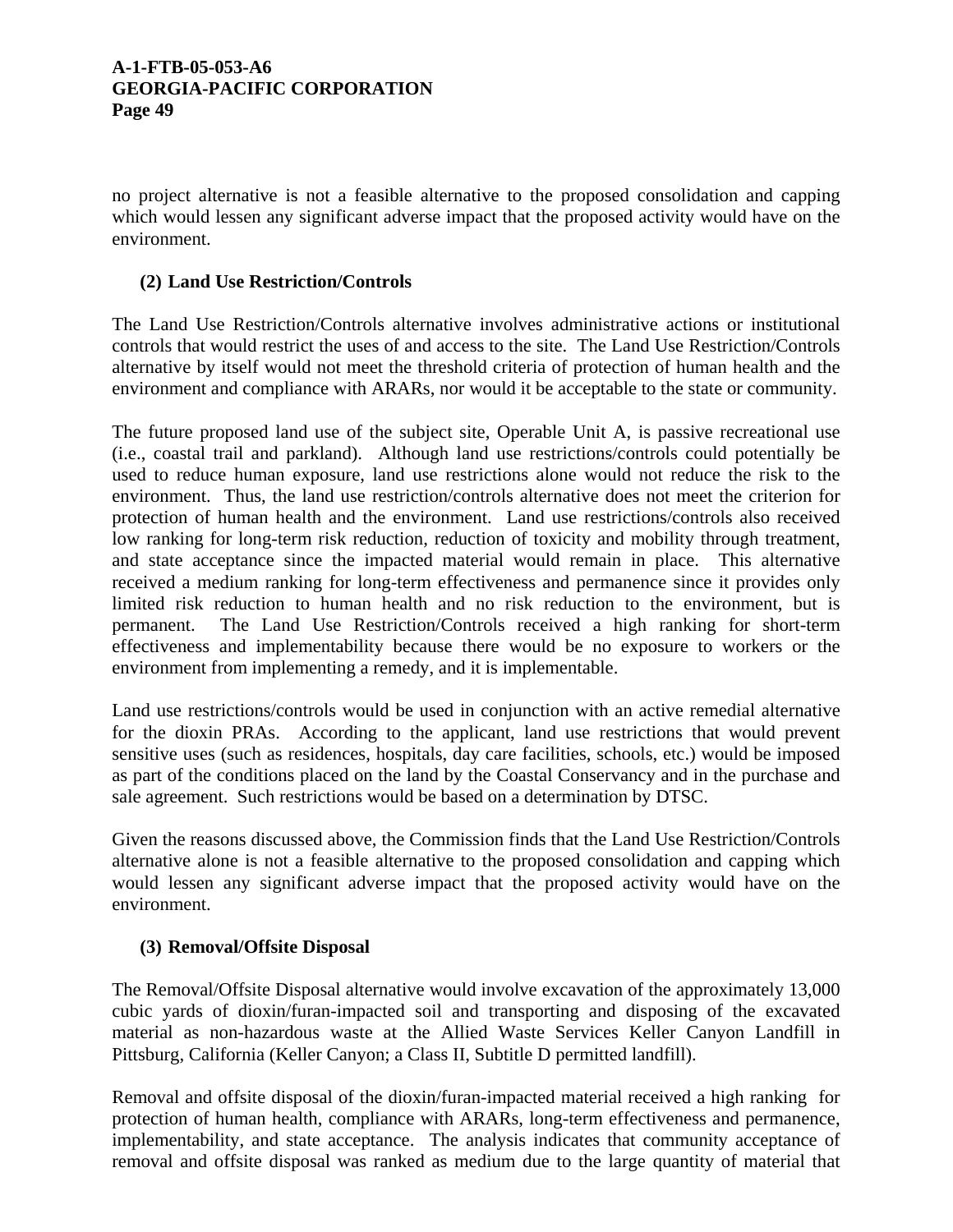would be excavated and trucked offsite; however, the community desires public access to the coastal trail, and remediation of the site is necessary to support this goal. This alternative received a medium rank for short-term effectiveness due to the potential for short-term worker or environmental exposure during implementation, and a medium ranking for reduction in toxicity, mobility, or volume because the material would be landfilled rather than treated. Although this alternative has a relatively high cost (approximately \$2,500,000), removal and offsite disposal is an effective and implementable alternative that would be protective of human health and the environment. However, the Removal/Offsite Disposal alternative has significant potential adverse impacts associated with trucking the material off-site and the extended clean-up time that would be required. It is estimated that approximately 1,000 truck trips would be required to haul the dioxin/furan-impacted material off-site. The nearest non-hazardous landfill is located in the San Francisco Bay Area at Keller Canyon, in Pittsburg, California, a 400-mile roundtrip from Fort Bragg. Thus, hauling the contaminated soil away would require approximately 400,000 truck miles on local and state roads, causing thousands of pounds of carbon to be realeased into the air, wear on the roads, increased traffic, and increased potential for vehicle accidents. Additionally, the amount of time necessary to load and unload approximately 1,000 truck trips greatly prolongs the amount of time necessary to conduct the remedial activities at the site and would increase the duration of exposure to humans and the environment.

Therefore, the Commission finds that the Removal/Offsite Disposal alternative is not a feasible alternative to the proposed consolidation and capping which would lessen any significant adverse impact that the proposed activity would have on the environment.

# **(4) Bioremediation**

The applicant evaluated bioremediation (i.e., fungal degradation) as a potential remedial action. As described below, evaluation of the bioremediation remediation alternative determined that (1) the physical conditions (temperature, soil pH) are not favorable, (2) successful field trials are lacking, (3) concentration reductions are likely insufficient to meet remedial goals, (4) the time associated with implementation would not meet the requirements for property transfer, and (5) the cost is likely similar to or higher than other alternatives being evaluated.

Recalcitrant compounds such as PCBs and dioxins/furans degrade at an extremely slow rate and microbial degradation has been shown to be limited. According to the analysis contained in the RAP, fungal degradation of these and other recalcitrant compounds (such as pentachlorophenol) has been observed in controlled laboratory studies using the white rot fungus (Singh, 2006; Takada et al., 1996; Mori and Kondo, 2002; Kamei and Kondo, 2005). However, these studies were conducted on a small scale and in controlled laboratory conditions  $(30^{\circ}C, pH)$  of 4.5) in flasks where glucose (1-10%) was added, the dioxin compounds were added in dissolved form in liquid media, and the flasks were flushed with oxygen. Even under these optimal conditions, average degradation rates for studies conducted for 5 to 20 days have been shown to be 50% or less and the more highly substituted dioxin congeners (tetra- to octa-CDDs) had even lower degradation rates (as low as 6%).

Field studies using this technology have been largely untested or marginally successful. White rot fungus has an optimal growth temperature between 30 and  $39^{\circ}$ C, grows more slowly at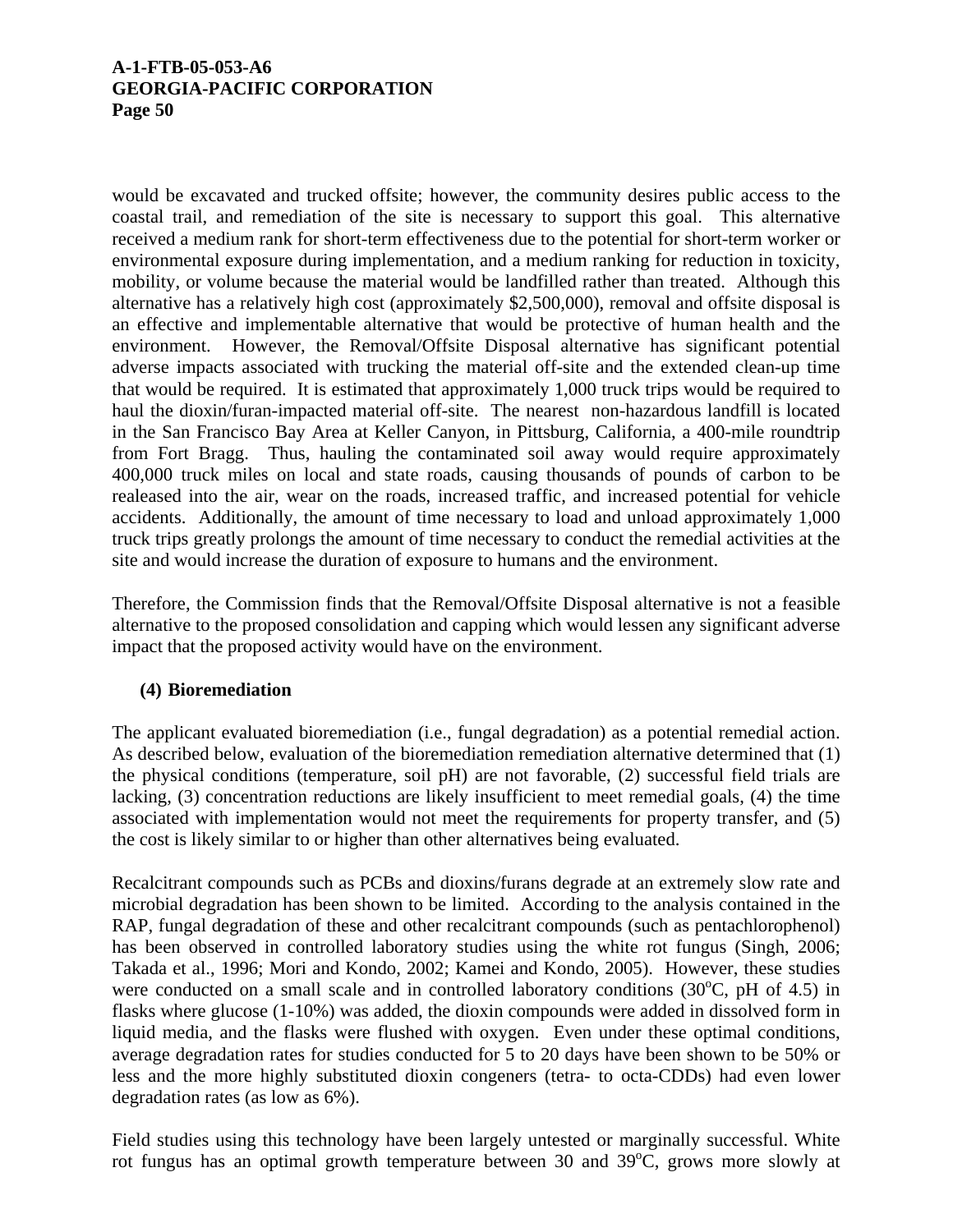temperatures below  $25^{\circ}$ C, and does not grow at temperatures less than  $15^{\circ}$ C (Kirk et al., 1992; Singh, 2006). High moisture and oxygen content, and presence of food (i.e., glucose), and low pH (4.5) conditions are also optimal conditions for growth. These conditions are difficult to achieve in the field. Furthermore, the availability of an effective delivery mechanisms for the fungus to soil is a barrier to practical implementation (Loomis et al., 1996) and the degree of degradation observed in the laboratory has not been observed in the field (Reddy, 1995).

Field studies that have been conducted have involved building bioreactor cells to which the soil was added along with wood chips colonized by the white rot fungus. A field study on pentachlorophenol (Kirk et al., 1992) showed a 9 to 14% decrease over 6.5 weeks (note that field conditions such as temperature, pH, etc. were not reported in this study). EarthFax (www.earthfax.com/WhiteRot/Dioxin.htm) conducted a field trial using two aboveground constructed treatment cells holding 2 cubic yards (cy) of soil, each inoculated with 20 to 40% of the white rot fungus and utilizing air blowers at a site in North Carolina (other conditions such as temperature and pH were not reported). After 282 days, degradation ranged from 61 to 80% for dioxins and 51 to 80% for furans. As TEQs, degradation ranged from 63 to 69%.

Although this technique is promising, there is a lack of proven field methods and no successful large-scale field trials. The optimal temperature conditions of  $30^{\circ}$ C and minimum temperature conditions of 15<sup>o</sup>C would not be achieved in Fort Bragg where temperatures average 53 to 57<sup>o</sup>F (12 to  $14^{\circ}$ C). Additionally, degradation rates of 80 to 90% would be needed for dioxins/furans and PCBs, respectively, to meet remedial goals. Even in Weed, California, with average temperatures in the summer of approximately  $85^{\circ}F$  (30 $^{\circ}C$ ), a 282-day study resulted in an average degradation rate around 70%. Additionally, the cost to implement this technology is estimated to be \$75 per cy for the treatment alone (not including other costs such as excavation, backfilling, etc.), comparable to the costs for offsite disposal.

Therefore, for the reasons discussed above, the Commission finds that, at this time, the Bioremediation alternative is not a feasible alternative to the proposed consolidation and capping which would lessen any significant adverse impact that the proposed activity would have on the environment.

A number of individuals commenting on the project to the Commission have suggested that because bioremediation techniques involving the use of fungal degradation have not yet been perfected and are not yet ready to implement, that the Commission should consider allowing the dioxin/furan impacted soil to be consolidated and capped as proposed, but then required to be treated with such bioremediation techniques in the future when the techniques have been perfected for practical application. Research and development of bioremediation techniques continues and such bioremediation techniques may become feasible contamination remediation alternatives in the future. A remediation technique that can successfully treat the contaminants rather than simply contain them in place would serve to reduce or eliminate the risk that the contaminants would become exposed and potentially contaminate surface or groundwater due to failure of the consolidation cell in the event of a severe earthquake or some other catastrophic event.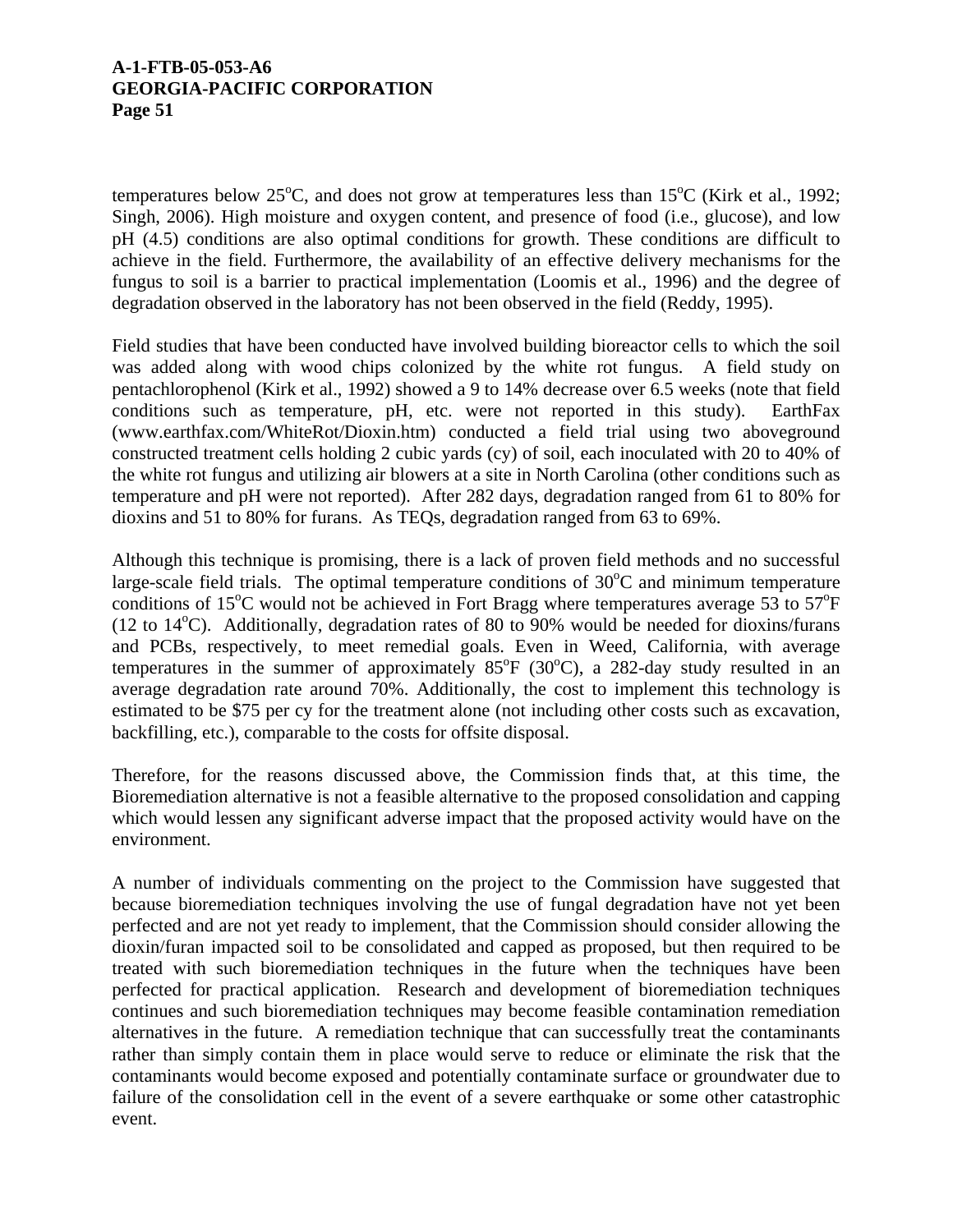Therefore, the Commission finds that the alternative of bioremediation of the dioxin/furan contaminated soil to be consolidated and capped in the consolidation cell should be reconsidered after a period of time has elapsed. The Commission accordingly imposes Special Condition No. 12, which limits the time period for which the consolidation cell is authorized to the time period that passes before the Department of Toxic Substances Control completes its five-year review of the final remediation plan. As required by statute and the DTSC order approving the Final Operable Unit A Remedial Action Plan approved by DTSC on August 28, 2008, DTSC will re-evaluate the remedial action plan five years after the consolidation cell has been constructed to determine if at that time, a more appropriate approach to remediate the dioxin/furan contaminated soils contained in the consolidation cell exists, based on the criteria utilized by DTSC for evaluating remedial activities. The DTSC will evaluate the feasibility of bioremediation techniques and other new technologies available at the time for remediating the contaminated soils, and could require implementation of such techniques if certain findings can be made. Special Condition No. 12 of Coastal Development Permit No. A-1-FTB-05-053 requires that the permittee submit an application for a permit amendment to either remove the consolidation cell or retain the consolidation cell in place after DTSC has completed action on its re-valuation of the remedial action plan. The permit amendment application must be accompanied by an alternatives analysis for the remediation of the dioxin/furan-impacted soils including, but not limited to the use of bioremediation techniques and other advanced remediation technologies available at the time. This requirement for the submittal of a permit amendment will enable the Commission to consider the re-evaluation conducted by DTSC, the alternative analysis submitted by the applicant, public comment, and other information available at the time to determine whether any of the alternative remediation techniques available at the time constitute feasible alternatives that would lessen any significant adverse impact that the consolidation cell has on the environment.

## **(5) Proposed Consolidate and Cap Alternative**

As described in the project description finding, the proposed consolidate and cap alternative would involve placing the 13,000 cubic yards of excavated dioxin/furan-impacted material in a cell approximately 6 feet in depth and 1.3 acres in size with a PVC liner on the bottom and a geosynthetic clay liner on top. The surface layer could include a vegetated soil cap. The cap/cell area would be surveyed and a deed restriction and land use covenants would be placed on that area to protect present or future human health or safety or the environment as a result of the presence on the land of hazardous materials.

The proposed consolidation and capping of the dioxin-impacted material received a high ranking for protection of human health and compliance with ARARs. The concentration of dioxin in the contaminated soils to be placed in the consolidation cell is relatively low compared to dioxin concentrations found in other contaminated sites. According to the applicant, the average concentration of dioxins in the soil to be placed in the consolidation cell is 100 parts per trillion (ppt). This level of concentration is 100 times lower than the concentration level at which contaminated material must be managed as hazardous waste under either state or federal law. The 100 ppt concentration is approximately two times the concentration level considered to be safe by DTSC (52 ppt) to leave untreated in other areas of the project site and two times the screening level set for residential soils by the Agency for Toxic Substances and Disease Registry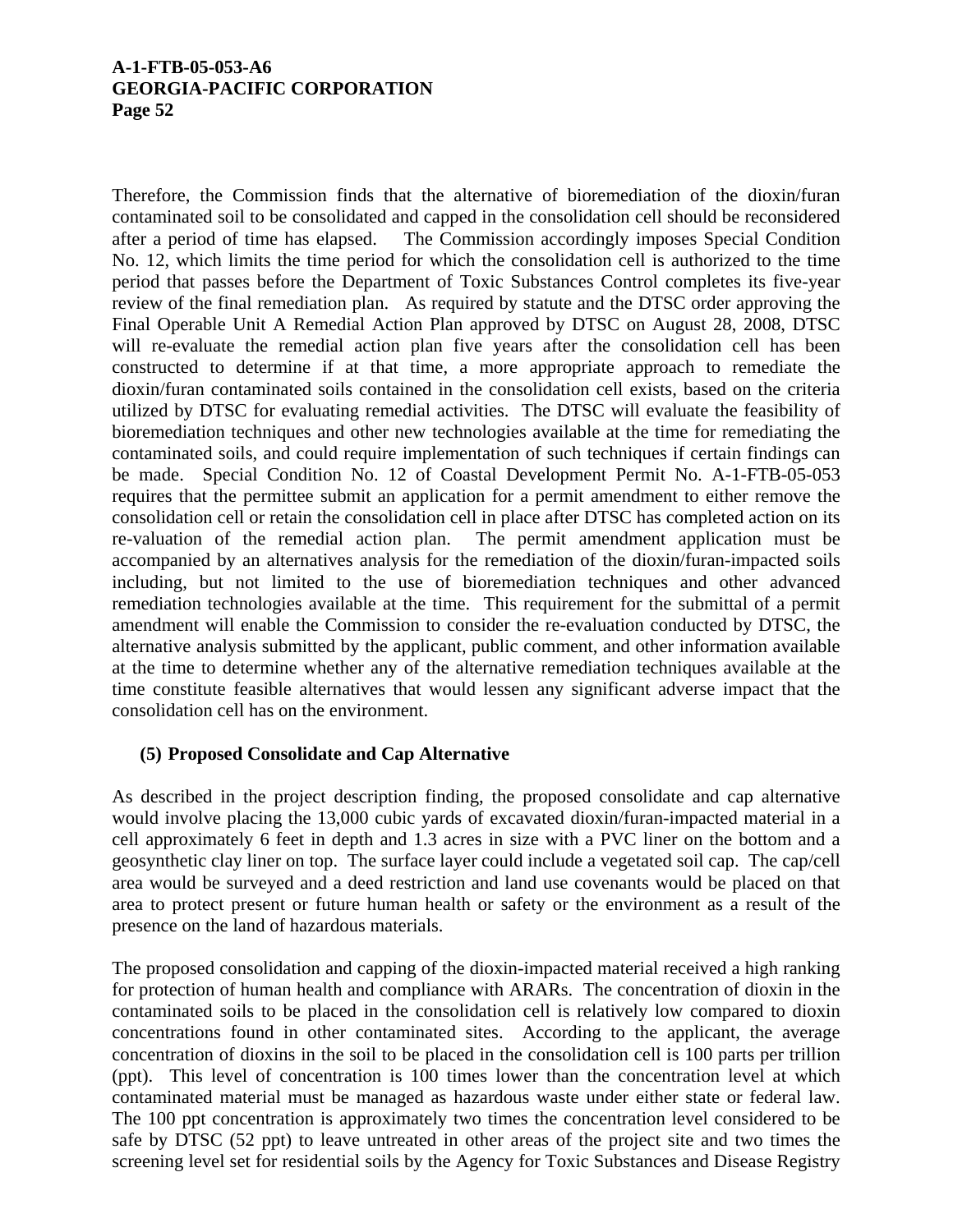(ARCADIS BBL 2007. In addition to being present in relatively low concentrations, the dioxin in the soil is relatively immobile. Dioxin molecules bind strongly to soil particles, making them largely immobile in the environment. Dioxin molecules are also highly "hydrophobic," which means they do not easily go into solution. Furthermore, capping eliminates exposure pathways for the community and prevents water infiltration into the cell. However, since the cap would require maintenance, it was ranked as having a medium long-term effectiveness and permanence. It received a medium rank for short-term effectiveness due to the potential for short-term worker or environmental exposure during implementation, and a medium ranking for reduction in toxicity, mobility, or volume because once placed in a cap, the dioxin would be less mobile but would have the same volume and toxicity. This alternative has a lower cost (approximately \$1,500,000) than the Removal/Offsite Disposal alternative discussed above.

The proposed capping and consolidation alternative is technically feasible and received a medium ranking for implementability due to operation and maintenance requirements. State acceptance was ranked as medium-to-high because capping has been shown to be effective. Additionally, the Department of Toxic Substances Control and the Regional Water Control Board have approved the consolidate and cap alternative. Community acceptance was ranked as low-to-moderate, because the dioxin-impacted material would remain onsite. Based on comments received during the public comment period on the RAP, it was clear that some community members dislike this approach; however, others have expressed a desire to reduce trucking, and thus, reduce the carbon footprint of the project. In addition, members of the City Council and some community members have stated that consolidating and capping the material on-site allows the City to exercise social responsibility to address the City's own contamination issues within the City rather than trucking the contaminated soil to another community to deal with.

Another advantage of keeping the contaminated soil within a consolidation cell is that it enables the soil to be remediated in the future with bio-remediation or other techniques when proven technology for such remediation is available. As discussed above, Special Condition No. 12 limits the time period for which the consolidation cell is authorized to the time period that passes before the Department of Toxic Substances Control completes its five-year review of the final remediation plan. Special Condition No. 12 of Coastal Development Permit No. A-1-FTB-05- 053 requires that the permittee submit an application for a permit amendment to either remove the consolidation cell or retain the consolidation cell in place after DTSC has completed action on its re-valuation of the remedial action plan. The permit amendment application must be accompanied by an alternatives analysis for the remediation of the dioxin/furan-impacted soils including, but not limited to the use of bioremediation techniques and other advanced remediation technologies available at the time. This requirement for the submittal of a permit amendment will enable the Commission to consider whether any of the alternative remediation techniques available at the time constitute feasible alternatives that would lessen any significant adverse impact that the consolidation cell has on the environment.

As discussed above in the findings about LCP consistency, the Commission has imposed special conditions to avoid and mitigate all significant adverse impacts that the activity may have on the environment.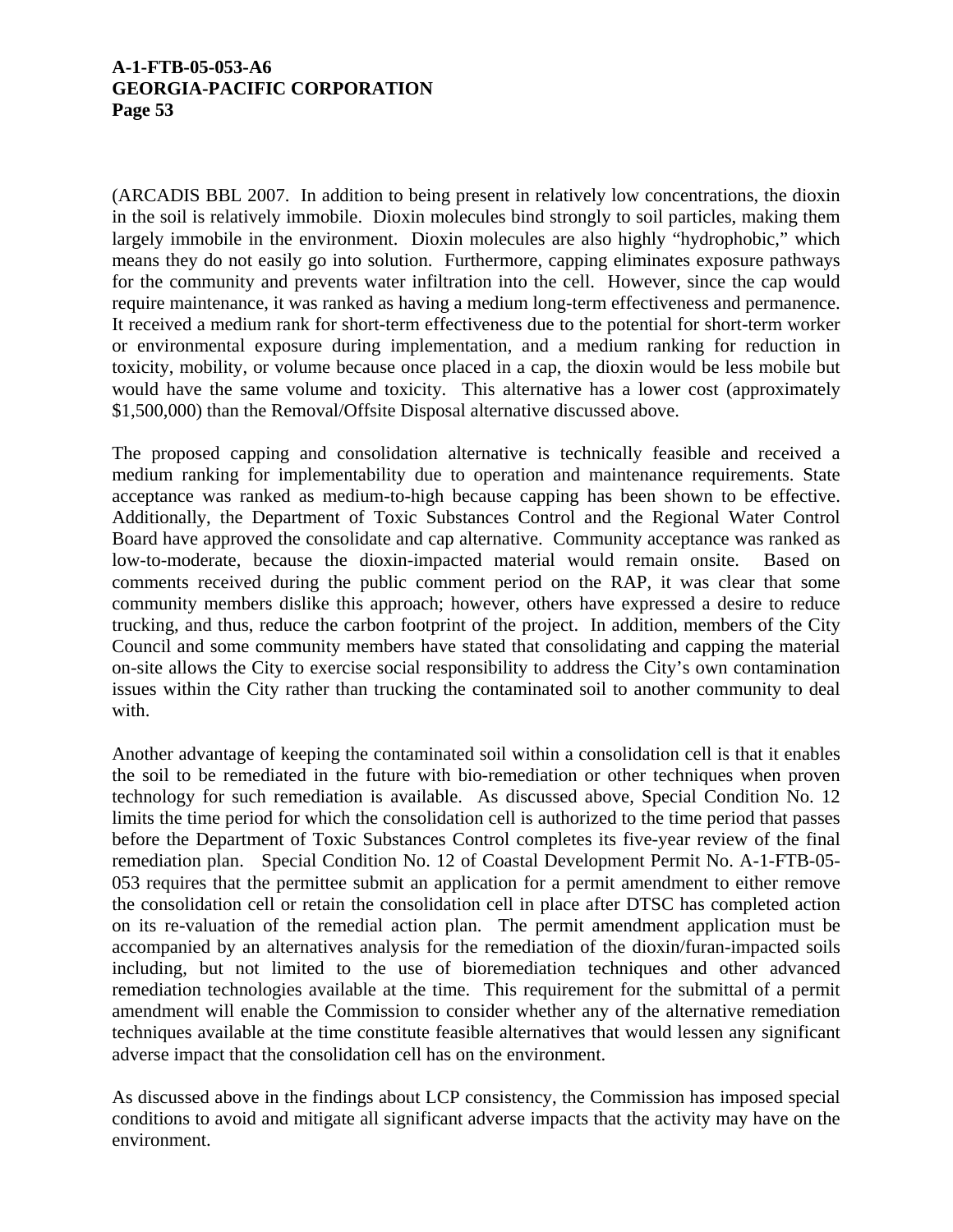The Commission incorporates its findings on conformity with the policies of the City of Fort Bragg LCP as certified and the public access and recreation policies of the Coastal Act at this point as if set forth in full. These findings address and respond to all public comments regarding potential significant adverse environmental effects of the project that were received prior to preparation of the staff report. As specifically discussed in these above findings, which are hereby incorporated by reference, mitigation measures that will minimize or avoid all significant adverse environmental impacts have been required. As conditioned, there are no other feasible alternatives or feasible mitigation measures available which would substantially lessen any significant adverse impacts which the activity may have on the environment. Therefore, the Commission finds that the proposed amended project as conditioned can be found to be consistent with the requirements of the Coastal Act to conform to CEQA.

City of Fort Bragg LCP as certified at the time of Commission action on the permit and permit amendments, and the public access and recreation policies of the Coastal Act.

Click on the links below to go to the exhibits.

# **EXHIBITS:**

- 1. Regional Location Map
- 2. Vicinity Map
- 3. OU-A Location Map
- 4. Map of Dioxin/Furan Concentrations In Soil (South)
- 5. Capping and Consolidation Cross Section
- 6. Correspondence from DTSC Approving RAP
- 7. A-1-FTB-05-053 Adopted Findings
- 8. A-1-FTB-05-053-A2 Adopted Findings
- 9. Immaterial Permit Amendments
- 10. [Correspondence Receive Prior to December 12, 2008 Commission Meeting](http://documents.coastal.ca.gov/reports/2009/2/W15b-2-2009-a1.pdf)
- 11. [New Correspondence](http://documents.coastal.ca.gov/reports/2009/2/W15b-2-2009-a2.pdf)